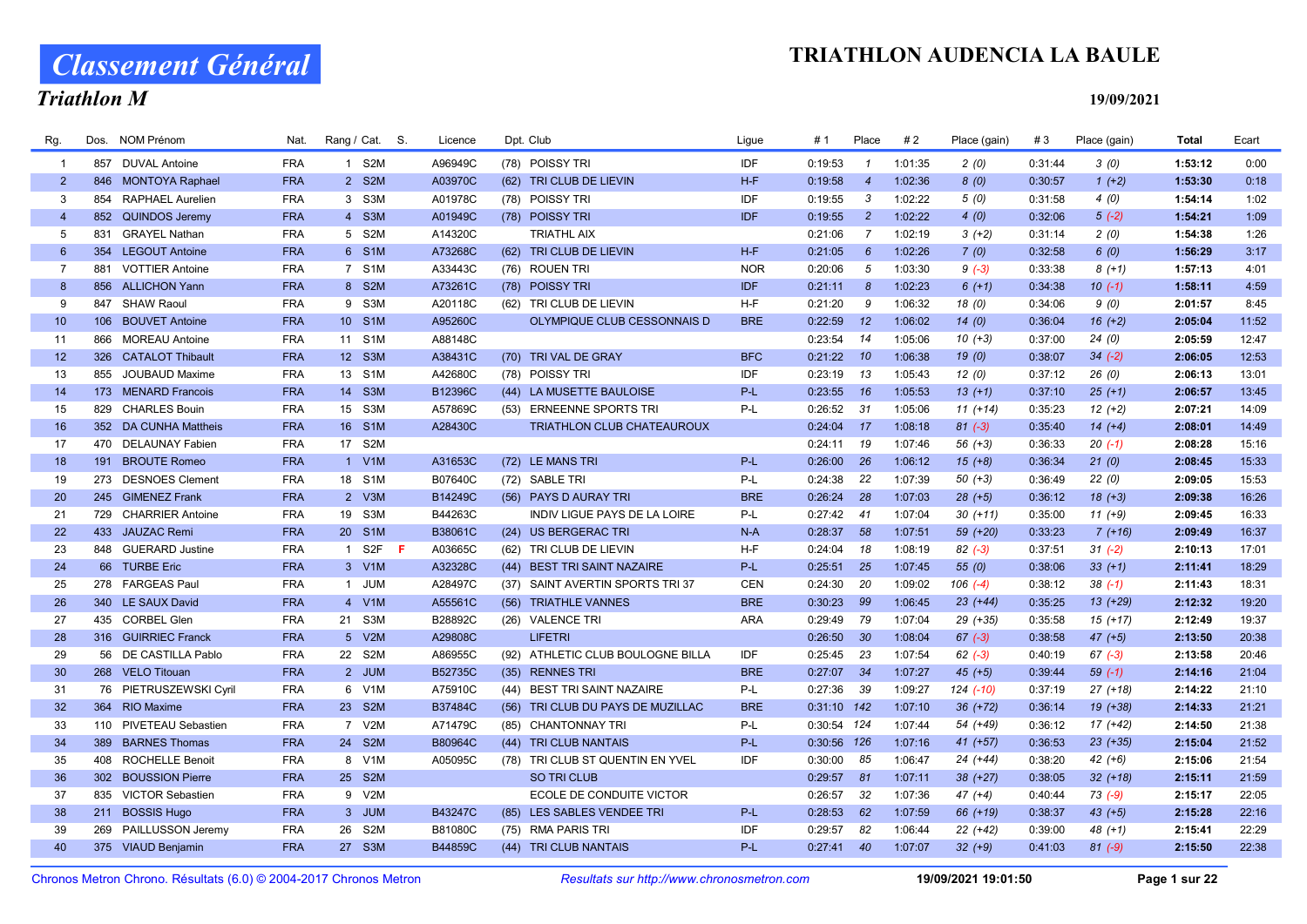# Classement Général

### Triathlon M

| Rg. | Dos. NOM Prénom                  | Nat.       | Rang / Cat. S. | Licence | Dpt. Club                         | Ligue      | #1            | Place | #2      | Place (gain) | #3      | Place (gain)  | Total   | Ecart |
|-----|----------------------------------|------------|----------------|---------|-----------------------------------|------------|---------------|-------|---------|--------------|---------|---------------|---------|-------|
| 41  | 837 CORNUEL Benjamin             | <b>FRA</b> | 28 S3M         | A94628C | (44) TRI CLUB NANTAIS             | P-L        | 0:28:25       | 52    | 1:08:24 | 88 (+10)     | 0:39:05 | $51 (+1)$     | 2:15:53 | 22:41 |
| 42  | 247 AUDOUIN Ulrich               | <b>FRA</b> | 10 V1M         | A30356C | (56) PAYS D AURAY TRI             | <b>BRE</b> | 0:29:59       | 84    | 1:07:08 | $35 (+28)$   | 0:39:23 | $54(+14)$     | 2:16:30 | 23:18 |
| 43  | 19 CONSTANTIN Thomas             | <b>FRA</b> | 11 V2M         | A89753C | (49) ASPTT ANGERS                 | P-L        | 0:28:18       | 50    | 1:06:40 | $21 (+16)$   | 0:41:35 | $102 (-9)$    | 2:16:32 | 23:20 |
| 44  | 786 LESOURD Francois             | <b>FRA</b> | 12 V4M         | A32570C | <b>TOBESPORT</b>                  |            | 0:30:02       | 86    | 1:07:23 | 44 (+24)     | 0:39:13 | $52$ $(+18)$  | 2:16:36 | 23:24 |
| 45  | 616 LECESTRE Simon               | <b>FRA</b> | 29 S1M         |         |                                   |            | 0:29:59       | 83    | 1:07:07 | $34 (+31)$   | 0:39:37 | $57 (+7)$     | 2:16:42 | 23:30 |
| 46  | 283 GROSBOIS Thomas              | <b>FRA</b> | 30 S3M         | B61867C | (35) SAINT GREGOIRE TRI           | <b>BRE</b> | 0:31:01 132   |       | 1:07:41 | $51 (+53)$   | 0:38:19 | $41 (+33)$    | 2:17:00 | 23:48 |
| 47  | 353 CLASEN Yann                  | <b>FRA</b> | 31 S3M         | A90310C | (59) TRI CLUB DE DOUAI            | H-F        | 0:30:11       | 90    | 1:07:37 | 48 (+24)     | 0:39:19 | $53(+19)$     | 2:17:06 | 23:54 |
| 48  | 180 LAMBERT Mikael               | <b>FRA</b> | 32 S2M         | B40644C | (44) LA MUSETTE BAULOISE          | P-L        | $0:23:55$ 15  |       | 1:08:57 | $102 (-7)$   | 0:44:16 | $200$ $(-26)$ | 2:17:07 | 23:55 |
| 49  | 55 TAJIRI Franck                 | <b>FRA</b> | 13 V4M         | A01229C | (92) ATHLETIC CLUB BOULOGNE BILLA | <b>IDF</b> | $0:25:50$ 24  |       | 1:07:50 | $58(-3)$     | 0:43:32 | $160 (-22)$   | 2:17:11 | 23:59 |
| 50  | 184 JOSSO Charly                 | <b>FRA</b> | 33 S2M         | A45088C | (44) LA MUSETTE BAULOISE          | P-L        | 0:29:44 77    |       | 1:07:20 | 43 (+27)     | 0:40:12 | 66 (0)        | 2:17:15 | 24:03 |
| 51  | 446 PROFFIT Vincent              | <b>FRA</b> | 34 S4M         | A89151C | (62) WASQUEHAL TRI                | $H-F$      | 0:31:07 137   |       | 1:07:34 | 46 (+59)     | 0:38:40 | 44 (+27)      | 2:17:20 | 24:08 |
| 52  | 540 BERNARD Antoine              | <b>FRA</b> | 35 S2M         |         |                                   |            | 0:29:25 70    |       | 1:09:24 | $120( -13)$  | 0:38:50 | $45 (+31)$    | 2:17:38 | 24:26 |
| 53  | 676 LEMAITRE Thomas              | <b>FRA</b> | 36 S3M         |         |                                   |            | 0:30:24 100   |       | 1:06:39 | $20 (+52)$   | 0:40:47 | $74(-5)$      | 2:17:48 | 24:36 |
| 54  | 217 SACCHETTINI Gordon           | <b>FRA</b> | 37 S2M         | B51555C | (35) LIFFRE CORMIER TRI           | <b>BRE</b> | $0:28:19$ 51  |       | 1:08:40 | $93 (+4)$    | 0:40:54 | $79(-7)$      | 2:17:52 | 24:40 |
| 55  | 405 LA NEELLE Sylvain            | <b>FRA</b> | 14 V3M         | A10940C | (44) TRI CLUB NANTAIS             | P-L        | 0:28:01       | 45    | 1:07:11 | $39 (+9)$    | 0:42:45 | $135$ $(-19)$ | 2:17:56 | 24:44 |
| 56  | 505 FAUVEL Thibault              | <b>FRA</b> | 38 S3M         |         |                                   |            | 0:30:10       | 89    | 1:06:29 | 17 (+50)     | 0:41:24 | $96$ $(-17)$  | 2:18:02 | 24:50 |
| 57  | 82 BOUVIER Clement               | <b>FRA</b> | 39 S2M         | B48767C | (44) BEST TRI SAINT NAZAIRE       | P-L        | 0:28:06       | 48    | 1:08:46 | $95 (+3)$    | 0:41:13 | 86 (-12)      | 2:18:04 | 24:52 |
| 58  | 780 MATHIEU Guilhem              | <b>FRA</b> | 40 S1M         |         | <b>CENTRALE NANTES</b>            |            | 0:30:42 112   |       | 1:07:42 | 52 (+40)     | 0:39:57 | $63 (+14)$    | 2:18:20 | 25:08 |
| 59  | 272 GABOREL Guillaume            | <b>FRA</b> | 41 S2M         | B03471C | (33) S A M MERIGNAC TRI           | $N-A$      | 0:30:56 125   |       | 1:07:47 | $57(+44)$    | 0:40:04 | $65 (+22)$    | 2:18:45 | 25:33 |
| 60  | 400 LABAS Romain                 | <b>FRA</b> | 42 S4M         | A29951C | (44) TRI CLUB NANTAIS             | P-L        | 0:30:21 97    |       | 1:07:07 | $33 (+33)$   | 0:41:21 | $93 (+4)$     | 2:18:48 | 25:36 |
| 61  | 383 BRIAND Vincent               | <b>FRA</b> | 43 S3M         | A29980C | (44) TRI CLUB NANTAIS             | $P-L$      | 0:28:36 57    |       | 1:08:39 | $92 (-3)$    | 0:41:38 | $104$ $(-1)$  | 2:18:51 | 25:39 |
| 62  | <b>LEBLOIS Thomas</b><br>301     | <b>FRA</b> | 15 V2M         | A32525C | (44) SNLS44                       | P-L        | 0:29:51       | 80    | 1:07:17 | 42 (+27)     | 0:42:00 | $113(-9)$     | 2:19:06 | 25:54 |
| 63  | 785 NICOLLEAU Steve              | <b>FRA</b> | 16 V1M         | A33085L | (49) SAUMUR TEAM TRI              | $P-L$      | $0:30:20$ 95  |       | 1:06:51 | $25$ $(+37)$ | 0:41:58 | $112(-5)$     | 2:19:08 | 25:56 |
| 64  | 195 SIMONIN Cedric               | <b>FRA</b> | 44 S4M         | B15879C | (72) LE MANS TRI                  | P-L        | 0:30:57 128   |       | 1:07:43 | $53 (+51)$   | 0:40:40 | $72 (+13)$    | 2:19:19 | 26:07 |
| 65  | 107 DURAND Dorian                | <b>FRA</b> | 45 S1M         | B57393C | (35) CESSON SEVIGNE TRI           | <b>BRE</b> | $0:31:31$ 151 |       | 1:07:11 | $37 (+71)$   | 0:40:50 | $76 (+15)$    | 2:19:31 | 26:19 |
| 66  | 304 L HELGOUALC H Pierre         | <b>FRA</b> | 46 S2M         | B06244C | (85) ST JEAN DE MONTS VENDEE TRI  | P-L        | 0:31:39 157   |       | 1:09:45 | 137 (+48)    | 0:38:10 | $35 (+43)$    | 2:19:33 | 26:21 |
| 67  | 244 BAZIN David                  | <b>FRA</b> | 47 S3M         | B61713C | (56) PAYS D AURAY TRI             | <b>BRE</b> | $0:32:11$ 186 |       | 1:09:35 | $131 (+73)$  | 0:37:49 | $30 (+46)$    | 2:19:34 | 26:22 |
| 68  | 8 ARNAUD Thomas                  | <b>FRA</b> | 48 S4M         | B35892C | (44) ATHLETIC RETZ SUD LAC        | P-L        | 0:32:00 176   |       | 1:07:51 | 60 (+85)     | 0:39:46 | 60 (+23)      | 2:19:36 | 26:24 |
| 69  | 172 TREHIN Julien                | <b>FRA</b> | 49 S3M         | A31755C | (44) LA MUSETTE BAULOISE          | P-L        | $0:30:13$ 93  |       | 1:08:10 | 73 (+22)     | 0:41:19 | $90 (+2)$     | 2:19:41 | 26:29 |
| 70  | 396 GLOAGUEN Jean Marie          | <b>FRA</b> | 17 V1M         | B83759C | (44) TRI CLUB NANTAIS             | P-L        | $0:28:35$ 56  |       | 1:08:52 | $97 (-7)$    | 0:42:16 | $121 (-7)$    | 2:19:42 | 26:30 |
| 71  | 772 BERTHEVAS Vincent            | <b>FRA</b> | 50 S3M         |         |                                   |            | 0:30:32 106   |       | 1:07:56 | 65 (+32)     | 0:41:20 | $92 (+3)$     | 2:19:47 | 26:35 |
| 72  | 232 JOLIVET Paul                 | <b>FRA</b> | 51 S2M         | B88426C | (44) NANTES TRI                   | P-L        | 0:33:32 240   |       | 1:08:20 | 84 (+125)    | 0:38:10 | $36 (+43)$    | 2:20:02 | 26:50 |
| 73  | 443 LAUDOU Vincent               | <b>FRA</b> | 18 V2M         | A05347C | (78) VERSAILLES TRI               | <b>IDF</b> | $0:29:12$ 69  |       | 1:08:04 | $69 (+8)$    | 0:42:52 | $141 (-12)$   | 2:20:07 | 26:55 |
| 74  | 712 ENTRAYGUES Paul Emmanuel FRA |            | 52 S1M         |         |                                   |            | 0:28:18       | 49    | 1:06:55 | $26 (+12)$   | 0:45:13 | $235$ $(-37)$ | 2:20:25 | 27:13 |
| 75  | 644 LE ROUX Tristan              | <b>FRA</b> | 53 S1M         |         |                                   |            | 0:30:18       | 94    | 1:08:22 | $87 (+18)$   | 0:41:49 | $108 (+1)$    | 2:20:28 | 27:16 |
| 76  | 152 LE JEAN Yannick              | <b>FRA</b> | 19 V1M         | A35553C | (35) ESPERANCE CHARTRES DE BRET   | <b>BRE</b> | $0:30:22$ 98  |       | 1:08:53 | $101 (+9)$   | 0:41:15 | 89 (+13)      | 2:20:29 | 27:17 |
| 77  | 87 MAILLARD Denis                | <b>FRA</b> | 54 S2M         | B42791C | (44) BEST TRI SAINT NAZAIRE       | P-L        | $0:27:35$ 37  |       | 1:09:31 | $127(-14)$   | 0:43:31 | $159$ $(-26)$ | 2:20:35 | 27:23 |
| 78  | 74 GUERIN Mathieu                | <b>FRA</b> | 20 V2M         | A57713C | (44) BEST TRI SAINT NAZAIRE       | P-L        | 0:30:45 116   |       | 1:08:05 | $70(+32)$    | 0:41:55 | $110 (+6)$    | 2:20:44 | 27:32 |
| 79  | 637 PEIGNE Thomas                | <b>FRA</b> | 55 S3M         |         |                                   |            | 0:32:44 208   |       | 1:09:49 | 139 (+65)    | 0:38:11 | $37 (+64)$    | 2:20:44 | 27:32 |
| 80  | 228 LESACHEY Jerome              | <b>FRA</b> | 21 V2M         | A34126C | <b>NACRE TRIATHLON</b>            |            | 0:30:54 122   |       | 1:08:10 | 74 (+35)     | 0:41:47 | $106 (+7)$    | 2:20:50 | 27:38 |
|     |                                  |            |                |         |                                   |            |               |       |         |              |         |               |         |       |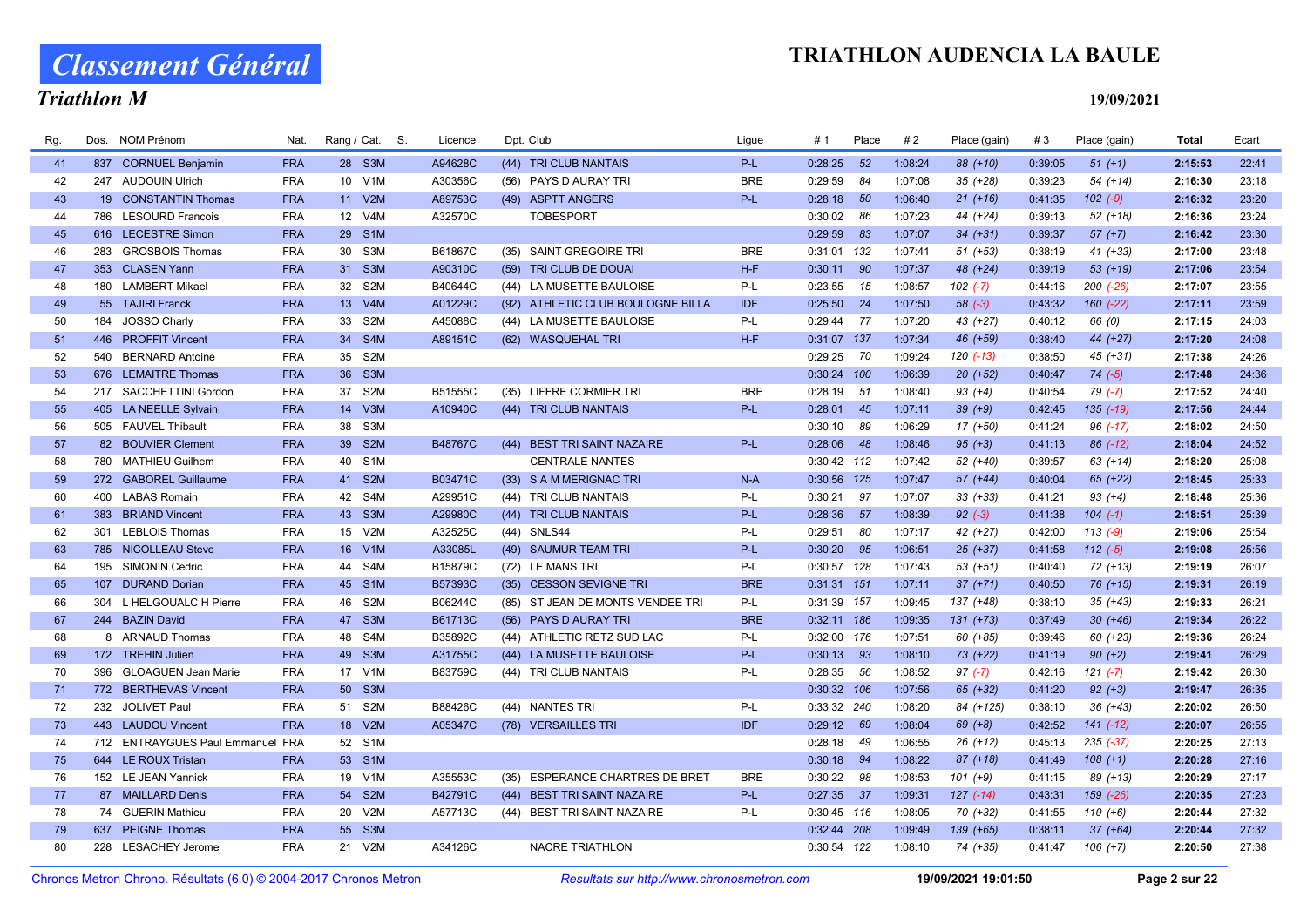# Classement Général

### Triathlon M

| Rg. | Dos. | <b>NOM Prénom</b>       | Nat.       | Rang / Cat. S. | Licence        | Dpt. Club                         | Ligue      | # 1           | Place | #2      | Place (gain)  | #3      | Place (gain)  | <b>Total</b> | Ecart |
|-----|------|-------------------------|------------|----------------|----------------|-----------------------------------|------------|---------------|-------|---------|---------------|---------|---------------|--------------|-------|
| 81  |      | 426 THEBAULT Tristan    | <b>FRA</b> | 22 V3M         | A31738C        | (44) TRI COTE D AMOUR             | P-L        | $0:27:25$ 36  |       | 1:10:22 | 154 (-29)     | 0:43:15 | $155(-16)$    | 2:21:00      | 27:48 |
| 82  |      | 150 POIGNARD David      | <b>FRA</b> | 23 V1M         | B39038C        | <b>ESPAD</b>                      | <b>CEN</b> | 0:32:56 213   |       | 1:09:22 | 119 (+85)     | 0:38:56 | 46 (+46)      | 2:21:13      | 28:01 |
| 83  |      | 313 FARRAS Julien       | <b>FRA</b> | 24 V1M         | A28595C        | (37) TC JOUE LES TOURS            | <b>CEN</b> | $0:24:32$ 21  |       | 1:10:33 | $158(-14)$    | 0:46:21 | $294 (-48)$   | 2:21:25      | 28:13 |
| 84  |      | 437 DUMUSOY Loic        | <b>FRA</b> | 25 V2M         | A04994C        | (95) VALLEE DE MONTMORENCY TRI    | IDF        | 0:29:36 74    |       | 1:08:14 | 78 (+7)       | 0:43:51 | 179 (-17)     | 2:21:40      | 28:28 |
| 85  |      | 78 PLUMEJEAU Alexandre  | <b>FRA</b> | 56 S3M         | A58681C        | (44) BEST TRI SAINT NAZAIRE       | $P-L$      | $0:32:45$ 209 |       | 1:07:38 | 49 (+109)     | 0:41:27 | $99 (+15)$    | 2:21:49      | 28:37 |
| 86  |      | 181 CORBIN Simon        | <b>FRA</b> | 57 S2M         | B73290C        | (44) LA MUSETTE BAULOISE          | P-L        | 0:33:42 254   |       | 1:09:10 | 112 (+98)     | 0:39:03 | 49 (+70)      | 2:21:54      | 28:42 |
| 87  |      | 175 TREHIN Maxime       | <b>FRA</b> | 58 S4M         | B06343C        | (44) LA MUSETTE BAULOISE          | P-L        | $0:32:13$ 187 |       | 1:06:14 | 16 (+114)     | 0:43:35 | $164$ $(-14)$ | 2:22:02      | 28:50 |
| 88  | 701  | <b>JULIEN Robin</b>     | <b>FRA</b> | 59 S3M         |                |                                   |            | 0:29:42 76    |       | 1:07:13 | 40 (+30)      | 0:45:14 | 238 (-42)     | 2:22:08      | 28:56 |
| 89  |      | 726 BOUGAULT Gregoire   | <b>FRA</b> | 60 S1M         |                |                                   |            | 0:30:33 107   |       | 1:08:11 | 77 (+25)      | 0:43:38 | $166 (-7)$    | 2:22:22      | 29:10 |
| 90  |      | 54 GEORGES Nicolas      | <b>FRA</b> | 61 S2M         | A35234C        | (92) ATHLETIC CLUB BOULOGNE BILLA | <b>IDF</b> | 0:31:06 136   |       | 1:09:05 | 109 (+38)     | 0:42:20 | $124 (+8)$    | 2:22:30      | 29:18 |
| 91  |      | 216 VANCOILLIE Maxime   | <b>FRA</b> | 62 S3M         | B31839C        | (92) LEVALLOIS TRI                | <b>IDF</b> | $0:30:28$ 103 |       | 1:11:14 | $177(-8)$     | 0:40:51 | 77 (+20)      | 2:22:31      | 29:19 |
| 92  |      | 370 PONSIN Romain       | <b>FRA</b> | 63 S2M         | B58295C        | (44) TRI CLUB NANTAIS             | P-L        | 0:32:37 202   |       | 1:07:55 | 64 (+98)      | 0:42:01 | $116 (+12)$   | 2:22:33      | 29:21 |
| 93  | 390  | <b>BENOIST Benjamin</b> | <b>FRA</b> | 64 S3M         | <b>B21756C</b> | (44) TRI CLUB NANTAIS             | P-L        | $0:31:17$ 146 |       | 1:09:53 | $141 (+38)$   | 0:41:25 | $97 (+15)$    | 2:22:34      | 29:22 |
| 94  |      | 473 DE SOUSA Jerome     | <b>FRA</b> | 26 V2M         |                |                                   |            | 0:34:09 280   |       | 1:08:29 | 89 (+132)     | 0:40:03 | 64 (+54)      | 2:22:40      | 29:28 |
| 95  |      | 392 VIGNERON Glenn      | <b>FRA</b> | 65 S2M         | B26423C        | (44) TRI CLUB NANTAIS             | P-L        | $0:29:07$ 67  |       | 1:08:06 | $71 (+8)$     | 0:45:35 | $252$ $(-36)$ | 2:22:47      | 29:35 |
| 96  |      | 20 PORTALIS Tanguy      | <b>FRA</b> | 66 S3M         | B69463C        | (49) ASPTT ANGERS                 | P-L        | 0:31:55 171   |       | 1:13:11 | 244 (-19)     | 0:37:44 | 29 (+94)      | 2:22:48      | 29:36 |
| 97  |      | 386 GERNIGON Nicolas    | <b>FRA</b> | 67 S4M         | A02436C        | (44) TRI CLUB NANTAIS             | P-L        | 0:30:54 123   |       | 1:10:52 | $169 (+11)$   | 0:41:07 | 82 (+15)      | 2:22:52      | 29:40 |
| 98  |      | 206 GADOWSKI Leo        | <b>FRA</b> | 68 S2M         | B66435C        | (33) LES GIRONDINS DE BORDEAUX T  | N-A        | 0:31:01 131   |       | 1:11:14 | $178 (+6)$    | 0:40:38 | 70 (+27)      | 2:22:52      | 29:40 |
| 99  |      | 79 DEYRES Jordan        | <b>FRA</b> | 69 S3M         | A84512C        | (44) BEST TRI SAINT NAZAIRE       | $P-L$      | 0:28:54       | 63    | 1:08:15 | $79 (+6)$     | 0:45:46 | $260 (-42)$   | 2:22:54      | 29:42 |
| 100 |      | 164 SARRADIN Sibyle     | <b>FRA</b> | 1 JUF F        | B14290C        | (29) IROISE TRI                   | <b>BRE</b> | 0:28:34       | 54    | 1:13:18 | 252 (-60)     | 0:41:09 | $83 (+14)$    | 2:22:59      | 29:47 |
| 101 |      | 155 ROUSSET Maxime      | <b>FRA</b> | 70 S1M         | B33903C        | (27) EVREUX AC TRI                | <b>NOR</b> | 0:29:48 78    |       | 1:09:29 | $126$ $(-12)$ | 0:43:47 | $176$ $(-11)$ | 2:23:03      | 29:51 |
| 102 |      | 86 DE PREVILLE Benoit   | <b>FRA</b> | 27 V2M         | A29787C        | (44) BEST TRI SAINT NAZAIRE       | P-L        | $0:30:03$ 87  |       | 1:09:04 | $108$ $(-1)$  | 0:43:58 | 186 (-14)     | 2:23:05      | 29:53 |
| 103 |      | 750 SIMON Remi          | <b>FRA</b> | 71 S2M         |                |                                   |            | 0:31:58 175   |       | 1:08:04 | 68 (+78)      | 0:43:10 | $151 (-6)$    | 2:23:11      | 29:59 |
| 104 |      | 218 GOUPIL Alexandre    | <b>FRA</b> | 72 S3M         | B50899C        | LUGDUNUMTRIATHLON                 |            | 0:30:52 121   |       | 1:08:10 | 75 (+35)      | 0:44:10 | 195 (-18)     | 2:23:11      | 29:59 |
| 105 |      | 532 MARGOTTIN Alexis    | <b>FRA</b> | 73 S3M         |                |                                   |            | 0:33:26 231   |       | 1:08:32 | 90 (+115)     | 0:41:14 | 88 (+11)      | 2:23:12      | 30:00 |
| 106 |      | 472 BRABANT Thomas      | <b>FRA</b> | 74 S4M         |                |                                   |            | $0:29:29$ 71  |       | 1:10:27 | $155(-21)$    | 0:43:25 | $156$ $(-14)$ | 2:23:21      | 30:09 |
| 107 |      | 832 MAILLET Charles     | <b>FRA</b> | 75 S3M         |                | BDM BORDEAUX LEOPARDS             |            | 0:30:40 110   |       | 1:11:32 | 187 (-12)     | 0:41:26 | $98 (+15)$    | 2:23:38      | 30:26 |
| 108 | 691  | <b>GABARD Laurent</b>   | <b>FRA</b> | 28 V1M         |                |                                   |            | 0:34:08 279   |       | 1:08:20 | 83 (+142)     | 0:41:14 | 87 (+29)      | 2:23:41      | 30:29 |
| 109 |      | 294 GUYON Alexandre     | <b>FRA</b> | 29 V2M         | A41229C        | (91) SAINTE GENEVIEVE TRI         | <b>IDF</b> | 0:31:56 172   |       | 1:10:36 | $159 (+31)$   | 0:41:10 | 84 (+32)      | 2:23:41      | 30:29 |
| 110 |      | 266 NAVARRE Julien      | <b>FRA</b> | 76 S2M         | B82142C        | (35) RENNES TRI                   | <b>BRE</b> | 0:33:30 238   |       | 1:09:05 | 110 (+92)     | 0:41:34 | $101 (+36)$   | 2:24:08      | 30:56 |
| 111 |      | 136 AUBERT Florian      | <b>FRA</b> | 30 V1M         | A48834C        | (92) COURBEVOIE TRI               | <b>IDF</b> | 0:31:26 148   |       | 1:09:00 | $104 (+47)$   | 0:43:45 | $175$ (-10)   | 2:24:10      | 30:58 |
| 112 |      | 841 MEY Fabian          | <b>FRA</b> | 77 S3M         | B80557C        | (44) BEST TRI SAINT NAZAIRE       | P-L        | 0:31:40 159   |       | 1:08:21 | 86 (+64)      | 0:44:10 | 198 (-17)     | 2:24:11      | 30:59 |
| 113 |      | 611 BARBIER Philippe    | <b>FRA</b> | 78 S4M         |                |                                   |            | 0:33:18 228   |       | 1:12:47 | $230 (+8)$    | 0:38:16 | 40 (+107)     | 2:24:20      | 31:08 |
| 114 |      | 442 BARATON Freddy      | <b>FRA</b> | 31 V1M         | A05473C        | (78) VERSAILLES TRI               | IDF        | 0:32:37 201   |       | 1:10:53 | 171 (+34)     | 0:40:53 | 78 (+53)      | 2:24:22      | 31:10 |
| 115 |      | 210 LUCAS Nathan        | <b>FRA</b> | 79 S1M         | A30870C        | (85) LES SABLES VENDEE TRI        | P-L        | $0:27:01$ 33  |       | 1:07:51 | $61 (+1)$     | 0:49:34 | $409$ $(-83)$ | 2:24:25      | 31:13 |
| 116 |      | 255 BEGNEZ Alexis       | <b>FRA</b> | 80 S2M         | B60571C        | (78) POISSY TRI                   | IDF        | 0:33:01 217   |       | 1:09:24 | 121 (+84)     | 0:42:16 | $120 (+17)$   | 2:24:39      | 31:27 |
| 117 |      | 81 MERLE Gautier        | <b>FRA</b> | 32 V1M         | B80378C        | (44) BEST TRI SAINT NAZAIRE       | $P-L$      | 0:31:09 141   |       | 1:08:53 | 98 (+45)      | 0:44:45 | $212(-21)$    | 2:24:46      | 31:34 |
| 118 |      | 148 LE GEAY Fabrice     | <b>FRA</b> | 81 S4M         | A32092C        | (53) ERNEENNE SPORTS TRI          | P-L        | 0:33:45 257   |       | 1:08:42 | 94 (+122)     | 0:42:29 | $127 (+17)$   | 2:24:55      | 31:43 |
| 119 |      | 246 BUCHER Aurelien     | <b>FRA</b> | 82 S4M         | B09527C        | PAYS D AURAY TRI                  | <b>BRE</b> | $0:32:11$ 185 |       | 1:08:48 | 96 (+79)      | 0:43:57 | $184$ $(-13)$ | 2:24:55      | 31:43 |
| 120 |      | 113 LOUAISIL Mathieu    | <b>FRA</b> | 83 S4M         | B30945C        | (53) CHATEAU GONTIER TRI          | P-L        | 0:32:49 211   |       | 1:09:40 | 134 (+72)     | 0:42:35 | 129 (+19)     | 2:25:03      | 31:51 |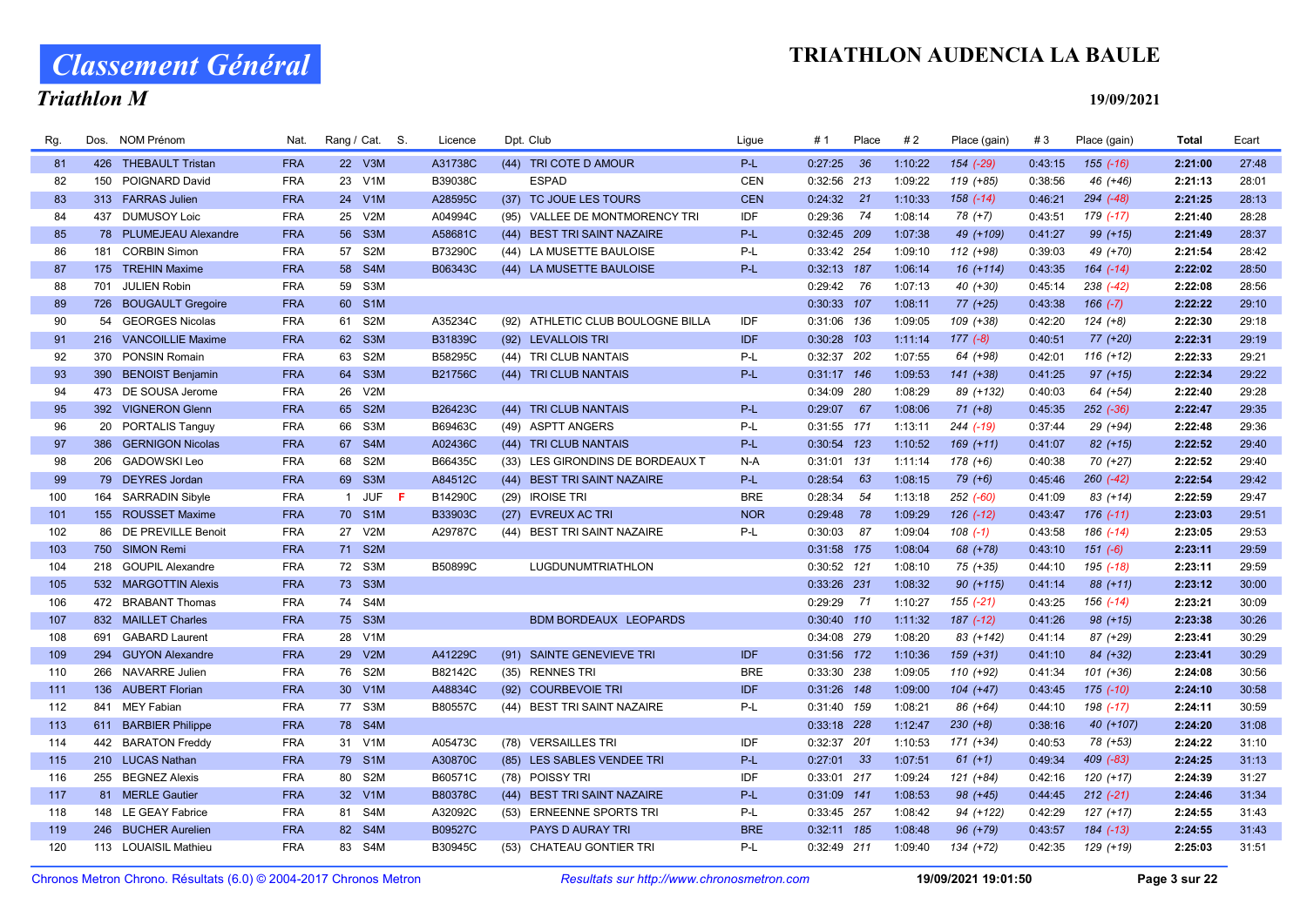# Classement Général

### Triathlon M

| Rg. |     | Dos. NOM Prénom         | Nat.       | Rang / Cat. S. |    | Licence        |      | Dpt. Club                         | Ligue      | #1            | Place | #2      | Place (gain)  | #3      | Place (gain)    | <b>Total</b> | Ecart |
|-----|-----|-------------------------|------------|----------------|----|----------------|------|-----------------------------------|------------|---------------|-------|---------|---------------|---------|-----------------|--------------|-------|
| 121 |     | 166 DELANOUE Etienne    | <b>FRA</b> | 84 S3M         |    | B08676C        |      | (92) ISSY TRI                     | <b>IDF</b> | 0:35:43 361   |       | 1:09:37 | $132 (+165)$  | 0:39:47 | $61 (+75)$      | 2:25:06      | 31:54 |
| 122 |     | 2 DUFOUR Julien         | <b>FRA</b> | 85 S2M         |    |                |      | A CHACUN SON EVEREST              |            | 0:31:07 138   |       | 1:08:53 | 99 (+44)      | 0:45:20 | 242 (-28)       | 2:25:19      | 32:07 |
| 123 |     | 80 BREMAUD Frederic     | <b>FRA</b> | 33 V1M         |    | A79029C        |      | (44) BEST TRI SAINT NAZAIRE       | P-L        | 0:29:41 75    |       | 1:12:31 | $218$ $(-46)$ | 0:43:08 | $150(-2)$       | 2:25:20      | 32:08 |
| 124 |     | 52 POUSSARD Basile      | <b>FRA</b> | 86 S2M         |    | B83555C        |      | (92) ATHLETIC CLUB BOULOGNE BILLA | IDF        | 0:34:07 276   |       | 1:11:31 | 186 (+72)     | 0:39:43 | 58 (+80)        | 2:25:20      | 32:08 |
| 125 |     | 528 LEGER Maxime        | <b>FRA</b> | 87 S3M         |    |                |      |                                   |            | 0:31:06 135   |       | 1:09:58 | 144 (+28)     | 0:44:17 | $201$ $(-18)$   | 2:25:21      | 32:09 |
| 126 |     | 284 LOUARN Titouan      | <b>FRA</b> | 88 S1M         |    | B60974C        |      | (35) SAINT GREGOIRE TRI           | <b>BRE</b> | 0:32:40 206   |       | 1:10:09 | 149 (+52)     | 0:42:36 | 130 (+28)       | 2:25:25      | 32:13 |
| 127 |     | 420 GUILLOUF Johann     | <b>FRA</b> | 89 S4M         |    | B14661C        |      | (44) TRI COTE D AMOUR             | $P-L$      | 0:31:45 164   |       | 1:10:50 | 168 (+19)     | 0:42:59 | $145 (+18)$     | 2:25:33      | 32:21 |
| 128 |     | 37 BOUEDRON Kevin       | <b>FRA</b> | 90 S3M         |    | B08218C        |      | (49) ASPTT ANGERS                 | P-L        | 0:28:55       | 64    | 1:09:01 | $105(-4)$     | 0:47:40 | $336 (-60)$     | 2:25:35      | 32:23 |
| 129 |     | 630 COCHELIN Nicolas    | <b>FRA</b> | 91 S2M         |    |                |      |                                   |            | 0:33:33 241   |       | 1:09:33 | $130 (+81)$   | 0:42:35 | $128 (+31)$     | 2:25:39      | 32:27 |
| 130 |     | 335 DURAND Fabrice      | <b>FRA</b> | 34 V3M         |    | A31930C        |      | (44) TRI VELOCE SAINT SEBASTIEN   | P-L        | 0:36:00 376   |       | 1:09:20 | $116 (+181)$  | 0:40:21 | 69 (+65)        | 2:25:40      | 32:28 |
| 131 |     | 651 ALBERT Pierre       | <b>FRA</b> | 92 S2M         |    |                |      |                                   |            | 0:35:44 362   |       | 1:10:56 | $173 (+134)$  | 0:39:03 | $50(+97)$       | 2:25:42      | 32:30 |
| 132 |     | 171 POITARD Vincent     | <b>FRA</b> | 35 V2M         |    | B18049C        |      | (44) LA MUSETTE BAULOISE          | P-L        | 0:33:01 218   |       | 1:09:14 | 115 (+92)     | 0:43:29 | $158(-6)$       | 2:25:44      | 32:32 |
| 133 |     | 474 DREAN Philippe      | <b>FRA</b> | 36 V1M         |    |                |      |                                   |            | 0:34:11 284   |       | 1:09:28 | 125 (+110)    | 0:42:08 | $119 (+41)$     | 2:25:45      | 32:33 |
| 134 |     | 413 TASSIN Charly       | <b>FRA</b> | 93 S3M         |    | B36841C        |      | (44) TRI COTE D AMOUR             | P-L        | 0:30:57 127   |       | 1:11:42 | 195 (-22)     | 0:43:14 | $153 (+15)$     | 2:25:52      | 32:40 |
| 135 |     | 12 YGONIN Stephane      | <b>FRA</b> | 37 V3M         |    | A06985C        |      | (91) AS ENERGY 91 TRI             | <b>IDF</b> | 0:31:08 139   |       | 1:09:21 | $117 (+36)$   | 0:45:31 | $250 (-32)$     | 2:26:00      | 32:48 |
| 136 |     | 67 QUINIO Samuel        | <b>FRA</b> | 94 S2M         |    | B86607C        |      | (44) BEST TRI SAINT NAZAIRE       | P-L        | 0:34:43 310   |       | 1:10:42 | 164 (+113)    | 0:40:38 | $71 (+61)$      | 2:26:02      | 32:50 |
| 137 |     | 703 BELLET Valentin     | <b>FRA</b> | 95 S3M         |    |                |      |                                   |            | 0:34:28 297   |       | 1:08:06 | 72 (+153)     | 0:43:34 | $161 (+7)$      | 2:26:07      | 32:55 |
| 138 |     | 132 DESMARS Benjamin    | <b>FRA</b> | 96 S4M         |    | B01871C        |      | (44) BEST TRI SAINT NAZAIRE       | P-L        | $0:30:12$ 91  |       | 1:09:47 | $138(-2)$     | 0:46:09 | 282 (-45)       | 2:26:07      | 32:55 |
| 139 |     | 385 GALIMOV Ruslan      | <b>FRA</b> | 38 V1M         |    | A61877C        |      | (44) TRI CLUB NANTAIS             | $P-L$      | 0:32:31 199   |       | 1:09:43 | 135 (+75)     | 0:43:56 | $182$ ( $-15$ ) | 2:26:09      | 32:57 |
| 140 |     | 464 DESCHODT Franck     | <b>FRA</b> | 39 V3M         |    | A51166C        |      | (41) VINEUIL SPORTS TRI           | <b>CEN</b> | 0:26:27       | 29    | 1:15:39 | 330 (-89)     | 0:44:10 | 197 (-22)       | 2:26:15      | 33:03 |
| 141 |     | 9 GANACHAUD Fabrice     | <b>FRA</b> | 40 V2M         |    | A64425C        |      | (44) ATHLETIC RETZ SUD LAC        | P-L        | 0:32:01 177   |       | 1:10:09 | 148 (+58)     | 0:44:10 | 196 (-22)       | 2:26:19      | 33:07 |
| 142 |     | 638 KOBRYNE Charles     | <b>FRA</b> | 41 V1M         |    |                |      |                                   |            | 0:33:09 223   |       | 1:09:10 | $113 (+94)$   | 0:44:04 | 192 (-13)       | 2:26:22      | 33:10 |
| 143 |     | 530 NICOLAS Frederic    | <b>FRA</b> | 97 S3M         |    |                |      |                                   |            | $0:31:51$ 168 |       | 1:10:50 | $167 (+17)$   | 0:43:44 | $174 (+8)$      | 2:26:24      | 33:12 |
| 144 | 595 | JOUSSEMET Vincent       | <b>FRA</b> | 42 V2M         |    |                |      |                                   |            | 0:36:15 399   |       | 1:07:05 | $31 (+237)$   | 0:43:08 | 149 (+18)       | 2:26:27      | 33:15 |
| 145 |     | 428 LE GAL Cyril        | <b>FRA</b> | 43 V2M         |    | A01546C        | (92) | <b>TRI PLESSIS ROBINSON</b>       | <b>IDF</b> | 0:31:43 162   |       | 1:10:43 | 165 (+28)     | 0:44:05 | $193$ $(-11)$   | 2:26:30      | 33:18 |
| 146 |     | 235 LE PENNEC Sylvain   | <b>FRA</b> | 44 V2M         |    |                |      | <b>NO LIMIT</b>                   |            | 0:33:00 215   |       | 1:09:10 | 114 (+95)     | 0:44:24 | $205$ $(-26)$   | 2:26:33      | 33:21 |
| 147 |     | 230 CHAMBON Tanguy      | <b>FRA</b> | 98 S1M         |    |                |      | <b>NDG CYCLO SPORT</b>            |            | 0:35:13 329   |       | 1:10:27 | 156 (+123)    | 0:40:57 | $80 (+59)$      | 2:26:36      | 33:24 |
| 148 |     | 207 VERSCHOOR Maxime    | <b>FRA</b> | 99 S1M         |    | A06226C        |      | <b>BORDEAUX TRIATHON</b>          |            | 0:27:21       | 35    | 1:18:09 | 430 (-164)    | 0:41:24 | $95 (+51)$      | 2:26:53      | 33:41 |
| 149 |     | 407 LE SEAC H Stephane  | <b>FRA</b> | 45 V2M         |    | A87620C        |      | (78) TRI CLUB ST QUENTIN EN YVEL  | <b>IDF</b> | 0:33:05 219   |       | 1:09:31 | 129 (+72)     | 0:44:32 | $210(-2)$       | 2:27:07      | 33:55 |
| 150 |     | 499 LE CHEVALIER Jeremy | <b>FRA</b> | 100 S2M        |    |                |      |                                   |            | 0:31:23 147   |       | 1:09:06 | $111 (+45)$   | 0:46:44 | $312$ (-48)     | 2:27:12      | 34:00 |
| 151 |     | 523 MALET Julien        | <b>FRA</b> | 101 S4M        |    |                |      |                                   |            | 0:36:16 401   |       | 1:07:00 | 27 (+240)     | 0:44:00 | 188 (+10)       | 2:27:16      | 34:04 |
| 152 |     | 21 GOURICHON Ludovic    | <b>FRA</b> | 102 S4M        |    | B69455C        |      | (49) ASPTT ANGERS                 | P-L        | 0:32:17 189   |       | 1:09:56 | 143 (+66)     | 0:45:11 | $232$ $(-29)$   | 2:27:23      | 34:11 |
| 153 |     | 34 PICHON Airelle       | <b>FRA</b> | 2 S1F          | -F | <b>B37647C</b> |      | (49) ASPTT ANGERS                 | P-L        | 0:28:59       | 65    | 1:13:23 | $254$ $(-65)$ | 0:45:04 | $223$ $(-23)$   | 2:27:24      | 34:12 |
| 154 |     | 71 PIGNOL Yoann         | <b>FRA</b> | 46 V2M         |    | A99789C        |      | (44) BEST TRI SAINT NAZAIRE       | P-L        | 0:30:40 111   |       | 1:08:21 | 85 (+26)      | 0:48:28 | $371 (-69)$     | 2:27:28      | 34:16 |
| 155 |     | 382 BUGEJA Mark         | <b>FRA</b> | 47 V2M         |    | A30006C        |      | (44) TRI CLUB NANTAIS             | P-L        | 0:30:20       | 96    | 1:11:42 | $194 (-21)$   | 0:45:29 | 247 (-38)       | 2:27:30      | 34:18 |
| 156 |     | 1 COOPMAN Vincent       | <b>FRA</b> | 48 V3M         |    | A99628C        |      | (35) 353 TRIATHLON CLUB VITRE     | <b>BRE</b> | 0:33:41 252   |       | 1:10:00 | 146 (+76)     | 0:43:58 | 185 (+20)       | 2:27:37      | 34:25 |
| 157 |     | 348 FOLL Matthieu       | <b>FRA</b> | 103 S2M        |    | B60556C        |      | (44) TRI ATLANTIQUE CARQUEFOU     | $P-L$      | 0:36:11 394   |       | 1:11:53 | $200 (+142)$  | 0:39:36 | 56 (+95)        | 2:27:38      | 34:26 |
| 158 |     | 318 JUMEL Jerome        | <b>FRA</b> | 49 V1M         |    | A96732C        |      | <b>TOULON TRIATHLON</b>           |            | 0:35:20 338   |       | 1:10:39 | 162 (+121)    | 0:41:48 | 107 (+59)       | 2:27:46      | 34:34 |
| 159 |     | 25 MESLIER Guillaume    | <b>FRA</b> | 104 S4M        |    | B68705C        |      | (49) ASPTT ANGERS                 | P-L        | 0:34:26 295   |       | 1:11:27 | 182 (+83)     | 0:41:57 | $111 (+53)$     | 2:27:49      | 34:37 |
| 160 |     | 145 PERAIN Frederic     | <b>FRA</b> | 50 V2M         |    | A03755C        |      | (78) ENTENTE SPORTIVE RENAULT TR  | IDF        | 0:34:31 300   |       | 1:10:39 | 163 (+109)    | 0:42:41 | 132 (+31)       | 2:27:51      | 34:39 |
|     |     |                         |            |                |    |                |      |                                   |            |               |       |         |               |         |                 |              |       |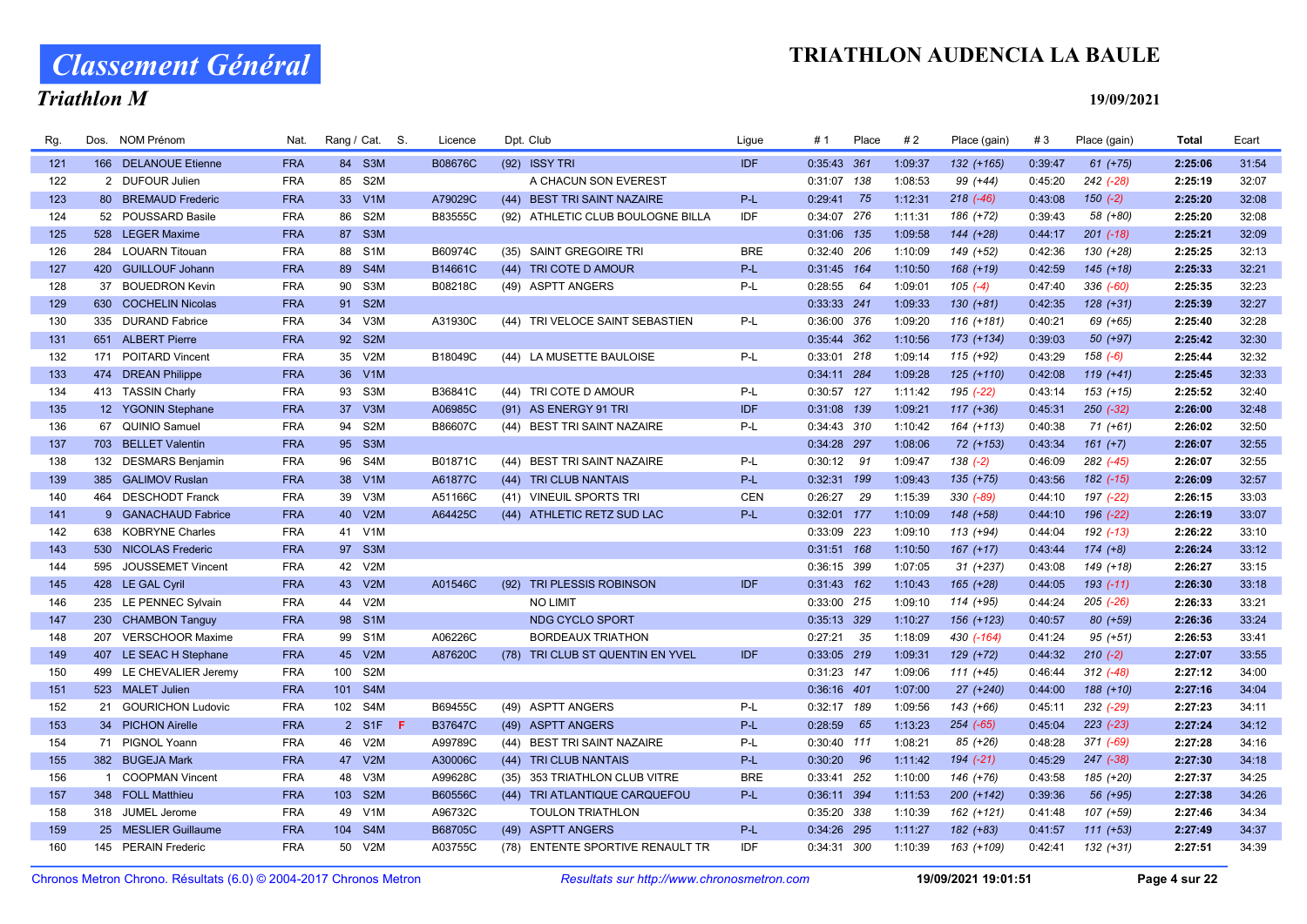# Classement Général

### Triathlon M

| Rg. | Dos. | <b>NOM Prénom</b>                   | Nat.       |         | Rang / Cat. S. | Licence | Dpt. Club                         | Ligue      | # 1           | Place | #2      | Place (gain)  | #3      | Place (gain)  | <b>Total</b> | Ecart |
|-----|------|-------------------------------------|------------|---------|----------------|---------|-----------------------------------|------------|---------------|-------|---------|---------------|---------|---------------|--------------|-------|
| 161 |      | 751 MOCQUARD Leo                    | <b>FRA</b> | 105 S1M |                |         |                                   |            | 0:32:04 179   |       | 1:09:38 | $133 (+69)$   | 0:46:11 | $284 (-51)$   | 2:27:51      | 34:39 |
| 162 |      | 450 ENJALBERT Jonas                 | <b>FRA</b> | 106 S2M |                |         |                                   |            | $0:28:00$ 44  |       | 1:16:58 | 380 (-142)    | 0:42:55 | 143 (+24)     | 2:27:53      | 34:41 |
| 163 |      | 125 LERAY Sebastien                 | <b>FRA</b> | 107     | S4M            | A84807C | (44) CORMARIS TRI                 | P-L        | 0:33:29 237   |       | 1:11:43 | $196 (+45)$   | 0:42:45 | 136 (+29)     | 2:27:56      | 34:44 |
| 164 |      | 485 REVERSEAU Luc                   | <b>FRA</b> | 51 V6M  |                |         |                                   |            | 0:30:58 129   |       | 1:09:54 | $142 (+24)$   | 0:47:09 | $324 (-59)$   | 2:28:00      | 34:48 |
| 165 |      | 851 MAILLET Jose                    | <b>FRA</b> | 108 S4M |                |         |                                   |            | 0:33:43 255   |       | 1:14:30 | $293(-1)$     | 0:39:49 | $62 (+91)$    | 2:28:01      | 34:49 |
| 166 |      | 50 LENOIR Vincent O                 | <b>FRA</b> | 52 V1M  |                | A42735C | (92) ATHLETIC CLUB BOULOGNE BILLA | IDF        | 0:31:52 169   |       | 1:13:46 | $271 (-34)$   | 0:42:40 | 131 (+37)     | 2:28:16      | 35:04 |
| 167 |      | 810 LE SAUSSE Marc                  | <b>FRA</b> | 109 S3M |                | A57355L | (31) TUC TRI                      | <b>OCC</b> | $0:32:20$ 190 |       | 1:10:11 | 151 (+50)     | 0:45:48 | $263$ (-27)   | 2:28:19      | 35:07 |
| 168 |      | 243 KERSUZAN Gerald                 | <b>FRA</b> | 53      | V2M            | B80769C | (56) PAYS D AURAY TRI             | <b>BRE</b> | 0:36:23 404   |       | 1:13:46 | 272 (+92)     | 0:38:12 | 39 (+144)     | 2:28:20      | 35:08 |
| 169 |      | 350 SABIOLI DI GIOVANNI Jonatha FRA |            | 110 S4M |                | B27612C | (44) TRI ATLANTIQUE CARQUEFOU     | P-L        | 0:32:06 181   |       | 1:08:16 | $80 (+82)$    | 0:48:00 | $350 (-70)$   | 2:28:21      | 35:09 |
| 170 |      | 101 NEULAS Sebastien                | <b>FRA</b> | 54 V2M  |                | A02389C | (91) CA ORSAY TRI                 | IDF        | 0:31:06 134   |       | 1:11:28 | $183(-8)$     | 0:45:53 | 270 (-28)     | 2:28:26      | 35:14 |
| 171 |      | 830 PREZELIN Frederic               | <b>FRA</b> | 55 V2M  |                |         | E <sub>2</sub> A                  |            | 0:36:27 409   |       | 1:10:28 | 157 (+173)    | 0:41:36 | $103 (+65)$   | 2:28:30      | 35:18 |
| 172 |      | 18 HERBRETEAU Raphael               | <b>FRA</b> | 111 S2M |                |         | (49) ASPTT ANGERS                 | P-L        | 0:32:43 207   |       | 1:12:16 | 208 (+20)     | 0:43:39 | 167 (+15)     | 2:28:37      | 35:25 |
| 173 |      | 461 CHATARD Benjamin                | <b>FRA</b> | 112 S4M |                |         |                                   |            | 0:34:12 286   |       | 1:09:26 | $123 (+113)$  | 0:45:05 | 226(0)        | 2:28:41      | 35:29 |
| 174 |      | 842 PUPPINCK Pierre                 | <b>FRA</b> | 113 S2M |                |         |                                   |            | 0:31:35 155   |       | 1:13:57 | 277 (-45)     | 0:43:15 | 154 (+26)     | 2:28:45      | 35:33 |
| 175 |      | 153 DAVID Carpentier                | <b>FRA</b> | 56 V2M  |                | A48975C | (35) ESPERANCE CHARTRES DE BRET   | <b>BRE</b> | $0:34:19$ 290 |       | 1:10:55 | 172 (+96)     | 0:43:35 | $163 (+19)$   | 2:28:47      | 35:35 |
| 176 |      | 647 CHAVIGNEAU Yohan                | <b>FRA</b> | 114 S3M |                |         |                                   |            | 0:34:20 291   |       | 1:16:51 | $378$ $(-41)$ | 0:37:38 | 28 (+156)     | 2:28:48      | 35:36 |
| 177 |      | 716 FRAPPEREAU Nathan               | <b>FRA</b> | 115 S1M |                |         |                                   |            | $0:26:17$ 27  |       | 1:18:35 | 440 (-157)    | 0:43:57 | $183 (+7)$    | 2:28:49      | 35:37 |
| 178 |      | 119 TALBOURDET Davy                 | <b>FRA</b> | 57      | V1M            | A70945C | (44) CJAC TRI PORNIC              | $P-L$      | $0:31:32$ 152 |       | 1:10:57 | 174 (+14)     | 0:46:24 | 296 (-40)     | 2:28:52      | 35:40 |
| 179 |      | 578 GAROT Mathias                   | <b>FRA</b> | 116 S1M |                |         |                                   |            | 0:34:10 282   |       | 1:15:10 | $316 (+5)$    | 0:39:34 | 55 (+98)      | 2:28:53      | 35:41 |
| 180 |      | 57 ADRIEN Kiefer                    | <b>FRA</b> | 58 V3M  |                | B87163C | (92) ATHLETIC CLUB BOULOGNE BILLA | IDF        | 0:33:58 268   |       | 1:08:53 | 100 (+113)    | 0:46:05 | 278 (-25)     | 2:28:55      | 35:43 |
| 181 |      | 685 HERVY Guillaume                 | <b>FRA</b> | 117 S3M |                |         |                                   |            | 0:35:14 332   |       | 1:10:37 | $160 (+121)$  | 0:43:06 | 147 (+30)     | 2:28:56      | 35:44 |
| 182 |      | 92 JAMIN Arthur                     | <b>FRA</b> | 118 S2M |                | B62732C | <b>BREST TRI</b>                  | <b>BRE</b> | 0:32:58 214   |       | 1:10:37 | 161 (+44)     | 0:45:31 | 249 (-12)     | 2:29:05      | 35:53 |
| 183 |      | 179 VAN HALUWYN Mickael             | <b>FRA</b> | 119 S4M |                | B67149C | (44) LA MUSETTE BAULOISE          | $P-L$      | 0:33:24 230   |       | 1:09:04 | $107 (+94)$   | 0:46:46 | $313(-47)$    | 2:29:13      | 36:01 |
| 184 | 581  | <b>HELSON Yohann</b>                | <b>FRA</b> | 120     | S3M            |         |                                   |            | $0:31:17$ 145 |       | 1:12:10 | $206$ $(-21)$ | 0:45:51 | 267 (-18)     | 2:29:17      | 36:05 |
| 185 |      | 619 LE CALVE Stephane               | <b>FRA</b> | 59 V3M  |                | A32804C | (44) BEST TRI SAINT NAZAIRE       | $P-L$      | 0:33:34 245   |       | 1:11:39 | $192 (+52)$   | 0:44:09 | $194 (+8)$    | 2:29:20      | 36:08 |
| 186 |      | 261 PROST Arnaud                    | <b>FRA</b> | 60      | V3M            | B48022C | (35) RENNES TRI                   | <b>BRE</b> | 0:33:05 220   |       | 1:12:40 | $223 (+13)$   | 0:43:38 | 165 (+21)     | 2:29:22      | 36:10 |
| 187 |      | 714 TRIMAUD Yoann                   | <b>FRA</b> | 121 S2M |                |         |                                   |            | 0:30:28 104   |       | 1:13:07 | $242$ (-65)   | 0:45:53 | $268$ $(-18)$ | 2:29:27      | 36:15 |
| 188 |      | 27 MOUSSET Jean Patrick             | <b>FRA</b> | 61      | V2M            | A45638C | (49) ASPTT ANGERS                 | $P-L$      | 0:30:34 108   |       | 1:12:26 | $214( -49)$   | 0:46:34 | $303$ $(-31)$ | 2:29:33      | 36:21 |
| 189 |      | 697 GUILLOTEAU Pierre               | <b>FRA</b> | 122 S2M |                | B55159C | INDIV LIGUE PAYS DE LA LOIRE      | P-L        | 0:36:45 421   |       | 1:10:53 | 170 (+174)    | 0:42:07 | 118 (+58)     | 2:29:44      | 36:32 |
| 190 |      | 170 DALMASSO Eric                   | <b>FRA</b> | 62 V3M  |                | A35925C | <b>KEMPERLE TRI</b>               | <b>BRE</b> | 0:35:00 322   |       | 1:10:45 | 166 (+114)    | 0:44:01 | 189 (+18)     | 2:29:45      | 36:33 |
| 191 | 598  | <b>ESTEVAN Gregory</b>              | <b>FRA</b> | 63 V2M  |                |         |                                   |            | 0:35:36 352   |       | 1:09:25 | $122 (+163)$  | 0:45:04 | $222 (-2)$    | 2:30:04      | 36:52 |
| 192 |      | 588 DOMAIN Axel                     | <b>FRA</b> | 123 S3M |                |         |                                   |            | $0:31:13$ 143 |       | 1:14:59 | $308$ $(-79)$ | 0:44:01 | 190 (+30)     | 2:30:12      | 37:00 |
| 193 |      | 271 SAGUEZ Romain                   | <b>FRA</b> | 124 S1M |                | B58456C | (75) RMA PARIS TRI                | <b>IDF</b> | 0:35:34 348   |       | 1:10:14 | 152 (+138)    | 0:44:29 | $207 (+17)$   | 2:30:16      | 37:04 |
| 194 |      | 40 QUEGUINER Adrien                 | <b>FRA</b> | 125     | S3M            |         | <b>ASPTT NANTES TRIATHLON</b>     |            | 0:34:50 315   |       | 1:11:38 | 191 (+90)     | 0:43:53 | 181 (+31)     | 2:30:20      | 37:08 |
| 195 |      | 860 GRALBI Sylvain                  | <b>FRA</b> | 126 S2M |                |         |                                   |            | 0:33:33 242   |       | 1:15:32 | $325 (-32)$   | 0:41:22 | 94 (+79)      | 2:30:26      | 37:14 |
| 196 |      | 320 LEROUX Frederic                 | <b>FRA</b> | 64 V2M  |                | A32306C | (44) TRI CLUB CLISSONNAIS         | P-L        | 0:34:06 274   |       | 1:12:41 | $225 (+43)$   | 0:43:42 | 170 (+35)     | 2:30:28      | 37:16 |
| 197 |      | 91 ROBERT Sebastien                 | <b>FRA</b> | 65 V1M  |                | A28314C | (18) BOURGES TRI                  | <b>CEN</b> | $0:30:43$ 113 |       | 1:15:17 | 320 (-105)    | 0:44:32 | $208 (+21)$   | 2:30:31      | 37:19 |
| 198 |      | 237 QUINIO Yannick                  | <b>FRA</b> | 66 V4M  |                | A93313C | NORD VENDEE TRIATHLON             |            | 0:34:43 312   |       | 1:12:12 | $207 (+75)$   | 0:43:42 | 169 (+39)     | 2:30:36      | 37:24 |
| 199 | 137  | <b>DUBOIS Nicolas</b>               | <b>FRA</b> | 67 V2M  |                | B25628C | (92) COURBEVOIE TRI               | <b>IDF</b> | 0:33:27 234   |       | 1:11:33 | 188 (+46)     | 0:45:38 | $256$ $(-11)$ | 2:30:37      | 37:25 |
| 200 | 593  | <b>LEMAITRE Antoine</b>             | <b>FRA</b> | 127 S2M |                |         |                                   |            | 0:35:33 346   |       | 1:08:11 | 76 (+169)     | 0:46:54 | $317$ $(-23)$ | 2:30:37      | 37:25 |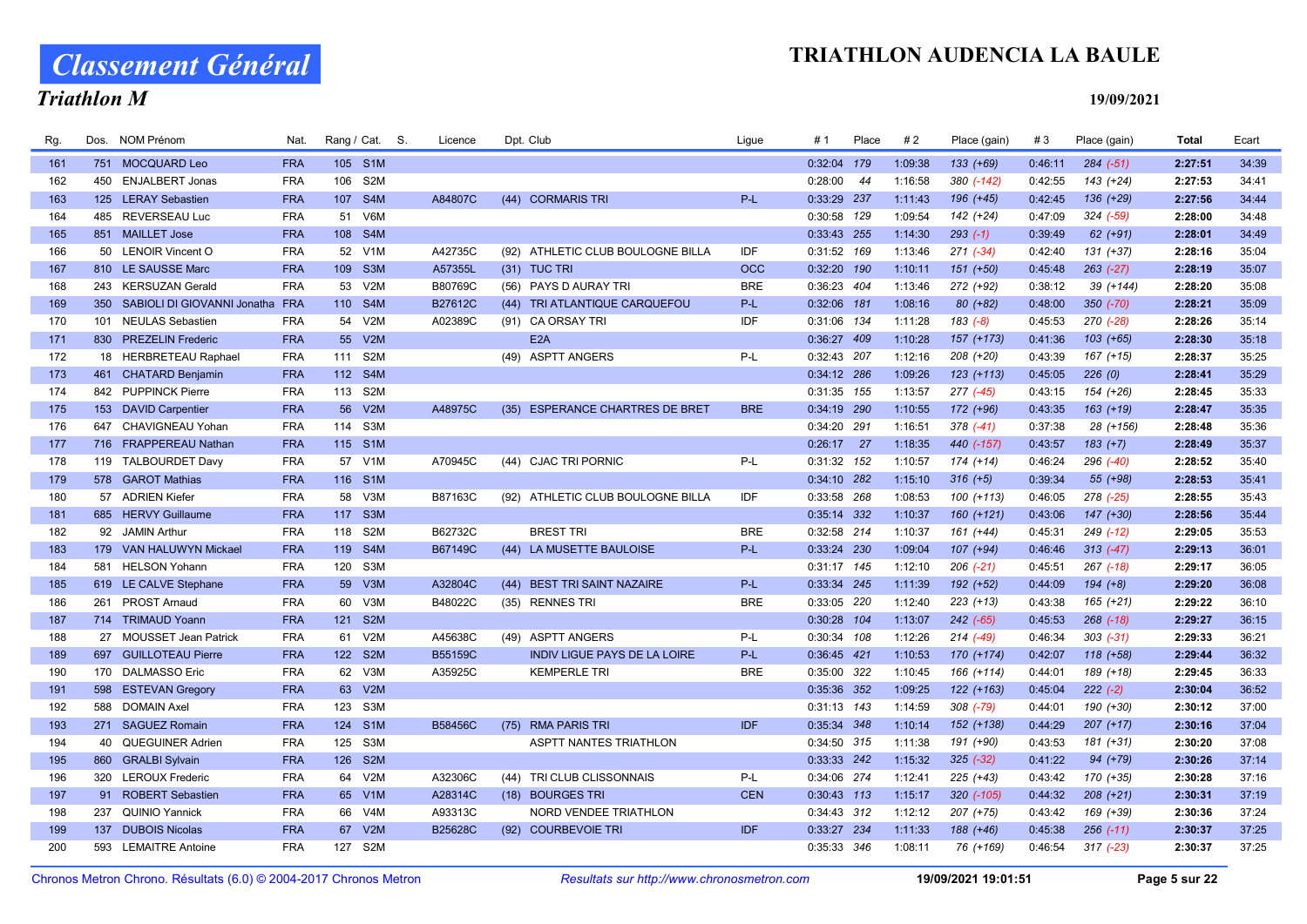# Classement Général

## Triathlon M

#### 19/09/2021

| Rg. |     | Dos. NOM Prénom            | Nat.       | Rang / Cat. S. |                  |     | Licence        | Dpt. Club                           | Ligue      | # 1          | Place | #2      | Place (gain)  | #3      | Place (gain)  | Total   | Ecart |
|-----|-----|----------------------------|------------|----------------|------------------|-----|----------------|-------------------------------------|------------|--------------|-------|---------|---------------|---------|---------------|---------|-------|
| 201 |     | 406 CONSTANTY Jean Charles | <b>FRA</b> | 128 S2M        |                  |     | B83534C        | (44) TRI CLUB NANTAIS               | P-L        | 0:34:42 309  |       | 1:11:21 | 180 (+90)     | 0:44:43 | $211 (+18)$   | 2:30:45 | 37:33 |
| 202 |     | 38 JAFFRENNOU Clemence     | <b>FRA</b> |                | 3 S3F            | F.  | B37422C        | (49) ASPTT ANGERS                   | P-L        | $0:28:42$ 59 |       | 1:13:40 | 266 (-72)     | 0:48:26 | $370$ $(-71)$ | 2:30:47 | 37:35 |
| 203 |     | 384 DECAUX Aurelie         | <b>FRA</b> |                | 4 S2F            | - F | B53683C        | (44) TRI CLUB NANTAIS               | P-L        | 0:32:49 210  |       | 1:12:48 | $231 (+8)$    | 0:45:21 | $243(-1)$     | 2:30:57 | 37:45 |
| 204 | 36  | <b>BOUGET Ludovic</b>      | <b>FRA</b> | 68 V1M         |                  |     | B07560C        | (49) ASPTT ANGERS                   | P-L        | 0:34:32 301  |       | 1:13:25 | $257 (+51)$   | 0:43:02 | 146 (+46)     | 2:30:58 | 37:46 |
| 205 |     | 183 HERANT Didier          | <b>FRA</b> | 69 V3M         |                  |     | A29793C        | (44) LA MUSETTE BAULOISE            | $P-L$      | 0:31:09 140  |       | 1:12:32 | $219$ $(-35)$ | 0:47:20 | $330 (-30)$   | 2:30:59 | 37:47 |
| 206 |     | 809 MOINS Guilhem          | <b>FRA</b> | 129 S2M        |                  |     |                |                                     |            | 0:34:10 281  |       | 1:08:36 | $91 (+128)$   | 0:48:17 | $364$ $(-53)$ | 2:31:02 | 37:50 |
| 207 |     | 321 DOUILLARD Laurent      | <b>FRA</b> | 70 V2M         |                  |     | B12017C        | (44) TRI CLUB CLISSONNAIS           | $P-L$      | 0:33:43 256  |       | 1:08:59 | $103 (+104)$  | 0:48:23 | $367$ $(-55)$ | 2:31:05 | 37:53 |
| 208 |     | 59 GAGNOT Julien           | <b>FRA</b> | 130 S3M        |                  |     | A73809C        | (44) BEST TRI SAINT NAZAIRE         | P-L        | 0:32:08 183  |       | 1:10:09 | 150 (+56)     | 0:48:53 | $385$ $(-81)$ | 2:31:10 | 37:58 |
| 209 |     | 144 VIGNAU Simon           | <b>FRA</b> |                | 4 JUM            |     | B91315C        | (92) ENTENTE SPORTIVE NANTERRE      | <b>IDF</b> | 0:36:09 392  |       | 1:11:38 | 190 (+144)    | 0:43:39 | 168 (+39)     | 2:31:25 | 38:13 |
| 210 |     | 43 VIDAL Guillaume         | <b>FRA</b> | 131 S3M        |                  |     | B72273C        | (92) ATHLETIC CLUB BOULOGNE BILLA   | IDF        | 0:38:28 526  |       | 1:12:38 | 222 (+195)    | 0:40:21 | 68 (+121)     | 2:31:26 | 38:14 |
| 211 |     | 663 BAUGAS Etienne         | <b>FRA</b> | 132 S4M        |                  |     |                |                                     |            | 0:30:48 117  |       | 1:12:36 | $220(-47)$    | 0:48:13 | $362$ $(-47)$ | 2:31:36 | 38:24 |
| 212 |     | 661 ROUSSEAU Dimitri       | <b>FRA</b> | 133 S2M        |                  |     |                |                                     |            | 0:39:00 545  |       | 1:11:56 | 202 (+215)    | 0:40:50 | 75 (+118)     | 2:31:45 | 38:33 |
| 213 |     | 834 ORY Pierrick           | <b>FRA</b> | 71 V4M         |                  |     | B69468C        | (35) 353 TRIATHLON CLUB VITRE       | <b>BRE</b> | 0:27:58      | 43    | 1:15:25 | 324 (-120)    | 0:48:30 | $373$ $(-50)$ | 2:31:52 | 38:40 |
| 214 |     | 836 BLANCHOT Benoit        | <b>FRA</b> | 134 S3M        |                  |     |                |                                     |            | 0:37:04 442  |       | 1:11:39 | 193 (+173)    | 0:43:11 | 152 (+55)     | 2:31:53 | 38:41 |
| 215 |     | 193 BABIN Alexis           | <b>FRA</b> | 72 V1M         |                  |     | <b>B17007C</b> | (72) LE MANS TRI                    | P-L        | 0:32:25 193  |       | 1:13:21 | $253$ $(-16)$ | 0:46:10 | $283 (-6)$    | 2:31:55 | 38:43 |
| 216 |     | 259 PINQUIER Pierre        | <b>FRA</b> | 135 S3M        |                  |     | B82104C        | (35) RENNES TRI                     | <b>BRE</b> | 0:36:58 434  |       | 1:13:00 | 238 (+130)    | 0:42:03 | 117 (+88)     | 2:32:00 | 38:48 |
| 217 |     | 718 COCHARD Benoit         | <b>FRA</b> | 136 S4M        |                  |     |                |                                     |            | 0:33:08 222  |       | 1:16:34 | 363 (-68)     | 0:42:20 | $123 (+73)$   | 2:32:01 | 38:49 |
| 218 |     | 533 ALLARD Pierre          | <b>FRA</b> | 73 V1M         |                  |     |                |                                     |            | 0:33:52 264  |       | 1:15:46 | $333(-23)$    | 0:42:26 | 126 (+69)     | 2:32:03 | 38:51 |
| 219 |     | 146 GATINOIS Jean          | <b>FRA</b> | 74 V3M         |                  |     | <b>B20348C</b> | (78) ENTENTE SPORTIVE RENAULT TR    | <b>IDF</b> | 0:33:18 226  |       | 1:12:54 | $235 (+3)$    | 0:45:56 | $272 (+4)$    | 2:32:07 | 38:55 |
| 220 |     | 655 MOUILLEBOUCHE Pierrick | <b>FRA</b> | 137 S2M        |                  |     |                |                                     |            | 0:36:10 393  |       | 1:13:15 | 247 (+113)    | 0:42:48 | 139 (+60)     | 2:32:11 | 38:59 |
| 221 |     | 850 CORMERAIS Julien       | <b>FRA</b> | 138 S3M        |                  |     | A91812C        | (44) BOUGUENAIS CLUB TRI            | $P-L$      | 0:33:56 265  |       | 1:12:01 | $203 (+51)$   | 0:46:17 | $289 (-7)$    | 2:32:14 | 39:02 |
| 222 |     | 202 DELIN Felix            | <b>FRA</b> | 139            | S <sub>1</sub> M |     |                | LES BLES D OR                       |            | 0:35:30 345  |       | 1:15:13 | $318 (+23)$   | 0:41:33 | 100 (+100)    | 2:32:16 | 39:04 |
| 223 |     | 821 HEINRY Alexandre       | <b>FRA</b> | 140            | S <sub>3</sub> M |     |                |                                     |            | 0:32:23 192  |       | 1:13:15 | $249$ (-13)   | 0:46:41 | $308$ $(-18)$ | 2:32:18 | 39:06 |
| 224 |     | 118 CHESNET Fabien         | <b>FRA</b> | 141 S2M        |                  |     | B78609L        | (49) CHOLET TRI                     | P-L        | 0:37:19 465  |       | 1:10:04 | 147 (+221)    | 0:45:02 | 220 (+20)     | 2:32:23 | 39:11 |
| 225 |     | 682 POISSIER Nicolas       | <b>FRA</b> | 75 V2M         |                  |     |                |                                     |            | 0:29:35 72   |       | 1:13:51 | 274 (-93)     | 0:49:04 | 392 (-60)     | 2:32:29 | 39:17 |
| 226 | 264 | <b>BERVAS Vincent</b>      | <b>FRA</b> | 142 S4M        |                  |     | B63057C        | (35) RENNES TRI                     | <b>BRE</b> | 0:32:38 204  |       | 1:12:55 | $236 (+3)$    | 0:46:58 | $319$ $(-25)$ | 2:32:30 | 39:18 |
| 227 |     | 623 HAUET Quentin          | <b>FRA</b> | 76 V1M         |                  |     | B02819C        | <b>INDIV LIGUE PAYS DE LA LOIRE</b> | P-L        | 0:35:53 371  |       | 1:13:58 | $283 (+74)$   | 0:42:42 | $133 (+70)$   | 2:32:32 | 39:20 |
| 228 | 380 | <b>CAVELLEC Emmanuel</b>   | <b>FRA</b> | 77 V3M         |                  |     | A29963C        | (44) TRI CLUB NANTAIS               | P-L        | 0:32:51 212  |       | 1:13:15 | $248$ $(-9)$  | 0:46:29 | $298 (-7)$    | 2:32:33 | 39:21 |
| 229 |     | 495 DEBIERRE Rafael        | <b>FRA</b> | 143 S1M        |                  |     |                |                                     |            | 0:28:03      | 46    | 1:17:56 | 421 (-170)    | 0:46:41 | $310(-13)$    | 2:32:39 | 39:27 |
| 230 |     | 32 BIRY Vincent            | <b>FRA</b> | 144 S3M        |                  |     | B40784C        | (49) ASPTT ANGERS                   | P-L        | 0:37:55 500  |       | 1:12:04 | 204 (+195)    | 0:42:42 | 134 (+75)     | 2:32:40 | 39:28 |
| 231 |     | 299 RAGON Laurent          | <b>FRA</b> | 78 V2M         |                  |     |                | <b>SFR</b>                          |            | 0:33:50 260  |       | 1:15:17 | $321$ (-15)   | 0:43:35 | $162 (+44)$   | 2:32:40 | 39:28 |
| 232 |     | 617 MARANDAT Julien        | <b>FRA</b> | 79 V1M         |                  |     | A48871C        | (28) CHARTRES METROPOLE TRI         | <b>CEN</b> | 0:32:03 178  |       | 1:11:00 | 175 (+20)     | 0:49:57 | 420 (-74)     | 2:33:00 | 39:48 |
| 233 |     | 285 PERROT Jacques         | <b>FRA</b> | 80 V3M         |                  |     | B02074C        | (44) SAINT HERBLAIN TRI             | P-L        | 0:32:32 200  |       | 1:11:04 | 176 (+28)     | 0:49:34 | $410(-61)$    | 2:33:09 | 39:57 |
| 234 |     | 239 PORRET Philippe        | <b>FRA</b> | 81 V4M         |                  |     | A29323C        | (45) ORLEANAIS TRI CLUB 45          | <b>CEN</b> | 0:31:45 165  |       | 1:12:29 | $215$ (-16)   | 0:48:59 | 390 (-53)     | 2:33:12 | 40:00 |
| 235 |     | 65 RICAUD Elizabeth        | <b>FRA</b> |                | 1 V2F            | F   | B01157C        | (44) BEST TRI SAINT NAZAIRE         | P-L        | 0:33:39 250  |       | 1:14:20 | $290(-1)$     | 0:45:15 | $239 (+16)$   | 2:33:13 | 40:01 |
| 236 |     | 629 BARAIS Pierre          | <b>FRA</b> | 145 S2M        |                  |     |                |                                     |            | 0:35:18 336  |       | 1:16:11 | $349(-7)$     | 0:41:45 | 105 (+107)    | 2:33:14 | 40:02 |
| 237 |     | 138 RIVRON Yannick         | <b>FRA</b> | 82 V2M         |                  |     |                | <b>COURIR ENSEMBLE</b>              |            | 0:31:30 150  |       | 1:13:58 | 278 (-48)     | 0:47:50 | $342$ $(-39)$ | 2:33:17 | 40:05 |
| 238 |     | 414 PENVERN Loic           | <b>FRA</b> | 83 V1M         |                  |     | B11149C        | (44) TRI COTE D AMOUR               | P-L        | 0:36:05 384  |       | 1:12:20 | $212 (+124)$  | 0:44:58 | $217 (+22)$   | 2:33:22 | 40:10 |
| 239 |     | 444 THOMAS Pierre Olivier  | <b>FRA</b> | 84 V3M         |                  |     | A41350C        | <b>VILLENEUVE D ASQ TRIATHLON</b>   |            | 0:33:10 224  |       | 1:13:39 | $263 (-8)$    | 0:46:41 | $309 (-7)$    | 2:33:28 | 40:16 |
| 240 |     | 149 PENGUILLY Glenn        | <b>FRA</b> | 146 S4M        |                  |     | B10907C        | (53) ERNEENNE SPORTS TRI            | $P-L$      | 0:35:36 351  |       | 1:13:54 | 276 (+68)     | 0:44:00 | 187 (+43)     | 2:33:29 | 40:17 |

Chronos Metron Chrono. Résultats (6.0) © 2004-2017 Chronos Metron Resultats sur http://www.chronosmetron.com 19/09/2021 19:01:51 Page 6 sur 22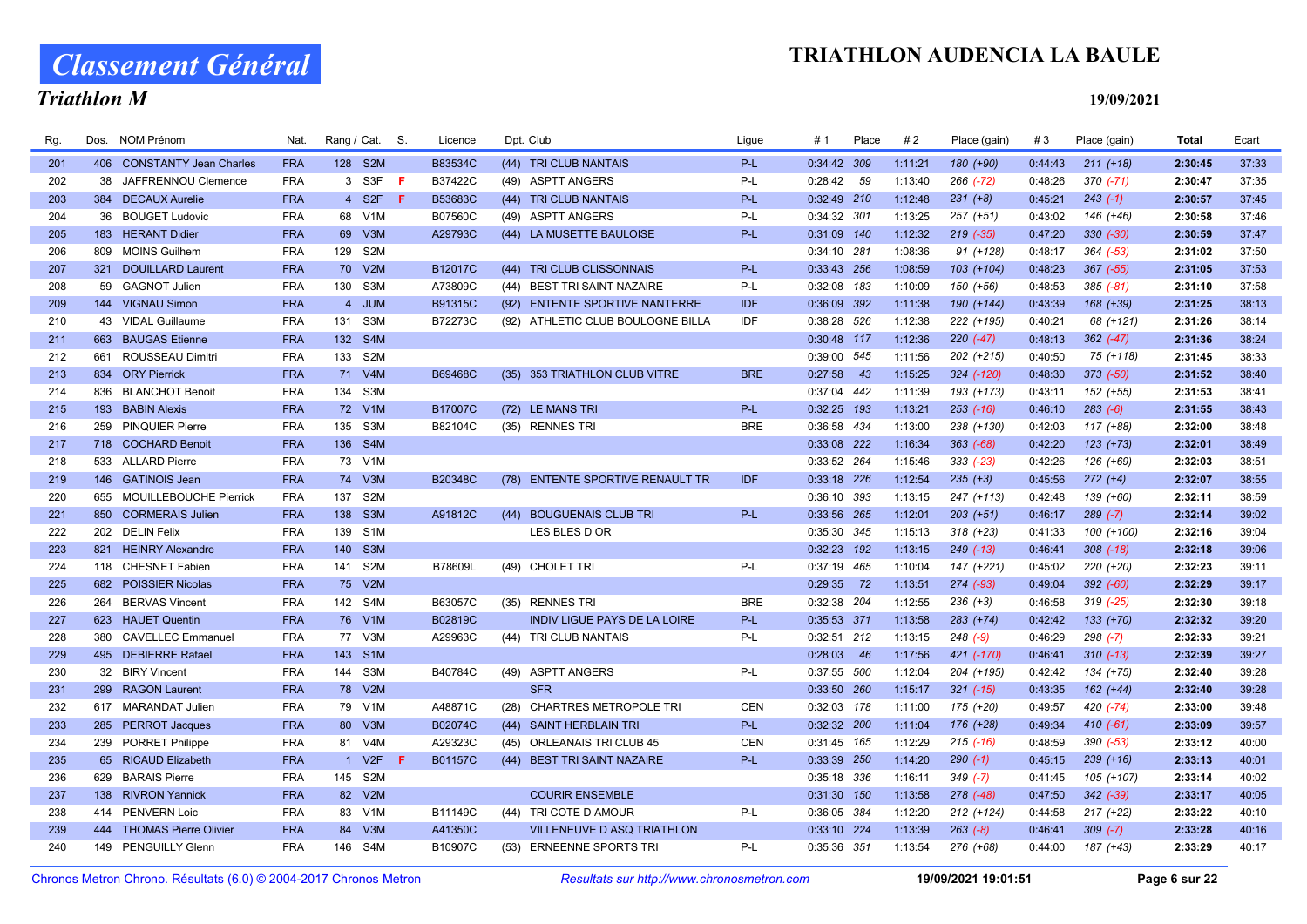# Classement Général

## Triathlon M

| Rg. | Dos. | <b>NOM Prénom</b>       | Nat.       |         | Rang / Cat. S.   | Licence        | Dpt. Club     |                                 | Ligue      | #1            | Place | #2      | Place (gain)  | #3      | Place (gain)  | Total   | Ecart |
|-----|------|-------------------------|------------|---------|------------------|----------------|---------------|---------------------------------|------------|---------------|-------|---------|---------------|---------|---------------|---------|-------|
| 241 |      | 544 FOULON Arthur       | <b>FRA</b> | 147 S1M |                  |                |               |                                 |            | 0:30:59 130   |       | 1:12:06 | $205$ $(-29)$ | 0:50:26 | 443 (-82)     | 2:33:30 | 40:18 |
| 242 |      | 169 DEMY Bertrand       | <b>FRA</b> |         | 85 V1M           | A03737C        | (92) ISSY TRI |                                 | IDF        | 0:34:37 305   |       | 1:11:21 | 179 (+90)     | 0:47:37 | $334 (-27)$   | 2:33:34 | 40:22 |
| 243 | 373  | <b>BOZEC Maxime</b>     | <b>FRA</b> | 148     | S <sub>2M</sub>  | B80625C        |               | (44) TRI CLUB NANTAIS           | P-L        | 0:36:42 420   |       | 1:13:23 | $255 (+111)$  | 0:43:42 | $172 (+66)$   | 2:33:46 | 40:34 |
| 244 | 288  | JOURNAUX Julien         | <b>FRA</b> | 149 S3M |                  | B69816C        |               | (44) SAINT HERBLAIN TRI         | P-L        | 0:34:49 314   |       | 1:12:19 | $211 (+72)$   | 0:46:49 | $314 (-2)$    | 2:33:56 | 40:44 |
| 245 |      | 849 CHARTIER Philippe   | <b>FRA</b> | 86      | V2M              |                |               |                                 |            | 0:37:41 484   |       | 1:13:39 | 265 (+148)    | 0:42:46 | $137 (+91)$   | 2:34:05 | 40:53 |
| 246 |      | 818 DUSONCHET Emeric    | <b>FRA</b> | 150 S1M |                  |                |               |                                 |            | 0:35:23 342   |       | 1:15:55 | $343 (+8)$    | 0:42:48 | 140 (+88)     | 2:34:05 | 40:53 |
| 247 |      | 143 MASSON Sebastien    | <b>FRA</b> | 151     | S4M              | B86940C        |               | (92) ENTENTE SPORTIVE NANTERRE  | <b>IDF</b> | 0:35:43 359   |       | 1:14:37 | 299 (+44)     | 0:43:49 | 177 (+68)     | 2:34:08 | 40:56 |
| 248 |      | 764 VIGOUROUX Florian   | <b>FRA</b> | 152     | S4M              |                |               |                                 |            | 0:35:21 341   |       | 1:12:37 | 221 (+92)     | 0:46:18 | $291 (+1)$    | 2:34:14 | 41:02 |
| 249 |      | 573 HELSON Quentin      | <b>FRA</b> | 153 S2M |                  |                |               |                                 |            | 0:32:26 194   |       | 1:17:24 | 401 (-101)    | 0:44:28 | $206 (+46)$   | 2:34:17 | 41:05 |
| 250 |      | 489 MEYER Gerard        | <b>FRA</b> |         | 87 V2M           |                |               |                                 |            | 0:33:39 249   |       | 1:12:54 | 234 (+22)     | 0:47:47 | $341 (-23)$   | 2:34:19 | 41:07 |
| 251 |      | 140 ROCHER Nicolas      | <b>FRA</b> | 154 S2M |                  | B88621C        |               | <b>CS CLICHY TRIATHLON</b>      |            | $0:33:27$ 233 |       | 1:17:06 | 384 (-88)     | 0:43:52 | 180 (+70)     | 2:34:24 | 41:12 |
| 252 | 569  | <b>GUILLET Jonathan</b> | <b>FRA</b> |         | 88 V1M           |                |               |                                 |            | 0:34:59 320   |       | 1:11:55 | $201 (+85)$   | 0:47:37 | $335$ $(-17)$ | 2:34:30 | 41:18 |
| 253 |      | 467 PAYEN Vincent       | <b>FRA</b> |         | 89 V3M           |                |               |                                 |            | 0:35:59 375   |       | 1:13:31 | 259 (+93)     | 0:45:02 | $221 (+29)$   | 2:34:31 | 41:19 |
| 254 |      | 11 DURAND Herve         | <b>FRA</b> |         | 90 V3M           | A06986C        |               | (91) AS ENERGY 91 TRI           | <b>IDF</b> | 0:38:00 506   |       | 1:11:22 | 181 (+227)    | 0:45:13 | 234 (+25)     | 2:34:34 | 41:22 |
| 255 |      | 514 AUBIN Benjamin      | <b>FRA</b> | 155 S2M |                  |                |               |                                 |            | 0:34:37 304   |       | 1:14:33 | 296 (+28)     | 0:45:35 | $253 (+21)$   | 2:34:44 | 41:32 |
| 256 |      | 717 BRETON Kaelig       | <b>FRA</b> | 156 S4M |                  |                |               |                                 |            | 0:36:16 400   |       | 1:13:32 | 261 (+107)    | 0:45:02 | $219 (+37)$   | 2:34:49 | 41:37 |
| 257 |      | 618 TOMASSO Nicolas     | <b>FRA</b> | 91      | V8M              | <b>B03038C</b> |               |                                 |            | 0:31:35 154   |       | 1:16:46 | 372 (-104)    | 0:46:31 | $301 (+1)$    | 2:34:50 | 41:38 |
| 258 |      | 471 HERPIN Jeremy       | <b>FRA</b> | 157 S2M |                  |                |               |                                 |            | 0:33:29 236   |       | 1:14:45 | $300(-21)$    | 0:46:43 | $311(-1)$     | 2:34:56 | 41:44 |
| 259 |      | 120 METAIS Philippe     | <b>FRA</b> |         | 92 V3M           | B67527C        |               | (44) CJAC TRI PORNIC            | $P-L$      | 0:34:53 316   |       | 1:15:08 | $315 (+9)$    | 0:45:04 | $224 (+48)$   | 2:35:05 | 41:53 |
| 260 |      | 105 LAMOUR Pascal       | <b>FRA</b> |         | 93 V1M           |                |               | <b>CCBB BOUR BLANC</b>          |            | 0:36:02 381   |       | 1:12:30 | $216 (+116)$  | 0:46:36 | $305 (+5)$    | 2:35:07 | 41:55 |
| 261 |      | 282 DUVAL Cedric        | <b>FRA</b> |         | 94 V1M           | A30256C        |               | (35) SAINT GREGOIRE TRI         | <b>BRE</b> | $0:31:43$ 161 |       | 1:19:07 | 459 (-166)    | 0:44:19 | $202 (+66)$   | 2:35:08 | 41:56 |
| 262 |      | 487 JOUANNEAU Damien    | <b>FRA</b> | 95      | V1M              |                |               |                                 |            | 0:33:00 216   |       | 1:13:41 | $268$ $(-13)$ | 0:48:31 | $376$ $(-33)$ | 2:35:11 | 41:59 |
| 263 |      | 773 ROY Eliott          | <b>FRA</b> | 158 S3M |                  |                |               |                                 |            | 0:30:30 105   |       | 1:18:55 | 451 (-176)    | 0:45:47 | $262 (+18)$   | 2:35:11 | 41:59 |
| 264 |      | 26 THEBAULT Vincent     | <b>FRA</b> | 159 S4M |                  | B68251C        |               | (49) ASPTT ANGERS               | P-L        | 0:35:42 357   |       | 1:14:03 | 286 (+66)     | 0:45:37 | 254 (+27)     | 2:35:21 | 42:09 |
| 265 |      | 151 LEBASTARD Jade      | <b>FRA</b> |         | - F<br>5 S1F     | B64913C        |               | (35) ESPERANCE CHARTRES DE BRET | <b>BRE</b> | 0:32:07 182   |       | 1:15:00 | $311 (-58)$   | 0:48:18 | $365$ $(-25)$ | 2:35:23 | 42:11 |
| 266 |      | 542 GLOAGUEN Joel       | <b>FRA</b> | 96      | V3M              |                |               |                                 |            | $0:32:22$ 191 |       | 1:16:35 | $364 (-81)$   | 0:46:39 | $306 (+6)$    | 2:35:35 | 42:23 |
| 267 |      | 779 DUMON Bosco         | <b>FRA</b> | 160 S1M |                  |                |               |                                 |            | 0:38:48 536   |       | 1:13:42 | 269 (+174)    | 0:43:26 | 157 (+95)     | 2:35:55 | 42:43 |
| 268 |      | 374 MELISSON Remi       | <b>FRA</b> | 161 S4M |                  | B60281C        |               | (44) TRI CLUB NANTAIS           | P-L        | 0:37:20 466   |       | 1:12:17 | 210 (+180)    | 0:46:20 | 293 (+18)     | 2:35:55 | 42:43 |
| 269 |      | 10 GUEPRATTE Bertrand   | <b>FRA</b> |         | 97 V4M           | A55970C        |               | (91) AS ENERGY 91 TRI           | <b>IDF</b> | 0:35:33 347   |       | 1:14:27 | $291 (+41)$   | 0:46:02 | $275 (+37)$   | 2:36:01 | 42:49 |
| 270 |      | 398 GONON Laurent       | <b>FRA</b> |         | 98 V2M           | A30031C        |               | (44) TRI CLUB NANTAIS           | P-L        | 0:36:08 389   |       | 1:13:25 | 256 (+105)    | 0:46:33 | $302 (+14)$   | 2:36:05 | 42:53 |
| 271 |      | 226 LORELLA Matthieu    | <b>FRA</b> |         | 99 V1M           | B21572C        | (83) MYTRIBE  |                                 | <b>PCA</b> | 0:33:42 253   |       | 1:16:15 | $350(-49)$    | 0:46:15 | $285 (+31)$   | 2:36:11 | 42:59 |
| 272 | 274  | <b>DURAND Ludovic</b>   | <b>FRA</b> | 100     | V <sub>2</sub> M | A30334C        |               | (72) SABLE TRI                  | $P-L$      | 0:33:22 229   |       | 1:14:48 | $302$ $(-25)$ | 0:48:02 | $355$ $(-18)$ | 2:36:12 | 43:00 |
| 273 |      | 366 HAULIN Didier       | <b>FRA</b> | 101 V4M |                  | B04710C        |               | (75) TRI CLUB IBM PARIS         | <b>IDF</b> | 0:36:47 424   |       | 1:13:31 | 260 (+110)    | 0:45:55 | $271 (+41)$   | 2:36:13 | 43:01 |
| 274 |      | 632 MEIGNAN Hugues      | <b>FRA</b> | 102     | V2M              |                |               |                                 |            | 0:34:06 275   |       | 1:12:55 | 237 (+36)     | 0:49:16 | $398$ $(-35)$ | 2:36:17 | 43:05 |
| 275 |      | 356 FOURGOUX Nicolas    | <b>FRA</b> | 103 V1M |                  | B08161C        |               | (77) TRI CLUB DE VILLEPARISIS   | IDF        | 0:31:53 170   |       | 1:19:20 | 464 (-163)    | 0:45:06 | $229 (+58)$   | 2:36:18 | 43:06 |
| 276 | 799  | <b>DELROEUX Nicolas</b> | <b>FRA</b> | 162     | S4M              |                |               |                                 |            | 0:35:15 333   |       | 1:15:06 | $313 (+17)$   | 0:45:59 | 273 (+40)     | 2:36:19 | 43:07 |
| 277 |      | 240 AUBERT Anthony      | <b>FRA</b> | 104 V1M |                  | A97150C        |               | (44) PAYS D ANCENIS CLUB TRI 44 | $P-L$      | 0:35:14 331   |       | 1:13:13 | $245 (+69)$   | 0:47:57 | $347$ $(-15)$ | 2:36:23 | 43:11 |
| 278 |      | 572 LE DREZEN Regis     | <b>FRA</b> | 105 V1M |                  |                |               |                                 |            | 0:38:53 537   |       | 1:13:01 | 239 (+184)    | 0:44:32 | 209 (+75)     | 2:36:25 | 43:13 |
| 279 |      | 710 AUTRET Pol          | <b>FRA</b> |         | 5 JUM            |                |               |                                 |            | 0:31:04 133   |       | 1:12:44 | $228$ (-45)   | 0:52:41 | 508 (-101)    | 2:36:28 | 43:16 |
| 280 |      | 327 ROUSSEAU Vincent    | <b>FRA</b> | 106 V2M |                  | A75255C        |               | (44) TRI VELOCE SAINT SEBASTIEN | P-L        | $0:32:30$ 198 |       | 1:17:59 | 422 (-122)    | 0:46:02 | 274 (+40)     | 2:36:29 | 43:17 |
|     |      |                         |            |         |                  |                |               |                                 |            |               |       |         |               |         |               |         |       |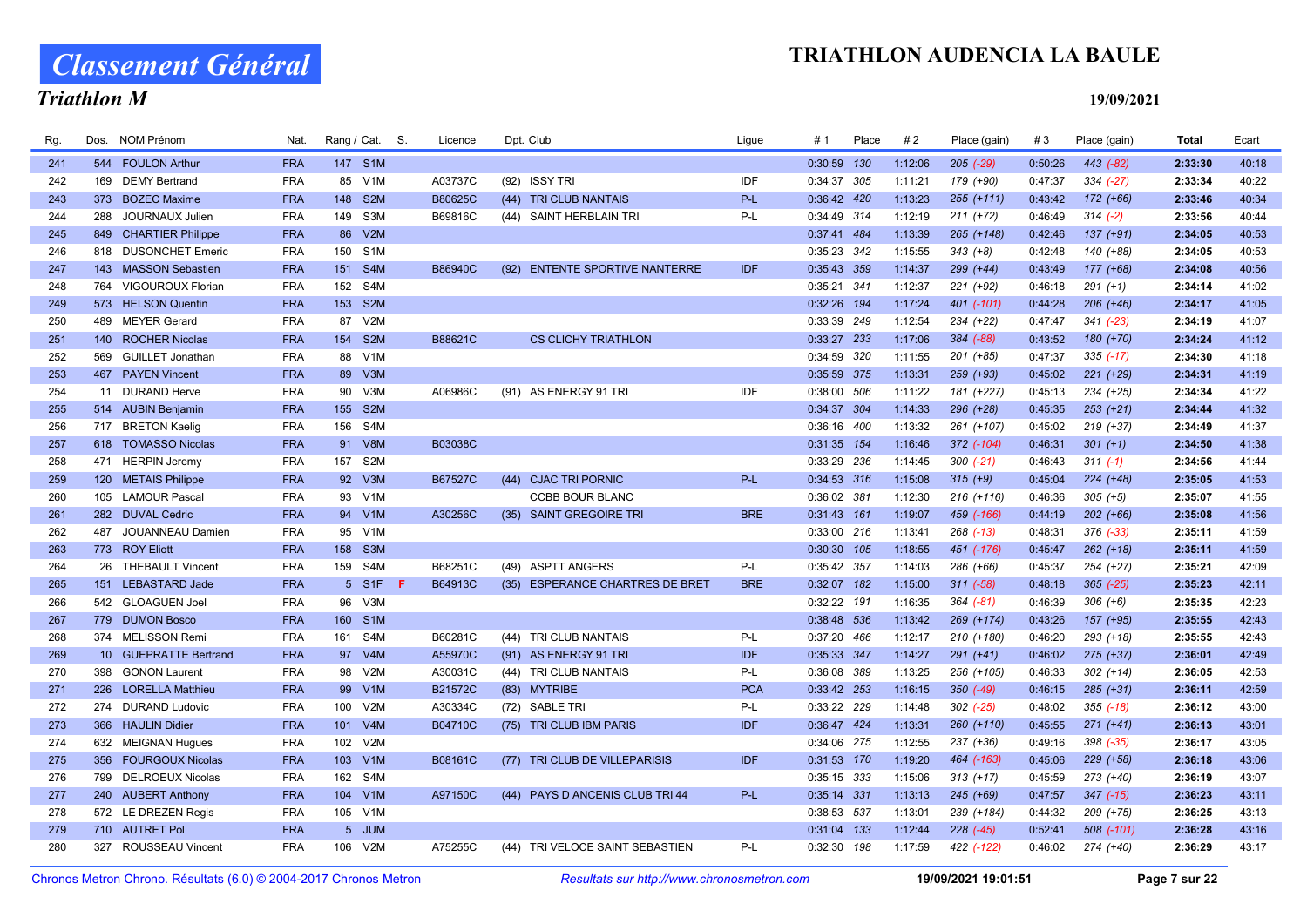# Classement Général

## Triathlon M

| Rg. | Dos. | <b>NOM Prénom</b>          | Nat.       | Rang / Cat. S. |                  | Licence |      | Dpt. Club                       | Ligue      | # 1           | Place | #2      | Place (gain)  | #3      | Place (gain)  | <b>Total</b> | Ecart |
|-----|------|----------------------------|------------|----------------|------------------|---------|------|---------------------------------|------------|---------------|-------|---------|---------------|---------|---------------|--------------|-------|
| 281 |      | 459 PETIT Jeffery          | <b>FRA</b> | 163 S3M        |                  |         |      |                                 |            | 0:39:03 548   |       | 1:09:31 | 128 (+282)    | 0:47:57 | $346$ $(-15)$ | 2:36:30      | 43:18 |
| 282 | 338  | <b>GAUTIER Frederic</b>    | <b>FRA</b> | 107            | V2M              | B61104C |      | (44) TRI VELOCE SAINT SEBASTIEN | P-L        | 0:33:36 248   |       | 1:14:48 | $303$ (-11)   | 0:48:07 | $356$ $(-23)$ | 2:36:30      | 43:18 |
| 283 |      | 309 SIET Olivier           | <b>FRA</b> | 164            | S <sub>3</sub> M | B40785C |      | (79) STADE NIORTAIS TRI         | $N-A$      | 0:28:53       | 61    | 1:17:32 | 407 (-163)    | 0:50:09 | $436$ $(-59)$ | 2:36:33      | 43:21 |
| 284 |      | 310 ADAM Alexis            | <b>FRA</b> | 165            | S4M              | A45871C |      | (86) STADE POITEVIN TRI         | N-A        | 0:28:34       | 55    | 1:18:33 | 438 (-186)    | 0:49:35 | $411 (-43)$   | 2:36:41      | 43:29 |
| 285 | 250  | <b>BASTARD Vincent</b>     | <b>FRA</b> | 108 V1M        |                  | A05762C |      | (56) PLOEMEUR TRI               | <b>BRE</b> | $0:32:05$ 180 |       | 1:11:30 | 185 (+12)     | 0:53:11 | 526 (-117)    | 2:36:45      | 43:33 |
| 286 |      | 510 JACOB Tanguy           | <b>FRA</b> | 109            | V3M              |         |      |                                 |            | 0:33:18 227   |       | 1:16:04 | $347$ $(-51)$ | 0:47:28 | $332 (-8)$    | 2:36:49      | 43:37 |
| 287 |      | 559 MONVOISIN Alexandre    | <b>FRA</b> | 166 S4M        |                  |         |      |                                 |            | 0:33:11 225   |       | 1:21:43 | 517 (-206)    | 0:42:01 | $115 (+144)$  | 2:36:54      | 43:42 |
| 288 | 439  | <b>BOUSSEAU Stephane</b>   | <b>FRA</b> | 167            | S3M              |         |      |                                 |            | 0:36:00 377   |       | 1:15:35 | $329 (+33)$   | 0:45:24 | $245 (+56)$   | 2:36:58      | 43:46 |
| 289 |      | 843 LORTHIOIS Quentin      | <b>FRA</b> | 168 S4M        |                  |         |      |                                 |            | 0:35:20 340   |       | 1:17:21 | 399 (-26)     | 0:44:21 | $203 (+77)$   | 2:37:02      | 43:50 |
| 290 |      | 488 CHASSET Mickael        | <b>FRA</b> | 169            | S4M              |         |      |                                 |            | 0:36:00 378   |       | 1:16:51 | $377 (+8)$    | 0:44:13 | 199 (+80)     | 2:37:03      | 43:51 |
| 291 |      | 368 LANOE Francois         | <b>FRA</b> | 170 S2M        |                  | B85579C | (44) | <b>TRI CLUB NANTAIS</b>         | P-L        | 0:37:09 452   |       | 1:12:43 | 226 (+154)    | 0:47:17 | $329 (+7)$    | 2:37:08      | 43:56 |
| 292 |      | 68 DESMARS Jeremy          | <b>FRA</b> | 171 S3M        |                  | B80055C |      | (44) BEST TRI SAINT NAZAIRE     | P-L        | 0:36:17 402   |       | 1:15:06 | $314 (+64)$   | 0:45:49 | 265 (+46)     | 2:37:11      | 43:59 |
| 293 |      | 64 JOSCET Romuald          | <b>FRA</b> | 110 V1M        |                  | A80784C | (44) | <b>BEST TRI SAINT NAZAIRE</b>   | $P-L$      | 0:37:21 468   |       | 1:13:58 | 279 (+133)    | 0:45:53 | 269 (+42)     | 2:37:11      | 43:59 |
| 294 |      | 162 KERZERHO Olivier       | <b>FRA</b> | 111            | V2M              | B31298C |      | <b>HENNEBONT TRI</b>            | <b>BRE</b> | 0:34:18 289   |       | 1:15:47 | $335(-21)$    | 0:47:08 | $322 (+16)$   | 2:37:12      | 44:00 |
| 295 |      | 161 CURIE Thomas           | <b>FRA</b> | 112 V1M        |                  | 6022830 |      | <b>HELSINKI TRIATHLON</b>       |            | 0:37:53 496   |       | 1:16:32 | $359 (+72)$   | 0:42:52 | 142 (+129)    | 2:37:16      | 44:04 |
| 296 |      | 513 CHATEIGNER Philippe    | <b>FRA</b> | 113 V1M        |                  |         |      |                                 |            | 0:34:36 303   |       | 1:17:01 | 382 (-42)     | 0:45:49 | 266 (+49)     | 2:37:25      | 44:13 |
| 297 |      | 584 LE GOT Jean Christophe | <b>FRA</b> | 114 V1M        |                  |         |      |                                 |            | 0:38:05 510   |       | 1:14:59 | $309 (+137)$  | 0:44:23 | $204 (+76)$   | 2:37:26      | 44:14 |
| 298 | 254  | <b>JOSCET Anthony</b>      | <b>FRA</b> | 172 S4M        |                  | B38332C |      | (56) PLOERMEL TRI               | <b>BRE</b> | 0:34:58 319   |       | 1:13:58 | 280 (+48)     | 0:48:31 | $375$ $(-27)$ | 2:37:27      | 44:15 |
| 299 | 347  | <b>BLANCHARD Vincent</b>   | <b>FRA</b> | 173            | S4M              | B59650C |      | (44) TRI ATLANTIQUE CARQUEFOU   | P-L        | 0:40:13 589   |       | 1:11:30 | 184 (+240)    | 0:45:46 | 258 (+50)     | 2:37:28      | 44:16 |
| 300 |      | 731 PRAZ Cesar             | <b>FRA</b> | 174            | S3M              |         |      |                                 |            | 0:33:06 221   |       | 1:13:52 | $275$ $(-17)$ | 0:50:31 | $444 (-62)$   | 2:37:29      | 44:17 |
| 301 |      | 412 ATGER Laurent          | <b>FRA</b> | 115 V3M        |                  | B17640C |      | (44) TRI COTE D AMOUR           | P-L        | 0:38:54 538   |       | 1:13:34 | 262 (+178)    | 0:45:05 | 227 (+59)     | 2:37:31      | 44:19 |
| 302 |      | 737 NICLOT Gaetan          | <b>FRA</b> | 175 S3M        |                  |         |      |                                 |            | 0:32:29 196   |       | 1:23:56 | 549 (-255)    | 0:41:11 | 85 (+149)     | 2:37:34      | 44:22 |
| 303 |      | 85 BRIAND Cyrille          | <b>FRA</b> | 116 V2M        |                  | A29796C | (44) | <b>BEST TRI SAINT NAZAIRE</b>   | P-L        | 0:37:01 438   |       | 1:09:51 | 140 (+204)    | 0:50:53 | 459 (-69)     | 2:37:45      | 44:33 |
| 304 |      | 124 LAURENT Frederic       | <b>FRA</b> | 117            | V2M              | A62641C |      | <b>CNC TRIATHLON</b>            |            | 0:31:29 149   |       | 1:15:41 | $331 (-94)$   | 0:50:41 | $452 (-61)$   | 2:37:51      | 44:39 |
| 305 |      | 591 ZINE Marwan            | <b>FRA</b> | 176 S2M        |                  |         |      |                                 |            | 0:43:09 653   |       | 1:12:51 | 232 (+210)    | 0:41:52 | 109 (+138)    | 2:37:51      | 44:39 |
| 306 |      | 564 COCHELIN Francois      | <b>FRA</b> | 177 S3M        |                  |         |      |                                 |            | 0:36:09 390   |       | 1:16:34 | 362 (+22)     | 0:45:14 | 237 (+62)     | 2:37:55      | 44:43 |
| 307 | 369  | <b>GANTIER Aurelien</b>    | <b>FRA</b> | 178 S3M        |                  | B05755C | (44) | <b>TRI CLUB NANTAIS</b>         | $P-L$      | 0:33:56 266   |       | 1:17:46 | 412 (-82)     | 0:46:15 | $286 (+41)$   | 2:37:57      | 44:45 |
| 308 |      | 393 PIQUET Jacques         | <b>FRA</b> | 118            | V6M              | A29925C |      | (44) TRI CLUB NANTAIS           | P-L        | 0:33:51 262   |       | 1:09:44 | 136 (+91)     | 0:54:24 | 562 (-137)    | 2:37:59      | 44:47 |
| 309 |      | 410 ZAFFRAN Stephane       | <b>FRA</b> | 119            | V3M              | B36642C | (78) | TRI CLUB ST QUENTIN EN YVEL     | <b>IDF</b> | 0:36:08 388   |       | 1:13:47 | 273 (+89)     | 0:48:08 | $357$ $(-10)$ | 2:38:02      | 44:50 |
| 310 |      | 331 KLEIN Stephane         | <b>FRA</b> | 120            | V3M              | A31743C |      | (44) TRI VELOCE SAINT SEBASTIEN | P-L        | 0:31:33 153   |       | 1:12:46 | 229 (-29)     | 0:53:45 | 544 (-128)    | 2:38:04      | 44:52 |
| 311 |      | 613 BOURCIER David         | <b>FRA</b> | 121 V1M        |                  |         |      |                                 |            | 0:37:07 448   |       | 1:12:40 | 224 (+156)    | 0:48:22 | $366$ $(-19)$ | 2:38:08      | 44:56 |
| 312 |      | 794 GORWOOD Peter          | <b>FRA</b> | 179 S2M        |                  |         |      |                                 |            | 0:30:39       | 109   | 1:17:31 | 406 (-144)    | 0:50:07 | 431 (-59)     | 2:38:16      | 45:04 |
| 313 |      | 653 LEMEE Nicolas          | <b>FRA</b> | 180 S1M        |                  |         |      |                                 |            | 0:27:46       | 42    | 1:14:54 | 305 (-108)    | 0:55:40 | 594 (-163)    | 2:38:19      | 45:07 |
| 314 |      | 280 ROSSIGNOL AVELINE Alan | <b>FRA</b> | 181            | S <sub>1</sub> M | B80794C |      | (35) SAINT GREGOIRE TRI         | <b>BRE</b> | 0:41:19 619   |       | 1:11:45 | 197 (+244)    | 0:45:18 | $241 (+61)$   | 2:38:22      | 45:10 |
| 315 |      | 221 LELIEVRE Christophe    | <b>FRA</b> | 122            | V2M              | A80507C |      | (53) MASTRIA 53                 | $P-L$      | 0:40:38 601   |       | 1:16:28 | 356 (+139)    | 0:41:20 | $91 (+147)$   | 2:38:25      | 45:13 |
| 316 | 580  | <b>JANNIN David</b>        | <b>FRA</b> | 182            | S4M              |         |      |                                 |            | 0:38:21 520   |       | 1:11:46 | 198 (+209)    | 0:48:32 | $379 (-5)$    | 2:38:38      | 45:26 |
| 317 |      | 615 DUMOULIN Joseph        | <b>FRA</b> | 183 S1M        |                  |         |      |                                 |            | 0:38:07 513   |       | 1:11:35 | 189 (+224)    | 0:48:58 | $389$ $(-28)$ | 2:38:39      | 45:27 |
| 318 |      | 233 DUFOUR Jean Christophe | <b>FRA</b> | 123 V4M        |                  | A88533C |      | (44) NANTES TRI                 | P-L        | 0:36:01 380   |       | 1:16:36 | $366 (+17)$   | 0:46:05 | 277 (+45)     | 2:38:41      | 45:29 |
| 319 |      | 342 STEFF Matthieu         | <b>FRA</b> | 124            | V2M              | B20583C |      | (44) TRI ATLANTIQUE CARQUEFOU   | $P-L$      | 0:37:05 445   |       | 1:12:44 | $227 (+151)$  | 0:48:55 | 387 (-25)     | 2:38:43      | 45:31 |
| 320 |      | 812 MASUREL Gaspard        | <b>FRA</b> | 184            | S2M              |         |      |                                 |            | 0:36:48 425   |       | 1:13:58 | 281 (+102)    | 0:48:00 | $349 (+3)$    | 2:38:45      | 45:33 |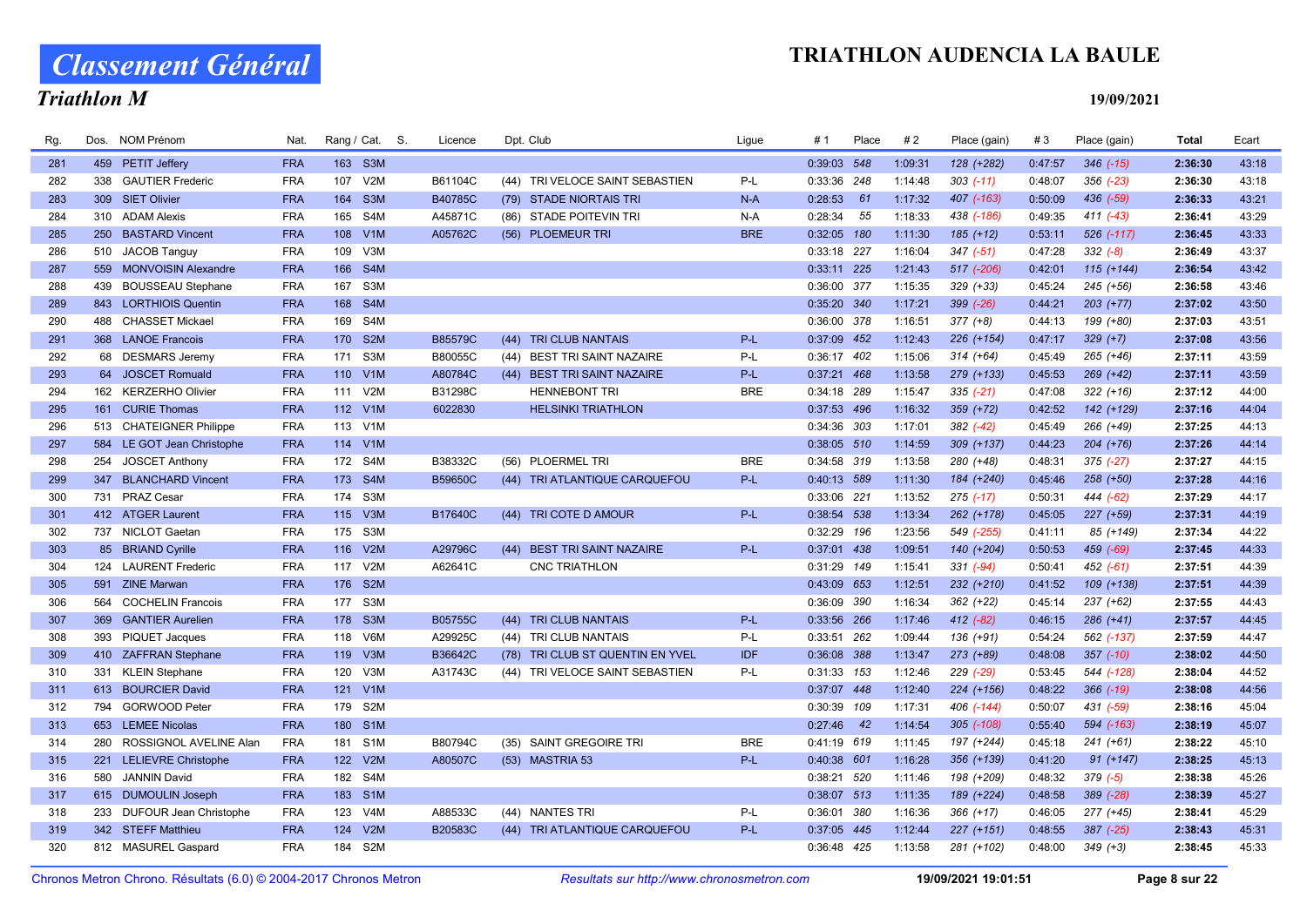# Classement Général

## Triathlon M

| Rg. | Dos. | NOM Prénom              | Nat.       |     | Rang / Cat. S.   |    | Licence        | Dpt. Club                           | Lique      | #1            | Place | #2      | Place (gain)  | #3      | Place (gain)  | Total   | Ecart |
|-----|------|-------------------------|------------|-----|------------------|----|----------------|-------------------------------------|------------|---------------|-------|---------|---------------|---------|---------------|---------|-------|
| 321 |      | 147 MAHUET Laurent      | <b>FRA</b> |     | 125 V1M          |    |                | <b>ERDRE ET GESVRES TRIATHLON</b>   |            | 0:28:05       | 47    | 1:14:19 | 289 (-85)     | 0:56:26 | 612 (-189)    | 2:38:49 | 45:37 |
| 322 |      | 388 AUBRY Jose          | <b>FRA</b> | 126 | V3M              |    | A31559C        | (44) TRI CLUB NANTAIS               | P-L        | 0:29:35       | 73    | 1:17:52 | 417 (-172)    | 0:51:28 | 474 (-77)     | 2:38:54 | 45:42 |
| 323 |      | 607 DUPIN Sebastien     | <b>FRA</b> |     | 127 V1M          |    |                |                                     |            | 0:36:06 386   |       | 1:17:41 | $409$ $(-12)$ | 0:45:09 | $230 (+75)$   | 2:38:56 | 45:44 |
| 324 |      | 189 BACON Frederic      | <b>FRA</b> | 128 | V2M              |    | B59994C        | (17) LA ROCHELLE TRI                | $N-A$      | 0:38:43 534   |       | 1:13:59 | 284 (+165)    | 0:46:18 | 290 (+45)     | 2:39:00 | 45:48 |
| 325 |      | 536 DHIRIBARREN David   | <b>FRA</b> | 129 | V2M              |    |                |                                     |            | 0:37:42 485   |       | 1:14:08 | 287 (+134)    | 0:47:11 | $326 (+26)$   | 2:39:00 | 45:48 |
| 326 |      | 427 JULIENNE Olivier    | <b>FRA</b> | 130 | V <sub>4</sub> M |    | A50433C        | (35) TRI COTE D EMERAUDE            | <b>BRE</b> | 0:33:50 261   |       | 1:16:37 | $367$ $(-58)$ | 0:48:34 | $381 (-7)$    | 2:39:01 | 45:49 |
| 327 |      | 324 SELLIN Laurent      | <b>FRA</b> | 131 | V3M              |    | A10881C        | <b>TRI CLUB PORNIC</b>              |            | 0:33:28 235   |       | 1:14:58 | $307$ $(-26)$ | 0:50:38 | 450 (-66)     | 2:39:04 | 45:52 |
| 328 |      | 782 CHEREL Benoit       | <b>FRA</b> | 185 | S <sub>2M</sub>  |    |                |                                     |            | 0:36:58 435   |       | 1:12:52 | 233 (+139)    | 0:49:16 | 399 (-32)     | 2:39:06 | 45:54 |
| 329 |      | 624 LE LIDEC Nicolas    | <b>FRA</b> |     | 132 V2M          |    | B91235C        | <b>INDIV LIGUE PAYS DE LA LOIRE</b> | $P-L$      | 0:39:50 573   |       | 1:12:31 | $217 (+214)$  | 0:46:53 | $316 (+30)$   | 2:39:13 | 46:01 |
| 330 |      | 402 MIAS Gerard         | <b>FRA</b> |     | 133 V5M          |    | A29970C        | (44) TRI CLUB NANTAIS               | P-L        | 0:30:50 118   |       | 1:13:13 | $246$ $(-61)$ | 0:55:15 | 580 (-151)    | 2:39:17 | 46:05 |
| 331 |      | 416 ROUSSEL Dominique   | <b>FRA</b> |     | 134 V3M          |    | <b>B38378C</b> | (44) TRI COTE D AMOUR               | P-L        | 0:39:55 577   |       | 1:13:17 | 251 (+199)    | 0:46:08 | $281 (+47)$   | 2:39:18 | 46:06 |
| 332 |      | 723 OURY Christophe     | <b>FRA</b> | 186 | S4M              |    |                |                                     |            | 0:39:18 556   |       | 1:17:56 | 420 (+92)     | 0:42:22 | 125 (+132)    | 2:39:35 | 46:23 |
| 333 |      | 749 SACHEAU Romain      | <b>FRA</b> | 187 | S <sub>3</sub> M |    |                |                                     |            | 0:36:24 406   |       | 1:14:00 | 285 (+88)     | 0:49:13 | $396$ $(-15)$ | 2:39:36 | 46:24 |
| 334 |      | 432 MENDOZA Herve       | <b>FRA</b> | 135 | V <sub>5</sub> M |    | A10707C        | (10) TROYES GYMNIQUE TRI 10         | G-E        | 0:39:19 557   |       | 1:13:10 | 243 (+196)    | 0:47:10 | $325 (+27)$   | 2:39:38 | 46:26 |
| 335 |      | 404 DUPONT Lionel       | <b>FRA</b> |     | 188 S4M          |    | A73569C        | (44) TRI CLUB NANTAIS               | P-L        | 0:36:48 426   |       | 1:17:15 | $393 (+16)$   | 0:45:37 | $255 (+75)$   | 2:39:39 | 46:27 |
| 336 |      | 602 RICHARD Thibaud     | <b>FRA</b> |     | 189 S2M          |    |                |                                     |            | 0:38:06 512   |       | 1:12:16 | 209 (+195)    | 0:49:22 | 403 (-19)     | 2:39:44 | 46:32 |
| 337 |      | 612 NEMA Wilfried       | <b>FRA</b> |     | 136 V1M          |    |                |                                     |            | 0:37:38 481   |       | 1:15:59 | $346 (+87)$   | 0:46:17 | $288 (+57)$   | 2:39:53 | 46:41 |
| 338 |      | 739 LEGRAND Thibault    | <b>FRA</b> | 190 | S3M              |    |                |                                     |            | 0:33:47 259   |       | 1:10:20 | 153 (+79)     | 0:55:50 | 599 (-158)    | 2:39:55 | 46:43 |
| 339 |      | 51 DELUY Nicolas        | <b>FRA</b> |     | 137 V2M          |    | A77435C        | (92) ATHLETIC CLUB BOULOGNE BILLA   | <b>IDF</b> | 0:35:54 372   |       | 1:09:59 | 145 (+159)    | 0:54:06 | 554 (-126)    | 2:39:58 | 46:46 |
| 340 |      | 22 PAUL Stephane        | <b>FRA</b> |     | 138 V4M          |    | A30250C        | (49) ASPTT ANGERS                   | $P-L$      | 0:34:27 296   |       | 1:13:01 | 241 (+50)     | 0:52:32 | 499 (-94)     | 2:39:59 | 46:47 |
| 341 |      | 315 TETARD Arnaud       | <b>FRA</b> |     | 139 V1M          |    | A96164C        | TEAM CONCARNEAU TRIATHLON           | <b>BRE</b> | 0:33:33 243   |       | 1:14:57 | $306$ $(-20)$ | 0:51:33 | 475 (-78)     | 2:40:01 | 46:49 |
| 342 |      | 399 CONAN Christian     | <b>FRA</b> |     | 140 V6M          |    | A48928C        | (44) TRI CLUB NANTAIS               | $P-L$      | 0:34:31 299   |       | 1:12:20 | $213 (+66)$   | 0:53:13 | 527 (-109)    | 2:40:03 | 46:51 |
| 343 |      | 452 GOBIN Audrey        | <b>FRA</b> |     | 6 S1F F          |    |                |                                     |            | 0:34:04 272   |       | 1:15:52 | 338 (-29)     | 0:50:09 | $435 (-42)$   | 2:40:04 | 46:52 |
| 344 |      | 359 KERGUEN Gregory     | <b>FRA</b> |     | 191 S4M          |    | B35628C        | (77) TRI CLUB DE VILLEPARISIS       | <b>IDF</b> | 0:37:08 450   |       | 1:17:11 | 387 (+31)     | 0:45:49 | 264 (+75)     | 2:40:07 | 46:55 |
| 345 |      | 738 LIEBENS Ludovic     | <b>FRA</b> |     | 141 V1M          |    |                |                                     |            | 0:34:07 277   |       | 1:19:52 | 477 (-131)    | 0:46:16 | $287 (+63)$   | 2:40:14 | 47:02 |
| 346 |      | 253 METAUT Gaelle       | <b>FRA</b> |     | 7 S4F            | -F | A93208C        | (56) PLOEMEUR TRI                   | <b>BRE</b> | 0:34:23 294   |       | 1:18:57 | 452 (-89)     | 0:46:56 | $318 (+37)$   | 2:40:15 | 47:03 |
| 347 |      | 135 MICHEL Olivier      | <b>FRA</b> |     | 142 V2M          |    | A06103C        | (92) COURBEVOIE TRI                 | <b>IDF</b> | 0:36:31 412   |       | 1:15:21 | $323 (+60)$   | 0:48:25 | $369 (+5)$    | 2:40:16 | 47:04 |
| 348 |      | 686 BRUNET Thibaud      | <b>FRA</b> | 192 | S <sub>2</sub> M |    |                |                                     |            | 0:34:03 271   |       | 1:16:50 | $376$ (-57)   | 0:49:24 | 404 (-20)     | 2:40:16 | 47:04 |
| 349 |      | 276 MOREL Julien        | <b>FRA</b> |     | 193 S3M          |    | B40250C        | (37) SAINT AVERTIN SPORTS TRI 37    | <b>CEN</b> | 0:35:39 354   |       | 1:13:01 | 240 (+86)     | 0:51:40 | $479(-81)$    | 2:40:19 | 47:07 |
| 350 |      | 270 NAUDIN Mathieu      | <b>FRA</b> |     | 143 V1M          |    | A02038C        | <b>RMA PARIS TRIATHLON</b>          | <b>IDF</b> | $0:30:13$ 92  |       | 1:14:35 | 297 (-91)     | 0:55:34 | 589 (-167)    | 2:40:21 | 47:09 |
| 351 |      | 41 PLUYAUD Philippe     | <b>FRA</b> | 144 | V3M              |    | A28731C        | (45) ASPTT TRI ORLEANS              | <b>CEN</b> | 0:39:41 570   |       | 1:13:40 | 267 (+185)    | 0:47:17 | $328 (+34)$   | 2:40:37 | 47:25 |
| 352 |      | 568 MARTIN Aurelien     | <b>FRA</b> | 194 | S <sub>2</sub> M |    |                |                                     |            | 0:48:18 724   |       | 1:09:22 | 118 (+250)    | 0:42:59 | 144 (+122)    | 2:40:38 | 47:26 |
| 353 |      | 838 ECREPONT Tom        | <b>FRA</b> | 195 | S <sub>2M</sub>  |    |                |                                     |            | 0:34:17 288   |       | 1:16:33 | $360 (-38)$   | 0:49:49 | $417$ $(-27)$ | 2:40:38 | 47:26 |
| 354 |      | 539 OLIVIER Florian     | <b>FRA</b> | 145 | V <sub>1</sub> M |    |                |                                     |            | 0:36:30 411   |       | 1:14:59 | $310 (+69)$   | 0:49:10 | $395$ $(-12)$ | 2:40:39 | 47:27 |
| 355 |      | 694 GUEVENEUX Frederic  | <b>FRA</b> |     | 146 V2M          |    |                |                                     |            | 0:36:38 416   |       | 1:17:42 | $410(-4)$     | 0:46:22 | $295 (+65)$   | 2:40:40 | 47:28 |
| 356 |      | 813 GUIGNOCHAU Olivier  | <b>FRA</b> | 147 | V3M              |    |                |                                     |            | $0:37:10$ 453 |       | 1:15:55 | 340 (+79)     | 0:47:41 | $337 (+18)$   | 2:40:44 | 47:32 |
| 357 |      | 409 GUILLEMOT Yann      | <b>FRA</b> |     | 148 V3M          |    | B08764C        | (78) TRI CLUB ST QUENTIN EN YVEL    | <b>IDF</b> | 0:33:32 239   |       | 1:15:32 | $326 (-34)$   | 0:51:47 | 482 (-84)     | 2:40:50 | 47:38 |
| 358 |      | 267 CORNEVIN Florine    | <b>FRA</b> |     | 8 S1F            | -F | B63014C        | (35) RENNES TRI                     | <b>BRE</b> | 0:31:44 163   |       | 1:16:47 | 374 (-101)    | 0:52:24 | 492 (-94)     | 2:40:55 | 47:43 |
| 359 |      | 401 RABEL Serge         | <b>FRA</b> |     | 149 V4M          |    | A29949C        | (44) TRI CLUB NANTAIS               | $P-L$      | 0:33:34 244   |       | 1:16:21 | $353$ $(-56)$ | 0:51:03 | 462 (-59)     | 2:40:57 | 47:45 |
| 360 |      | 167 BOITIAUX Christophe | <b>FRA</b> |     | 196 S4M          |    | B28467C        | (92) ISSY TRI                       | <b>IDF</b> | 0:35:53 370   |       | 1:20:06 | 485 (-72)     | 0:45:01 | $218 (+82)$   | 2:40:59 | 47:47 |
|     |      |                         |            |     |                  |    |                |                                     |            |               |       |         |               |         |               |         |       |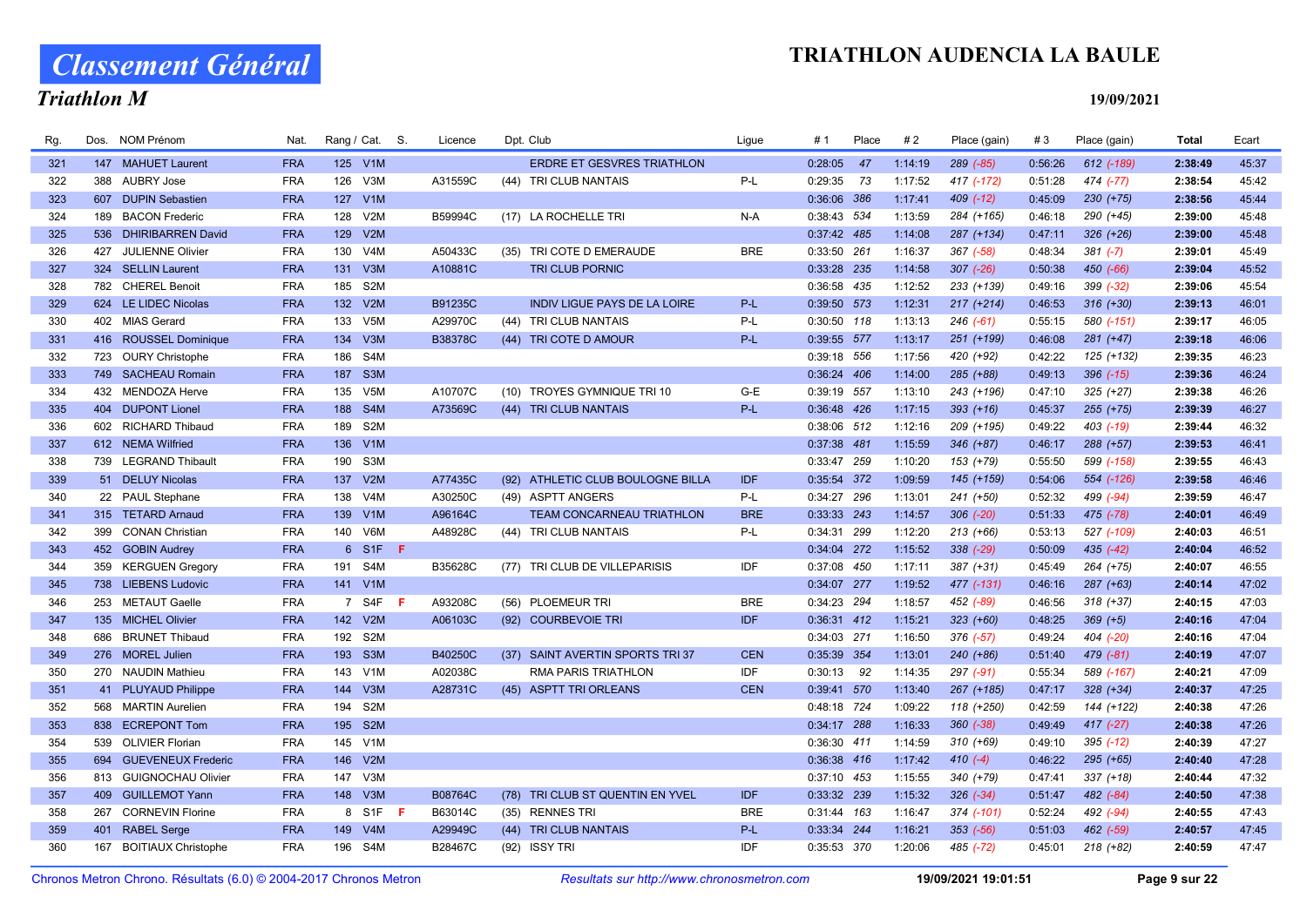# Classement Général

## Triathlon M

| Rg. | Dos. | <b>NOM Prénom</b>                  | Nat.       | Rang / Cat. S. |                  |     | Licence |      | Dpt. Club                        | Ligue      | # 1           | Place | #2      | Place (gain)  | #3      | Place (gain)  | Total   | Ecart |
|-----|------|------------------------------------|------------|----------------|------------------|-----|---------|------|----------------------------------|------------|---------------|-------|---------|---------------|---------|---------------|---------|-------|
| 361 |      | 858 METAIS Cyril                   | <b>FRA</b> |                | 150 V2M          |     | A88146C |      | (72) LA FLECHE TRI               | P-L        | 0:38:14 519   |       | 1:15:06 | $312 (+137)$  | 0:47:42 | $338 (+21)$   | 2:41:01 | 47:49 |
| 362 |      | 372 MASLIAH Adrien                 | <b>FRA</b> |                | 197 S3M          |     | B38361C |      | (44) TRI CLUB NANTAIS            | $P-L$      | 0:33:58 269   |       | 1:17:27 | $403$ $(-71)$ | 0:49:41 | $414$ $(-22)$ | 2:41:05 | 47:53 |
| 363 |      | 72 ATTIAS Igal                     | <b>FRA</b> | 151            | V2M              |     | B33922C |      | (44) BEST TRI SAINT NAZAIRE      | P-L        | $0:36:40$ 419 |       | 1:17:08 | 386 (+20)     | 0:47:25 | $331 (+36)$   | 2:41:12 | 48:00 |
| 364 |      | 201 RATEL Loic                     | <b>FRA</b> | 152            | V <sub>1</sub> M |     | B04356C |      | (85) LE POIRE SUR VIE VENDEE TRI | P-L        | 0:34:08 278   |       | 1:15:55 | $341 (-30)$   | 0:51:12 | 467 (-56)     | 2:41:13 | 48:01 |
| 365 |      | 185 SALMON Quentin                 | <b>FRA</b> |                | 198 S3M          |     | B07592C |      | (44) LA MUSETTE BAULOISE         | $P-L$      | 0:31:57 174   |       | 1:14:32 | $294 (-52)$   | 0:54:51 | 573 (-139)    | 2:41:19 | 48:07 |
| 366 |      | 317 GUEZENNEC Philippe             | <b>FRA</b> | 153            | V4M              |     |         |      | TEAM TRAIL DE L ABET BENOIT / C  |            | $0:41:10$ 616 |       | 1:16:17 | 352 (+148)    | 0:44:02 | 191 (+102)    | 2:41:28 | 48:16 |
| 367 |      | 62 MORNET Gaetan                   | <b>FRA</b> | 154            | V2M              |     | B64653C |      | (44) BEST TRI SAINT NAZAIRE      | $P-L$      | 0:36:06 385   |       | 1:15:16 | $319 (+48)$   | 0:50:09 | $433 (-30)$   | 2:41:30 | 48:18 |
| 368 | 391  | <b>RABATEL Matthias</b>            | <b>FRA</b> |                | 199 S4M          |     | B14625C |      | (44) TRI CLUB NANTAIS            | P-L        | 0:37:04 441   |       | 1:17:46 | $414 (+11)$   | 0:46:52 | $315 (+62)$   | 2:41:41 | 48:29 |
| 369 |      | 546 MEYER Anais                    | <b>FRA</b> |                | 9 S3F            | - F |         |      |                                  |            | 0:31:16 144   |       | 1:22:14 | 526 (-246)    | 0:48:14 | $363 (+21)$   | 2:41:43 | 48:31 |
| 370 |      | 194 CLOTTEAU Guenaelle             | <b>FRA</b> |                | 2 V2F            | -F  | B19734C |      | (72) LE MANS TRI                 | $P-L$      | 0:35:51 367   |       | 1:18:01 | 424 (-36)     | 0:47:52 | $343 (+33)$   | 2:41:43 | 48:31 |
| 371 |      | 156 GUINEFORT Alexandre            | <b>FRA</b> |                | 155 V1M          |     | A31799C |      | <b>EXPATRIES PARIS</b>           |            | 0:34:48 313   |       | 1:16:07 | $348$ $(-16)$ | 0:50:52 | $456$ $(-42)$ | 2:41:46 | 48:34 |
| 372 |      | 97 LE VAGUERESE Olivier            | <b>FRA</b> | 156            | V3M              |     | A92660C |      | (91) CA ORSAY TRI                | <b>IDF</b> | 0:39:19 558   |       | 1:15:58 | 344 (+123)    | 0:46:29 | 299 (+63)     | 2:41:46 | 48:34 |
| 373 |      | 130 DOCHE Thibault                 | <b>FRA</b> | 200            | S3M              |     |         |      | (44) CORMARIS TRI                | P-L        | 0:35:12 328   |       | 1:16:27 | $355 (-18)$   | 0:50:09 | $432 (-27)$   | 2:41:47 | 48:35 |
| 374 |      | 448 HAMONIC Alice                  | <b>FRA</b> |                | 10 S3F           | - F |         |      |                                  |            | 0:35:14 330   |       | 1:18:33 | 437 (-67)     | 0:48:10 | $359 (+23)$   | 2:41:55 | 48:43 |
| 375 |      | 122 GUILLIER DE CHALVRON Gille FRA |            |                | 157 V4M          |     | A03551C |      | <b>BPC NANCY</b>                 |            | 0:34:30 298   |       | 1:17:26 | 402 (-57)     | 0:50:02 | 426 (-20)     | 2:41:56 | 48:44 |
| 376 |      | 791 DUDKOWSKI Nicolas              | <b>FRA</b> |                | 158 V2M          |     |         |      |                                  |            | 0:35:41 356   |       | 1:14:35 | 298 (+43)     | 0:51:50 | 483 (-63)     | 2:42:05 | 48:53 |
| 377 |      | 75 CAVARO Emmanuelle               | <b>FRA</b> |                | 3 V2F            | -F  | A98010C |      | (44) BEST TRI SAINT NAZAIRE      | P-L        | 0:35:52 368   |       | 1:17:00 | $381 (-3)$    | 0:49:17 | $400 (-6)$    | 2:42:07 | 48:55 |
| 378 |      | 654 SADOC Patrice                  | <b>FRA</b> | 159            | V2M              |     |         |      |                                  |            | 0:35:35 349   |       | 1:17:51 | 416 (-39)     | 0:49:00 | $391 (+10)$   | 2:42:25 | 49:13 |
| 379 |      | 732 COSNARD Marjorie               | <b>FRA</b> |                | 11 S1F           | -F  | 5494831 |      |                                  |            | 0:33:46 258   |       | 1:15:50 | $337 (-27)$   | 0:52:50 | $514 (-94)$   | 2:42:26 | 49:14 |
| 380 |      | 322 CABUS Thomas                   | <b>FRA</b> | 201            | S3M              |     | B86678C |      | (44) TRI CLUB CLISSONNAIS        | P-L        | 0:33:52 263   |       | 1:20:13 | 490 (-148)    | 0:48:36 | $382 (+31)$   | 2:42:40 | 49:28 |
| 381 |      | 667 BENTOLILA Philippe             | <b>FRA</b> |                | 160 V4M          |     |         |      |                                  |            | 0:37:22 469   |       | 1:19:17 | 462 (+11)     | 0:46:07 | 280 (+77)     | 2:42:46 | 49:34 |
| 382 |      | 376 DARBOIS Jacques                | <b>FRA</b> |                | 161 V1M          |     | A73798C |      | (44) TRI CLUB NANTAIS            | P-L        | 0:39:17 555   |       | 1:17:02 | 383 (+105)    | 0:46:30 | $300 (+68)$   | 2:42:48 | 49:36 |
| 383 |      | 358 DALLE MOLLE Dominique          | <b>FRA</b> |                | 162 V5M          |     | A02969C |      | (77) TRI CLUB DE VILLEPARISIS    | <b>IDF</b> | 0:37:07 449   |       | 1:17:12 | 389 (+28)     | 0:48:31 | $374 (+38)$   | 2:42:49 | 49:37 |
| 384 |      | 219 PRELOT Olivia                  | <b>FRA</b> |                | 12 S2F           | -F  | B73652C |      | LUGDUNUMTRIATHLON                |            | 0:35:51 366   |       | 1:15:34 | 327 (+25)     | 0:51:27 | 473 (-43)     | 2:42:51 | 49:39 |
| 385 | 688  | <b>GOUPIL Eric</b>                 | <b>FRA</b> |                | 163 V5M          |     |         |      |                                  |            | 0:31:37 156   |       | 1:18:04 | 426 (-132)    | 0:53:17 | $530 (-97)$   | 2:42:57 | 49:45 |
| 386 |      | 174 TREHIN Pascal                  | <b>FRA</b> |                | 164 V5M          |     | B18469C |      | (44) LA MUSETTE BAULOISE         | P-L        | 0:40:48 605   |       | 1:14:32 | 295 (+169)    | 0:47:42 | 339 (+50)     | 2:43:02 | 49:50 |
| 387 |      | 199 DESPRES Lydie                  | <b>FRA</b> |                | 4 V2F            | F   | A30422C |      | (72) LE MANS TRI                 | P-L        | 0:38:11 517   |       | 1:15:41 | 332 (+115)    | 0:49:17 | $401 (+15)$   | 2:43:08 | 49:56 |
| 388 |      | 462 LETESSIER Damien               | <b>FRA</b> |                | 165 V1M          |     |         |      |                                  |            | 0:38:46 535   |       | 1:14:28 | 292 (+156)    | 0:49:56 | $419(-9)$     | 2:43:10 | 49:58 |
| 389 |      | 455 JACQUEMOUD Mael                | <b>FRA</b> |                | 202 S1M          |     |         |      |                                  |            | $0:32:15$ 188 |       | 1:26:09 | 596 (-298)    | 0:44:52 | $214 (+97)$   | 2:43:15 | 50:03 |
| 390 |      | 429 MAILLY Pascal                  | <b>FRA</b> |                | 166 V3M          |     | A44960C |      | (95) TRI SANNOIS FRANCONVILLE    | <b>IDF</b> | 0:37:32 476   |       | 1:13:17 | 250 (+151)    | 0:52:33 | $500 (-65)$   | 2:43:20 | 50:08 |
| 391 |      | 700 CAILLET Fabien                 | <b>FRA</b> |                | 167 V1M          |     |         |      |                                  |            | 0:37:00 437   |       | 1:17:16 | $395 (+22)$   | 0:49:08 | $393 (+24)$   | 2:43:22 | 50:10 |
| 392 |      | 465 ENEE Marylene                  | <b>FRA</b> |                | 5 V1F            | -F  | B32549C |      | INDIV LIGUE PAYS DE LA LOIRE     | P-L        | 0:36:55 430   |       | 1:18:34 | $439(-9)$     | 0:47:55 | $344 (+47)$   | 2:43:23 | 50:11 |
| 393 |      | 746 GRASSINEAU Baptiste            | <b>FRA</b> |                | 203 S1M          |     |         |      |                                  |            | 0:42:26 641   |       | 1:18:43 | 445 (+112)    | 0:42:17 | 122 (+136)    | 2:43:25 | 50:13 |
| 394 |      | 549 PRESLE Cedrick                 | <b>FRA</b> | 168            | V2M              |     |         |      |                                  |            | 0:34:16 287   |       | 1:19:01 | 454 (-93)     | 0:50:12 | 437 (-14)     | 2:43:28 | 50:16 |
| 395 | 508  | <b>CORBILLET Jean Paul</b>         | <b>FRA</b> | 169            | V4M              |     |         |      |                                  |            | 0:36:38 415   |       | 1:16:33 | $361 (+38)$   | 0:50:19 | $440$ $(-18)$ | 2:43:29 | 50:17 |
| 396 |      | 600 SCHWARTZMANN Nicolas           | <b>FRA</b> |                | 170 V1M          |     |         |      |                                  |            | 0:37:46 488   |       | 1:18:43 | 444 (+32)     | 0:47:08 | $323 (+60)$   | 2:43:36 | 50:24 |
| 397 |      | 679 TALBOT Alexandre               | <b>FRA</b> | 204            | S <sub>3</sub> M |     |         |      |                                  |            | 0:37:10 454   |       | 1:21:03 | 505 (-29)     | 0:45:26 | $246 (+86)$   | 2:43:38 | 50:26 |
| 398 |      | 381 L AOT Sebastien                | <b>FRA</b> |                | 171 V3M          |     | B05560C | (44) | TRI CLUB NANTAIS                 | P-L        | 0:43:40 668   |       | 1:14:51 | 304 (+180)    | 0:45:09 | 231 (+90)     | 2:43:40 | 50:28 |
| 399 |      | 349 DELAPORTE Sandra               | <b>FRA</b> |                | 6 V1F            | -F  | B82293C |      | (44) TRI ATLANTIQUE CARQUEFOU    | $P-L$      | 0:38:56 540   |       | 1:17:13 | 390 (+92)     | 0:47:37 | $333 (+49)$   | 2:43:44 | 50:32 |
| 400 |      | 17 DELEPINE Herve                  | <b>FRA</b> |                | 172 V5M          |     | A36273C |      | <b>ASCR TRI</b>                  | <b>BRE</b> | 0:35:50 365   |       | 1:17:16 | $396$ (-11)   | 0:50:40 | 451 (-24)     | 2:43:45 | 50:33 |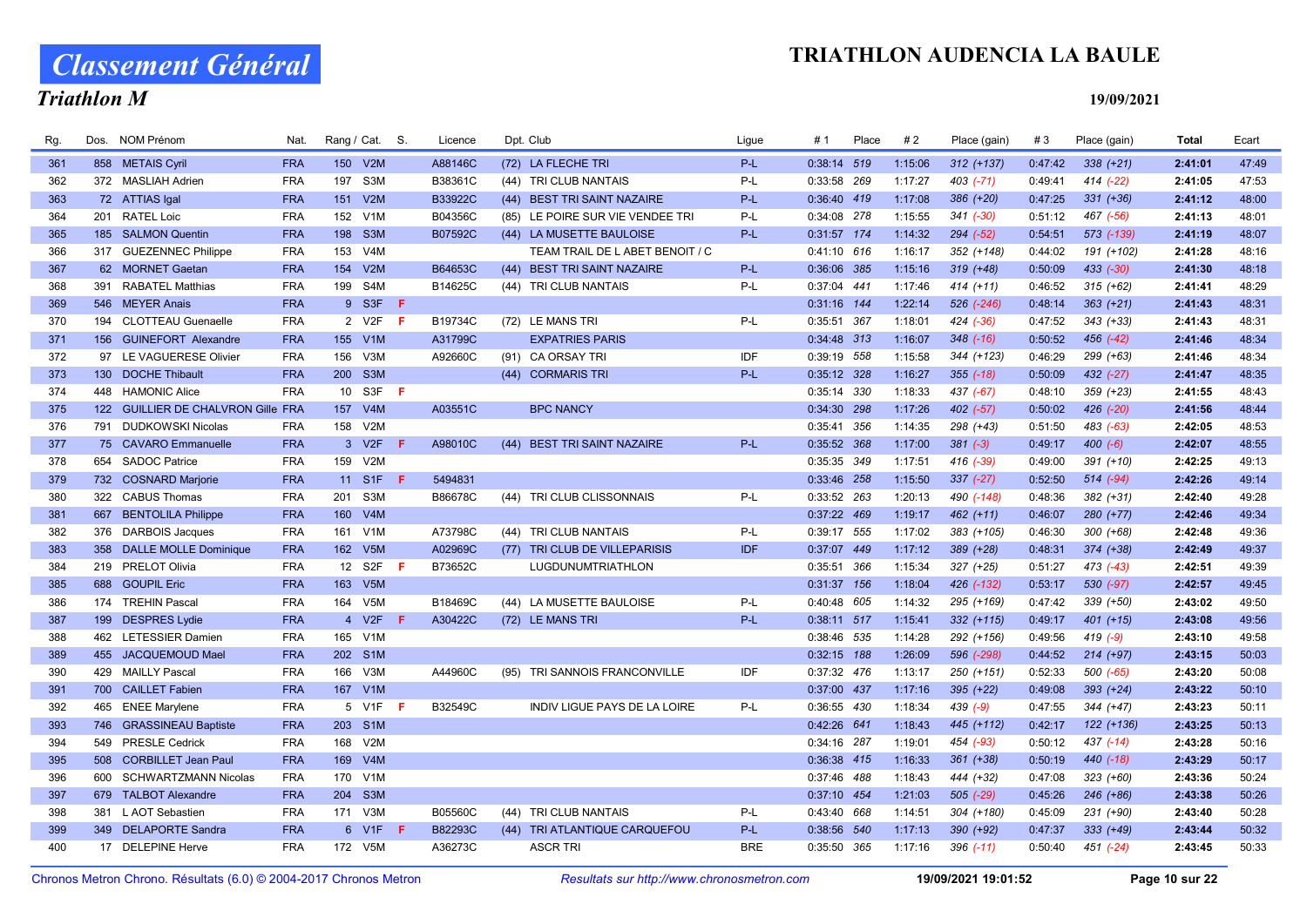# Classement Général

## Triathlon M

| Rg. |           | Dos. NOM Prénom          | Nat.       | Rang / Cat. S.          | Licence | Dpt. Club                           | Ligue      | #1            | Place | #2      | Place (gain)  | #3      | Place (gain)  | Total   | Ecart |
|-----|-----------|--------------------------|------------|-------------------------|---------|-------------------------------------|------------|---------------|-------|---------|---------------|---------|---------------|---------|-------|
| 401 |           | 163 LEMONNIER Nicolas    | <b>FRA</b> | 205 S4M                 | B44633C | <b>INDIV LIGUE PAYS DE LA LOIRE</b> | P-L        | 0:35:38 353   |       | 1:20:07 | 486 (-88)     | 0:48:00 | $351 (+40)$   | 2:43:45 | 50:33 |
| 402 |           | 777 JARRY Benoit         | <b>FRA</b> | 173 V1M                 |         |                                     |            | 0:36:09 391   |       | 1:19:52 | 476 (-54)     | 0:47:47 | $340 (+43)$   | 2:43:47 | 50:35 |
| 403 |           | 88 MENARD Regis          | <b>FRA</b> | 174 V6M                 | A87733C | (44) BEST TRI SAINT NAZAIRE         | $P-L$      | 0:41:05 612   |       | 1:17:31 | 405 (+123)    | 0:45:13 | $236 (+86)$   | 2:43:48 | 50:36 |
| 404 |           | 622 COUROUSSE Patrice    | <b>FRA</b> | 175 V2M                 | 2100442 |                                     |            | 0:34:21 292   |       | 1:19:47 | 474 (-120)    | 0:49:49 | $416 (+8)$    | 2:43:56 | 50:44 |
| 405 | <b>30</b> | <b>DANIEL Alain</b>      | <b>FRA</b> | 176 V4M                 | A45796C | (49) ASPTT ANGERS                   | P-L        | 0:37:27 472   |       | 1:16:47 | $373 (+58)$   | 0:49:49 | $418 (+9)$    | 2:44:02 | 50:50 |
| 406 |           | 430 KIS Sebastien        | <b>FRA</b> | 206 S4M                 | B29634C | (95) TRI SANNOIS FRANCONVILLE       | IDF        | 0:39:01 546   |       | 1:13:39 | 264 (+181)    | 0:51:26 | $472$ $(-41)$ | 2:44:05 | 50:53 |
| 407 |           | 177 MENARDAIS Anthony    | <b>FRA</b> | V1M<br>177              | A60223C | (44) LA MUSETTE BAULOISE            | $P-L$      | 0:35:56 374   |       | 1:18:05 | $427$ $(-35)$ | 0:50:09 | $434 (+2)$    | 2:44:09 | 50:57 |
| 408 | 681       | LE PAPE Fabrice          | <b>FRA</b> | V2M<br>178              |         |                                     |            | 0:38:01 507   |       | 1:16:39 | 370 (+79)     | 0:49:31 | 408 (+20)     | 2:44:10 | 50:58 |
| 409 |           | 363 BUISSONNIER Franck   | <b>FRA</b> | 179 V3M                 | A02989C | (77) TRI CLUB DE VILLEPARISIS       | <b>IDF</b> | 0:34:33 302   |       | 1:17:06 | $385 (-45)$   | 0:52:33 | $502 (-62)$   | 2:44:12 | 51:00 |
| 410 |           | 365 CHRETIEN Maxime      | <b>FRA</b> | 180 V2M                 | 25524   | <b>TRIATHLON CLUB GENEVE</b>        |            | 0:35:35 350   |       | 1:23:54 | 548 (-152)    | 0:44:53 | $215 (+92)$   | 2:44:22 | 51:10 |
| 411 |           | 222 AUDRAIN Nicolas      | <b>FRA</b> | 181 V2M                 |         | METALLO SPORT CHANTENAY NA          |            | 0:38:22 521   |       | 1:18:54 | 449 (+55)     | 0:47:15 | $327 (+55)$   | 2:44:29 | 51:17 |
| 412 |           | 665 LEBRETON Matthias    | <b>FRA</b> | 6 JUM                   |         |                                     |            | 0:35:40 355   |       | 1:20:31 | 497 (-94)     | 0:48:24 | 368 (+37)     | 2:44:34 | 51:22 |
| 413 |           | 90 AMOROSO Salvatore     | <b>FRA</b> | 207 S4M                 | B62395C | (44) BOUGUENAIS CLUB TRI            | $P-L$      | 0:37:37 480   |       | 1:20:04 | $483 (+5)$    | 0:47:00 | $320 (+62)$   | 2:44:41 | 51:29 |
| 414 | 525       | <b>MARC Antoine</b>      | <b>FRA</b> | 208<br>S2M              |         |                                     |            | 0:35:43 360   |       | 1:22:58 | 537 (-134)    | 0:46:07 | 279 (+80)     | 2:44:47 | 51:35 |
| 415 | 424       | <b>BULABOIS Herve</b>    | <b>FRA</b> | V3M<br>182              | A44555C | (44) TRI COTE D AMOUR               | $P-L$      | 0:37:51 494   |       | 1:16:25 | 354 (+78)     | 0:50:36 | $448 (+1)$    | 2:44:52 | 51:40 |
| 416 |           | 566 LETILLY Eric         | <b>FRA</b> | 183<br>V1M              |         |                                     |            | 0:38:28 527   |       | 1:19:19 | 463 (+51)     | 0:47:07 | $321 (+60)$   | 2:44:53 | 51:41 |
| 417 |           | 531 KERDJOUDJ Qais       | <b>FRA</b> | 209 S1M                 |         |                                     |            | 0:42:04 627   |       | 1:19:04 | 456 (+100)    | 0:43:50 | 178 (+110)    | 2:44:57 | 51:45 |
| 418 |           | 635 ARVISET Xavier       | <b>FRA</b> | 210 S2M                 |         |                                     |            | 0:37:56 503   |       | 1:24:17 | 557 (-37)     | 0:42:47 | 138 (+122)    | 2:44:59 | 51:47 |
| 419 |           | 234 CONTE Sebastien      | <b>FRA</b> | 184 V2M                 | A32953C | (44) NANTES TRI                     | P-L        | 0:38:57 542   |       | 1:21:13 | 509 (+29)     | 0:44:52 | $213 (+94)$   | 2:45:00 | 51:48 |
| 420 |           | 706 HUET Sebastien       | <b>FRA</b> | 185 V1M                 |         |                                     |            | 0:35:04 325   |       | 1:18:47 | 448 (-75)     | 0:51:13 | 468 (-20)     | 2:45:03 | 51:51 |
| 421 |           | 449 LENOTRE Guillaume    | <b>FRA</b> | 211 S1M                 |         |                                     |            | $0:34:11$ 283 |       | 1:25:09 | 573 (-218)    | 0:45:46 | 259 (+80)     | 2:45:04 | 51:52 |
| 422 |           | 208 LUNEL Pierre Charles | <b>FRA</b> | 212 S2M                 | B71917C | <b>MANCHOTS DU TRIATHLON</b>        |            | 0:41:31 622   |       | 1:18:30 | 436 (+111)    | 0:45:05 | 228 (+89)     | 2:45:06 | 51:54 |
| 423 |           | 567 COQUARD Aurelien     | <b>FRA</b> | 186 V1M                 |         |                                     |            | 0:40:37 598   |       | 1:16:36 | $365 (+135)$  | 0:47:58 | $348 (+40)$   | 2:45:09 | 51:57 |
| 424 |           | 6 ERDEVEN Cedric         | <b>FRA</b> | 187 V2M                 | A30471C | (49) ANJOU TRI TRELAZE              | P-L        | 0:35:47 363   |       | 1:18:37 | 441 (-60)     | 0:50:48 | $454$ (-1)    | 2:45:11 | 51:59 |
| 425 |           | 498 REYNAUD Paul Alexis  | <b>FRA</b> | 213 S1M                 |         |                                     |            | 0:32:28 195   |       | 1:19:26 | 468 (-159)    | 0:53:21 | $533 (-71)$   | 2:45:14 | 52:02 |
| 426 |           | 755 BIDEAU Matthieu      | <b>FRA</b> | 188<br>V1M              |         |                                     |            | 0:41:57 625   |       | 1:17:39 | 408 (+120)    | 0:45:47 | 261 (+79)     | 2:45:22 | 52:10 |
| 427 |           | 360 LAGIER Eric          | <b>FRA</b> | V4M<br>189              | A46411C | (77) TRI CLUB DE VILLEPARISIS       | IDF        | 0:34:42 308   |       | 1:20:12 | 488 (-124)    | 0:50:37 | $449 (+5)$    | 2:45:30 | 52:18 |
| 428 |           | 862 DE THORE Adrien      | <b>FRA</b> | 214 S4M                 |         |                                     |            | 0:37:09 451   |       | 1:20:21 | $493( -18)$   | 0:48:09 | $358(+41)$    | 2:45:38 | 52:26 |
| 429 |           | 649 SALLIOT Anthony      | <b>FRA</b> | 215 S4M                 |         |                                     |            | 0:37:53 497   |       | 1:14:47 | $301 (+133)$  | 0:53:05 | 523 (-65)     | 2:45:44 | 52:32 |
| 430 |           | 646 VELE Helene          | <b>FRA</b> | 13 S3F <b>F</b>         |         |                                     |            | 0:38:22 522   |       | 1:22:03 | $524 (+3)$    | 0:45:22 | 244 (+89)     | 2:45:47 | 52:35 |
| 431 |           | 587 FIEVRE Thomas        | <b>FRA</b> | 216 S4M                 |         |                                     |            | 0:37:47 489   |       | 1:16:31 | 357 (+72)     | 0:51:33 | $476$ $(-14)$ | 2:45:50 | 52:38 |
| 432 |           | 563 BRANCHEREAU Julien   | <b>FRA</b> | V <sub>1</sub> M<br>190 |         |                                     |            | 0:33:26 232   |       | 1:15:19 | $322 (-38)$   | 0:57:07 | 623 (-162)    | 2:45:51 | 52:39 |
| 433 |           | 220 PITON Ludovic        | <b>FRA</b> | V2M<br>191              |         | <b>MANITOU SPORTING CLUB</b>        |            | 0:35:26 344   |       | 1:15:59 | $345 (+5)$    | 0:54:28 | 563 (-94)     | 2:45:52 | 52:40 |
| 434 |           | 445 LE GALL Yvon         | <b>FRA</b> | V <sub>4</sub> M<br>192 | A35595C | (56) WAPITI TRI CLUB DE LARMOR PLA  | <b>BRE</b> | 0:30:51 119   |       | 1:15:54 | 339 (-111)    | 0:59:11 | 654 (-204)    | 2:45:55 | 52:43 |
| 435 |           | 802 ROBERT Benoit        | <b>FRA</b> | S3M<br>217              |         |                                     |            | 0:34:57 318   |       | 1:19:26 | 469 (-104)    | 0:51:45 | 481 (-13)     | 2:46:07 | 52:55 |
| 436 |           | 721 GALLIOT Brieuc       | <b>FRA</b> | 218<br>S4M              |         |                                     |            | 0:27:36       | 38    | 1:29:12 | 640 (-422)    | 0:49:27 | 405 (+24)     | 2:46:14 | 53:02 |
| 437 |           | 497 ROCHEREAU Simon      | <b>FRA</b> | 193 V1M                 |         |                                     |            | 0:35:07 327   |       | 1:18:23 | $435 (-64)$   | 0:52:46 | $512$ (-46)   | 2:46:15 | 53:03 |
| 438 |           | 743 GUINARD Benjamin     | <b>FRA</b> | 219 S1M                 |         |                                     |            | 0:37:05 443   |       | 1:16:31 | 358 (+50)     | 0:52:41 | $507$ $(-45)$ | 2:46:16 | 53:04 |
| 439 |           | 357 CALIBRE Nicolas      | <b>FRA</b> | 194 V3M                 | B09542C | (77) TRI CLUB DE VILLEPARISIS       | IDF        | 0:34:05 273   |       | 1:21:59 | 522 (-173)    | 0:50:14 | $438 (+7)$    | 2:46:17 | 53:05 |
| 440 |           | 692 BARON Jean Baptiste  | <b>FRA</b> | 220 S3M                 |         |                                     |            | 0:37:21 467   |       | 1:16:15 | $351 (+75)$   | 0:52:45 | $511 (-48)$   | 2:46:20 | 53:08 |
|     |           |                          |            |                         |         |                                     |            |               |       |         |               |         |               |         |       |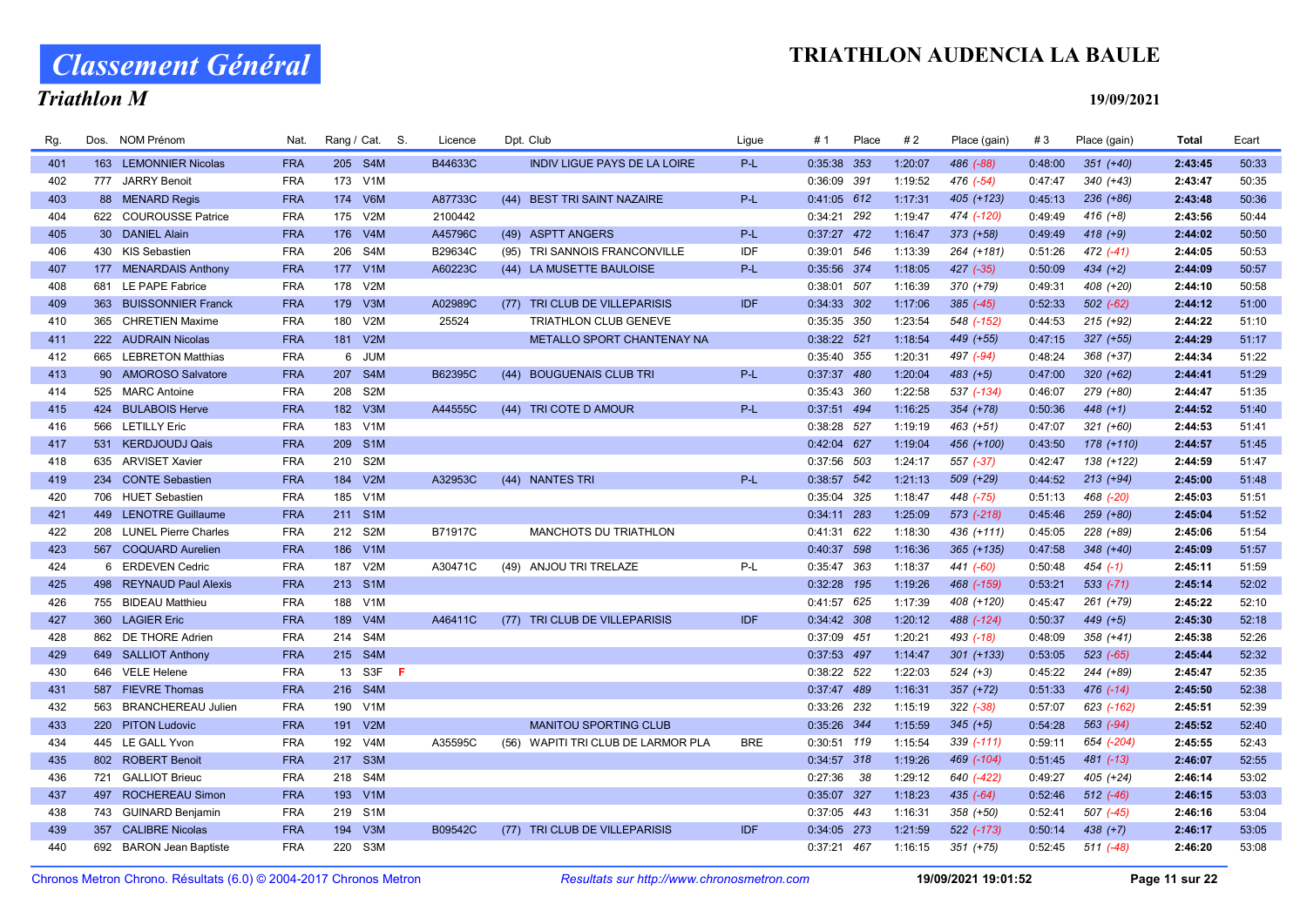# Classement Général

### Triathlon M

| Rg. | Dos. | <b>NOM Prénom</b>                   | Nat.       |         | Rang / Cat. S.   |    | Licence        |      | Dpt. Club                       | Ligue      | # 1           | Place | #2      | Place (gain)  | #3      | Place (gain)  | <b>Total</b> | Ecart |
|-----|------|-------------------------------------|------------|---------|------------------|----|----------------|------|---------------------------------|------------|---------------|-------|---------|---------------|---------|---------------|--------------|-------|
| 441 |      | 165 SARRADIN Pierre Marie           | <b>FRA</b> | 195 V3M |                  |    | A50878C        |      | (29) IROISE TRI                 | <b>BRE</b> | 0:39:31 563   |       | 1:13:58 | 282 (+174)    | 0:52:52 | $517(-52)$    | 2:46:21      | 53:09 |
| 442 |      | 744 MALINGE Etienne                 | <b>FRA</b> | 196     | V3M              |    |                |      |                                 |            | $0:37:17$ 462 |       | 1:16:37 | 368 (+57)     | 0:52:29 | 496 (-37)     | 2:46:22      | 53:10 |
| 443 |      | 61 BOTHEREL Stephane                | <b>FRA</b> | 197     | V3M              |    | B80108C        |      | (44) BEST TRI SAINT NAZAIRE     | $P-L$      | 0:41:00 607   |       | 1:13:26 | $258 (+181)$  | 0:51:59 | $487$ (-17)   | 2:46:24      | 53:12 |
| 444 |      | 636 LAPORTE Jeremy                  | <b>FRA</b> | 221     | S <sub>2</sub> M |    |                |      |                                 |            | 0:37:55 502   |       | 1:23:52 | 547 (-34)     | 0:44:54 | 216 (+92)     | 2:46:41      | 53:29 |
| 445 |      | 332 MIGNON Jeremy                   | <b>FRA</b> | 222 S3M |                  |    | A45162C        |      | (44) TRI VELOCE SAINT SEBASTIEN | $P-L$      | 0:38:27 524   |       | 1:19:06 | 457 (+54)     | 0:49:10 | 394 (+25)     | 2:46:41      | 53:29 |
| 446 |      | 94 DAVID Eric                       | <b>FRA</b> | 198 V1M |                  |    | B27234C        |      | (91) CA ORSAY TRI               | IDF        | 0:44:20 679   |       | 1:13:45 | 270 (+197)    | 0:48:39 | 383 (+36)     | 2:46:43      | 53:31 |
| 447 |      | 652 TRIBONDEAU Guillaume            | <b>FRA</b> | 223 S2M |                  |    |                |      |                                 |            | 0:37:59 505   |       | 1:15:55 | $342 (+101)$  | 0:52:54 | $519$ $(-43)$ | 2:46:47      | 53:35 |
| 448 |      | 257 PLANCON Luc                     | <b>FRA</b> | 199     | V1M              |    |                |      | RACING CLUB NANTAIS             |            | 0:43:02 649   |       | 1:20:05 | 484 (+99)     | 0:43:42 | 171 (+102)    | 2:46:48      | 53:36 |
| 449 |      | 741 FUHLHABER Baptiste              | <b>FRA</b> | 224 S3M |                  |    |                |      |                                 |            | 0:37:35 478   |       | 1:15:46 | 334 (+94)     | 0:53:43 | 542 (-65)     | 2:47:03      | 53:51 |
| 450 |      | 556 PEDRENI Thibault                | <b>FRA</b> | 225 S2M |                  |    |                |      |                                 |            | 0:38:23 523   |       | 1:20:43 | 498 (+25)     | 0:48:00 | 352 (+48)     | 2:47:06      | 53:54 |
| 451 | 337  | <b>GOURDIN Eric</b>                 | <b>FRA</b> | 200     | V4M              |    | A31908C        |      | (44) TRI VELOCE SAINT SEBASTIEN | $P-L$      | 0:35:02 324   |       | 1:18:20 | 434 (-62)     | 0:53:45 | $545$ (-65)   | 2:47:07      | 53:55 |
| 452 |      | 330 COLLART Etienne                 | <b>FRA</b> | 201 V1M |                  |    | A31913C        |      | (44) TRI VELOCE SAINT SEBASTIEN | P-L        | 0:36:57 432   |       | 1:20:17 | 491 (-33)     | 0:49:58 | $421 (+13)$   | 2:47:11      | 53:59 |
| 453 |      | 606 SEIGNEURET Jean Yves            | <b>FRA</b> | 202 V3M |                  |    |                |      |                                 |            | 0:44:10 674   |       | 1:19:56 | 479 (+116)    | 0:43:07 | 148 (+105)    | 2:47:12      | 54:00 |
| 454 |      | 142 LANDREAU Benoit                 | <b>FRA</b> | 203     | V2M              |    |                |      | <b>ELAN LIGERIEN BASKET</b>     |            | 0:43:22 660   |       | 1:18:47 | 447 (+121)    | 0:45:12 | 233 (+85)     | 2:47:20      | 54:08 |
| 455 |      | 403 PINTENAT Aude                   | <b>FRA</b> |         | 14 S3F           | F. | A93283C        |      | (44) TRI CLUB NANTAIS           | $P-L$      | 0:33:40 251   |       | 1:20:00 | 482 (-144)    | 0:53:43 | $541 (-60)$   | 2:47:22      | 54:10 |
| 456 |      | 204 PEGAIN Anthony                  | <b>FRA</b> | 204     | V2M              |    |                |      | LES CYCLOS DE LA COTE PORNIC    |            | 0:42:56 647   |       | 1:15:35 | 328 (+160)    | 0:48:54 | 386 (+31)     | 2:47:24      | 54:12 |
| 457 |      | 423 TABOURDEAU CARPENTIE P FRA      |            | 205 V2M |                  |    | A31817C        |      | (44) TRI COTE D AMOUR           | P-L        | 0:35:19 337   |       | 1:16:49 | $375 (-20)$   | 0:55:18 | 582 (-100)    | 2:47:26      | 54:14 |
| 458 |      | 469 MARTIN Stanislas                | <b>FRA</b> | 226     | S2M              |    |                |      |                                 |            | 0:36:57 433   |       | 1:24:10 | 556 (-91)     | 0:46:27 | 297 (+66)     | 2:47:33      | 54:21 |
| 459 |      | 351 EHANNO Loic                     | <b>FRA</b> | 206 V3M |                  |    | A75094C        |      | (44) TRI ATLANTIQUE CARQUEFOU   | $P-L$      | 0:35:18 335   |       | 1:21:43 | 518 (-126)    | 0:50:34 | $445 (+2)$    | 2:47:34      | 54:22 |
| 460 |      | 501 LE QUINTREC Yoann               | <b>FRA</b> | 207 V1M |                  |    |                |      |                                 |            | 0:36:39 418   |       | 1:18:17 | $431$ $(-15)$ | 0:52:44 | $510 (-27)$   | 2:47:39      | 54:27 |
| 461 |      | 287 NEMA Erwan                      | <b>FRA</b> | 208 V2M |                  |    | <b>B26787C</b> |      | (44) SAINT HERBLAIN TRI         | P-L        | 0:39:50 572   |       | 1:19:23 | 466 (+72)     | 0:48:31 | 377 (+39)     | 2:47:44      | 54:32 |
| 462 |      | 379 SUDRE Frederic                  | <b>FRA</b> | 209     | V3M              |    | A90150C        |      | (44) TRI CLUB NANTAIS           | P-L        | 0:35:55 373   |       | 1:15:49 | $336 (+23)$   | 0:56:02 | 604 (-112)    | 2:47:45      | 54:33 |
| 463 |      | 672 BECT Oscar                      | <b>FRA</b> | 227     | S <sub>2M</sub>  |    |                |      |                                 |            | 0:31:56 173   |       | 1:24:31 | 561 (-281)    | 0:51:23 | $471 (-9)$    | 2:47:50      | 54:38 |
| 464 |      | 69 MOUCHARD Pierre                  | <b>FRA</b> | 228 S4M |                  |    | B63557C        |      | (44) BEST TRI SAINT NAZAIRE     | P-L        | 0:38:32 531   |       | 1:19:21 | 465 (+51)     | 0:50:03 | 427 (+16)     | 2:47:55      | 54:43 |
| 465 |      | 579 GEERLANDT Tom                   | <b>FRA</b> | 229     | S <sub>2M</sub>  |    |                |      |                                 |            | 0:39:33 565   |       | 1:26:25 | 599 (-29)     | 0:42:01 | $114 (+129)$  | 2:47:58      | 54:46 |
| 466 |      | 307 REZE Cedric                     | <b>FRA</b> | 230 S4M |                  |    | B88285C        |      | (79) STADE NIORTAIS TRI         | $N-A$      | 0:42:19 636   |       | 1:20:10 | 487 (+95)     | 0:45:32 | 251 (+75)     | 2:48:00      | 54:48 |
| 467 |      | 279 LE PAYS DU TEILLEUL Thierry FRA |            | 210 V3M |                  |    | A93178C        |      | (22) SAINT BRIEUC TRI           | <b>BRE</b> | 0:38:03 509   |       | 1:14:11 | 288 (+151)    | 0:55:48 | 598 (-109)    | 2:48:01      | 54:49 |
| 468 |      | 114 THIERY Alain                    | <b>FRA</b> | 211     | V2M              |    | A95746C        |      | (53) CHATEAU GONTIER TRI        | P-L        | 0:36:32 413   |       | 1:21:17 | $511 (-64)$   | 0:50:23 | 441 (+9)      | 2:48:11      | 54:59 |
| 469 |      | 312 AMAR Laurent                    | <b>FRA</b> | 212 V2M |                  |    | B09181C        |      | (37) TC JOUE LES TOURS          | <b>CEN</b> | 0:36:24 407   |       | 1:18:38 | 443 (-27)     | 0:53:10 | $525$ (-35)   | 2:48:11      | 54:59 |
| 470 |      | 355 LE DEM Denis                    | <b>FRA</b> | 213 V3M |                  |    | A35260C        |      | (56) TRI CLUB DE LOCMINE        | <b>BRE</b> | 0:36:38 417   |       | 1:17:13 | 392 (+16)     | 0:54:22 | 561 (-69)     | 2:48:12      | 55:00 |
| 471 |      | 319 TRESSE Antoine                  | <b>FRA</b> | 231 S4M |                  |    | B47658C        |      | (44) TRI CLUB CLISSONNAIS       | P-L        | 0:38:55 539   |       | 1:18:44 | 446 (+66)     | 0:50:35 | $446 (+2)$    | 2:48:13      | 55:01 |
| 472 |      | 711 ARTIGNAN Thierry                | <b>FRA</b> | 214 V4M |                  |    |                |      |                                 |            | 0:37:02 439   |       | 1:21:34 | $515(-51)$    | 0:49:38 | $413 (+18)$   | 2:48:14      | 55:02 |
| 473 |      | 289 BIGNAN Nicolas                  | <b>FRA</b> | 215 V1M |                  |    | A78857C        |      | (44) SAINT HERBLAIN TRI         | P-L        | 0:45:19 698   |       | 1:17:42 | 411 (+150)    | 0:45:17 | 240 (+75)     | 2:48:17      | 55:05 |
| 474 |      | 42 LORIENT Karl                     | <b>FRA</b> | 216     | V3M              |    |                |      | ASSOCIATION MARATHON DES G      |            | 0:39:40 568   |       | 1:23:14 | 541 (+23)     | 0:45:39 | $257 (+71)$   | 2:48:31      | 55:19 |
| 475 |      | 704 HUET Julien                     | <b>FRA</b> | 217 V1M |                  |    |                |      |                                 |            | 0:37:16 459   |       | 1:25:16 | 576 (-83)     | 0:46:03 | 276 (+67)     | 2:48:34      | 55:22 |
| 476 |      | 297 STETTLER Thierry                | <b>FRA</b> | 218     | V2M              |    | A37437C        | (89) | <b>SENS TRI</b>                 | <b>BFC</b> | 0:31:42 160   |       | 1:22:03 | 523 (-236)    | 0:55:06 | 575 (-80)     | 2:48:50      | 55:38 |
| 477 |      | 824 BOCQUILLON Alexandre            | <b>FRA</b> | 232 S2M |                  |    |                |      |                                 |            | 0:36:07 387   |       | 1:17:11 | $388 (+6)$    | 0:55:33 | 588 (-96)     | 2:48:50      | 55:38 |
| 478 | 236  | <b>JUSSIAUME Damien</b>             | <b>FRA</b> | 219     | V2M              |    |                |      | NO LIMIT                        |            | 0:37:12 457   |       | 1:18:54 | 450 (+10)     | 0:52:54 | $518(-31)$    | 2:48:59      | 55:47 |
| 479 |      | 29 BABARIT Laurent                  | <b>FRA</b> | 220     | V3M              |    | A31310C        |      | (49) ASPTT ANGERS               | $P-L$      | 0:36:56 431   |       | 1:17:23 | 400 (+13)     | 0:54:49 | $571$ (-61)   | 2:49:07      | 55:55 |
| 480 |      | 500 PRELY Raoul                     | <b>FRA</b> | 233 S4M |                  |    |                |      |                                 |            | 0:30:43 114   |       | 1:26:02 | 594 (-345)    | 0:52:33 | $501 (-21)$   | 2:49:17      | 56:05 |
|     |      |                                     |            |         |                  |    |                |      |                                 |            |               |       |         |               |         |               |              |       |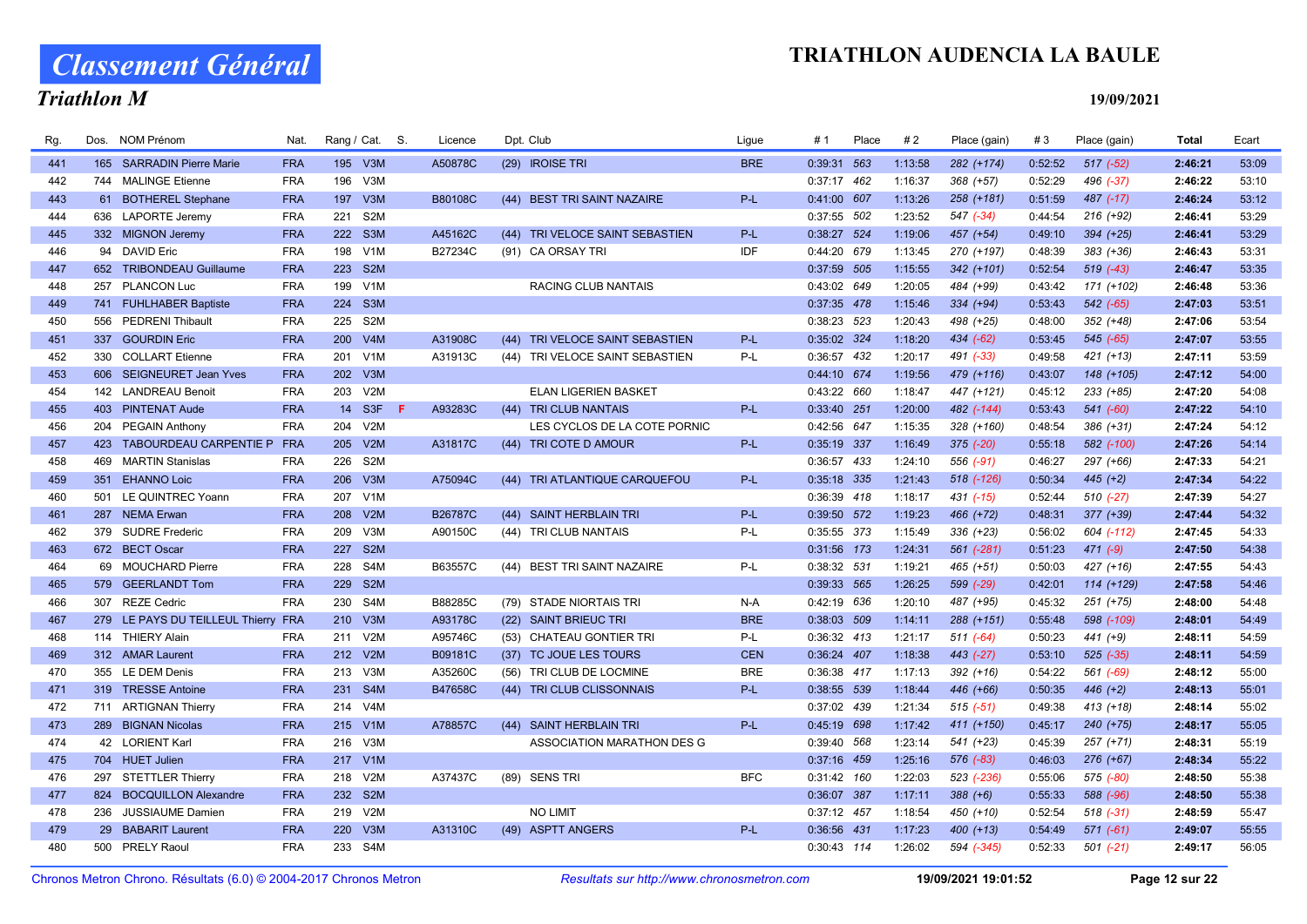# Classement Général

### Triathlon M

| Rg. | Dos. | NOM Prénom                  | Nat.       | Rang / Cat. S. |                  |     | Licence        |      | Dpt. Club                           | Ligue      | # 1           | Place | #2      | Place (gain)   | #3      | Place (gain)   | <b>Total</b> | Ecart |
|-----|------|-----------------------------|------------|----------------|------------------|-----|----------------|------|-------------------------------------|------------|---------------|-------|---------|----------------|---------|----------------|--------------|-------|
| 481 |      | 468 LE RESTE Brendan        | <b>FRA</b> |                | 221 V2M          |     |                |      |                                     |            | $0:34:40$ 307 |       | 1:21:45 | 519 (-145)     | 0:52:55 | $520$ $(-29)$  | 2:49:19      | 56:07 |
| 482 |      | 885 RUBINI Sylvain          | <b>FRA</b> | 234            | S <sub>2</sub> M |     |                |      | <b>ALTEN SA</b>                     |            | 0:34:12 285   |       | 1:19:58 | 480 (-128)     | 0:55:16 | 581 (-69)      | 2:49:24      | 56:12 |
| 483 |      | 438 LAFOUASSE Herve         | <b>FRA</b> | 222            | V4M              |     | B39016C        |      | <b>VENETES TRI</b>                  | <b>BRE</b> | 0:36:01 379   |       | 1:17:55 | 419 (-27)      | 0:55:37 | 592 (-77)      | 2:49:32      | 56:20 |
| 484 |      | 725 VERDET Jean Philippe    | <b>FRA</b> | 223            | V3M              |     |                |      |                                     |            | 0:36:59 436   |       | 1:24:09 | 552 (-90)      | 0:48:32 | $378 (+42)$    | 2:49:38      | 56:26 |
| 485 |      | 238 DA CUNHA Nicolas        | <b>FRA</b> | 224            | V3M              |     | A63167C        | (45) | <b>ORLEANS ASFAS TRI</b>            | <b>CEN</b> | 0:39:54 576   |       | 1:19:47 | 473 (+70)      | 0:50:00 | $424 (+21)$    | 2:49:40      | 56:28 |
| 486 |      | 242 POULARD Aurelien        | <b>FRA</b> |                | 235 S1M          |     | A68369C        |      | (56) PAYS D AURAY TRI               | <b>BRE</b> | 0:31:48 166   |       | 1:18:09 | 429 (-137)     | 0:59:46 | 662 (-183)     | 2:49:41      | 56:29 |
| 487 |      | 89 JACQUES Laurent          | <b>FRA</b> |                | 225 V4M          |     | A25067C        |      | (40) BISCARROSSE OLYMPIQUE TRI      | $N-A$      | 0:39:14 553   |       | 1:17:19 | 398 (+96)      | 0:53:15 | $529$ $(-30)$  | 2:49:48      | 56:36 |
| 488 |      | 825 GRANJON Alexis          | <b>FRA</b> | 236            | S <sub>1</sub> M |     |                |      |                                     |            | $0:41:11$ 617 |       | 1:19:10 | 460 (+100)     | 0:49:29 | 407 (+29)      | 2:49:50      | 56:38 |
| 489 |      | 198 LEGER Franck            | <b>FRA</b> |                | 226 V3M          |     | A93767C        |      | (72) LE MANS TRI                    | $P-L$      | 0:36:47 423   |       | 1:21:52 | 521 (-69)      | 0:51:13 | $469 (+3)$     | 2:49:51      | 56:39 |
| 490 |      | 695 VAJOU Christophe        | <b>FRA</b> |                | 227 V3M          |     |                |      |                                     |            | 0:36:15 398   |       | 1:18:19 | 432 (-29)      | 0:55:28 | 586 (-63)      | 2:50:01      | 56:49 |
| 491 |      | 511 GOUPY Camille           | <b>FRA</b> |                | 15 S2F           | - F |                |      |                                     |            | 0:36:49 427   |       | 1:20:48 | 501 (-45)      | 0:52:28 | 494 (-19)      | 2:50:04      | 56:52 |
| 492 |      | 44 DOUMENC Benoit           | <b>FRA</b> | 228            | V4M              |     | A45852C        |      | (92) ATHLETIC CLUB BOULOGNE BILLA   | IDF        | $0:37:17$ 461 |       | 1:18:08 | 428 (+23)      | 0:54:45 | 569 (-54)      | 2:50:09      | 56:57 |
| 493 |      | 592 EHANNO Clement          | <b>FRA</b> | 237            | S <sub>2M</sub>  |     |                |      |                                     |            | 0:35:42 358   |       | 1:17:13 | $391 (-14)$    | 0:57:19 | $631$ $(-121)$ | 2:50:13      | 57:01 |
| 494 |      | 70 THUILLIER Lise           | <b>FRA</b> |                | 16 S1F           | F.  | B51782C        | (44) | <b>BEST TRI SAINT NAZAIRE</b>       | P-L        | 0:37:31 475   |       | 1:22:36 | 531 (-37)      | 0:50:14 | 439 (+18)      | 2:50:20      | 57:08 |
| 495 |      | 631 CLAIRE Monnier          | <b>FRA</b> |                | 17 S1F F         |     |                |      |                                     |            | 0:33:34 246   |       | 1:25:57 | 591 (-257)     | 0:50:50 | $455 (+8)$     | 2:50:20      | 57:08 |
| 496 |      | 625 PASQUIER Bertrand       | <b>FRA</b> | 229            | V1M              |     | B50671C        |      | <b>INDIV LIGUE PAYS DE LA LOIRE</b> | P-L        | 0:42:36 642   |       | 1:15:12 | $317 (+164)$   | 0:52:38 | $505$ $(-18)$  | 2:50:25      | 57:13 |
| 497 |      | 590 SALLIOT Jeremy          | <b>FRA</b> |                | 238 S4M          |     |                |      |                                     |            | 0:38:31 530   |       | 1:17:30 | 404 (+86)      | 0:54:31 | 565 (-53)      | 2:50:31      | 57:19 |
| 498 | 507  | <b>TREMBLIN Jean Pierre</b> | <b>FRA</b> | 230            | V3M              |     |                |      |                                     |            | 0:38:06 511   |       | 1:17:15 | 394 (+74)      | 0:55:11 | 577 (-61)      | 2:50:31      | 57:19 |
| 499 |      | 197 FONTENEAU Nicolas       | <b>FRA</b> |                | 231 V5M          |     | A30390C        |      | (72) LE MANS TRI                    | $P-L$      | 0:38:10 516   |       | 1:19:41 | 472 (+37)      | 0:52:50 | $513$ $(-20)$  | 2:50:40      | 57:28 |
| 500 |      | 141 RONCERAY Marie          | <b>FRA</b> |                | 18 S4F           | -F  | B43084C        |      | (78) EC SARTROUVILLE                | IDF        | 0:42:08 630   |       | 1:18:20 | 433 (+110)     | 0:50:25 | 442 (+20)      | 2:50:53      | 57:41 |
| 501 |      | 720 LE PALLEC Christophe    | <b>FRA</b> |                | 239 S4M          |     |                |      |                                     |            | 0:37:35 479   |       | 1:22:22 | $527 (-31)$    | 0:51:09 | $464 (+9)$     | 2:51:05      | 57:53 |
| 502 |      | 740 LECUYER Thibault        | <b>FRA</b> |                | 240 S4M          |     |                |      |                                     |            | 0:35:16 334   |       | 1:20:18 | 492 (-106)     | 0:55:35 | 590 (-62)      | 2:51:08      | 57:56 |
| 503 |      | 178 MENARDAIS Delphine      | <b>FRA</b> |                | 7 V2F            | F   | A29894C        | (44) | LA MUSETTE BAULOISE                 | P-L        | 0:38:28 529   |       | 1:20:28 | 494 (+32)      | 0:52:18 | $491 (-6)$     | 2:51:14      | 58:02 |
| 504 | 24   | <b>GOURICHON Julie</b>      | <b>FRA</b> |                | 8 V1F            | -F. | A46054C        |      | (49) ASPTT ANGERS                   | P-L        | 0:31:49 167   |       | 1:21:34 | 514 (-220)     | 0:57:58 | 642 (-117)     | 2:51:20      | 58:08 |
| 505 | 784  | <b>CHATELIER Cedric</b>     | <b>FRA</b> |                | 232 V1M          |     | A83079C        |      | <b>INDIV LIGUE PAYS DE LA LOIRE</b> | P-L        | 0:39:02 547   |       | 1:19:15 | $461 (+63)$    | 0:53:28 | $536$ $(-21)$  | 2:51:44      | 58:32 |
| 506 |      | 576 MORVAN Maxime           | <b>FRA</b> | 241            | S3M              |     |                |      |                                     |            | 0:36:03 382   |       | 1:21:33 | 513 (-89)      | 0:54:12 | 559 (-35)      | 2:51:47      | 58:35 |
| 507 |      | 209 BACHELIER Laurent       | <b>FRA</b> | 233            | V2M              |     | B64846C        |      | (85) LES SABLES VENDEE TRI          | P-L        | 0:37:44 487   |       | 1:21:10 | $506 (-9)$     | 0:53:04 | $522 (-11)$    | 2:51:57      | 58:45 |
| 508 |      | 628 DURAND Fabrice          | <b>FRA</b> | 234            | V2M              |     |                |      |                                     |            | 0:40:29 592   |       | 1:22:10 | 525 (+48)      | 0:49:19 | 402 (+36)      | 2:51:57      | 58:45 |
| 509 |      | 300 WALLET Laurent          | <b>FRA</b> |                | 235 V2M          |     | B26055C        |      | <b>SIGMA TEAM DEFI SPORT</b>        |            | 0:37:42 486   |       | 1:24:54 | 565 (-57)      | 0:49:29 | $406 (+34)$    | 2:52:04      | 58:52 |
| 510 |      | 815 BARTHELEMY Gregory      | <b>FRA</b> |                | 236 V1M          |     |                |      |                                     |            | 0:34:54 317   |       | 1:19:31 | 471 (-108)     | 0:57:42 | 640 (-85)      | 2:52:06      | 58:54 |
| 511 |      | 538 CAILLAUD Matthieu       | <b>FRA</b> |                | 242 S4M          |     |                |      |                                     |            | 0:39:37 567   |       | 1:27:02 | 605 (-36)      | 0:45:31 | 248 (+92)      | 2:52:09      | 58:57 |
| 512 |      | 570 HELSON Herve            | <b>FRA</b> | 237            | V <sub>4</sub> M |     |                |      |                                     |            | 0:39:55 578   |       | 1:20:45 | 499 (+55)      | 0:51:43 | 480 (+11)      | 2:52:23      | 59:11 |
| 513 |      | 778 PIFFARD Edouard         | <b>FRA</b> | 243            | S <sub>3</sub> M |     |                |      |                                     |            | 0:37:05 444   |       | 1:22:51 | $536$ $(-65)$  | 0:52:29 | 497 $(-4)$     | 2:52:24      | 59:12 |
| 514 |      | 441 GIRARD Philippe         | <b>FRA</b> | 238            | V3M              |     | B24307C        | (78) | <b>VERSAILLES TRI</b>               | IDF        | 0:39:04 549   |       | 1:25:24 | 578 (-15)      | 0:48:11 | 361 (+50)      | 2:52:38      | 59:26 |
| 515 |      | 139 LEMPEREUR Matthieu      | <b>FRA</b> |                | 244 S1M          |     | B81772C        |      | <b>CS CLICHY TRIATHLON</b>          |            | 0:43:35 665   |       | 1:19:27 | 470 (+116)     | 0:49:38 | $412 (+34)$    | 2:52:39      | 59:27 |
| 516 |      | 458 RATIER Victor           | <b>FRA</b> |                | 245 S2M          |     |                |      |                                     |            | 0:42:12 633   |       | 1:24:10 | 555 (+36)      | 0:46:19 | 292 (+81)      | 2:52:39      | 59:27 |
| 517 |      | 524 DEROINE Christophe      | <b>FRA</b> |                | 239 V1M          |     |                |      |                                     |            | 0:45:22 699   |       | 1:19:25 | 467 (+124)     | 0:47:57 | $345 (+58)$    | 2:52:42      | 59:30 |
| 518 | 123  | <b>RODRIGUEZ Sylvain</b>    | <b>FRA</b> |                | 246 S3M          |     | B83317C        |      | (91) CLUB YERROIS DE TRI 91         | IDF        | 0:45:36 703   |       | 1:19:07 | 458 (+130)     | 0:48:02 | $353 (+55)$    | 2:52:44      | 59:32 |
| 519 |      | 290 FRENEAU Sophie          | <b>FRA</b> |                | 9 V1F            | -F  | <b>B71608L</b> |      | (44) SAINT HERBLAIN TRI             | $P-L$      | 0:36:36 414   |       | 1:27:16 | $610$ $(-143)$ | 0:48:57 | 388 (+38)      | 2:52:47      | 59:35 |
| 520 |      | 256 MARCHAND Yann           | <b>FRA</b> |                | 240 V3M          |     | A34651C        |      | (29) TRI CLUB DE QUIMPER            | <b>BRE</b> | $0:32:10$ 184 |       | 1:19:54 | 478 (-172)     | 1:00:45 | 677 (-164)     | 2:52:49      | 59:37 |
|     |      |                             |            |                |                  |     |                |      |                                     |            |               |       |         |                |         |                |              |       |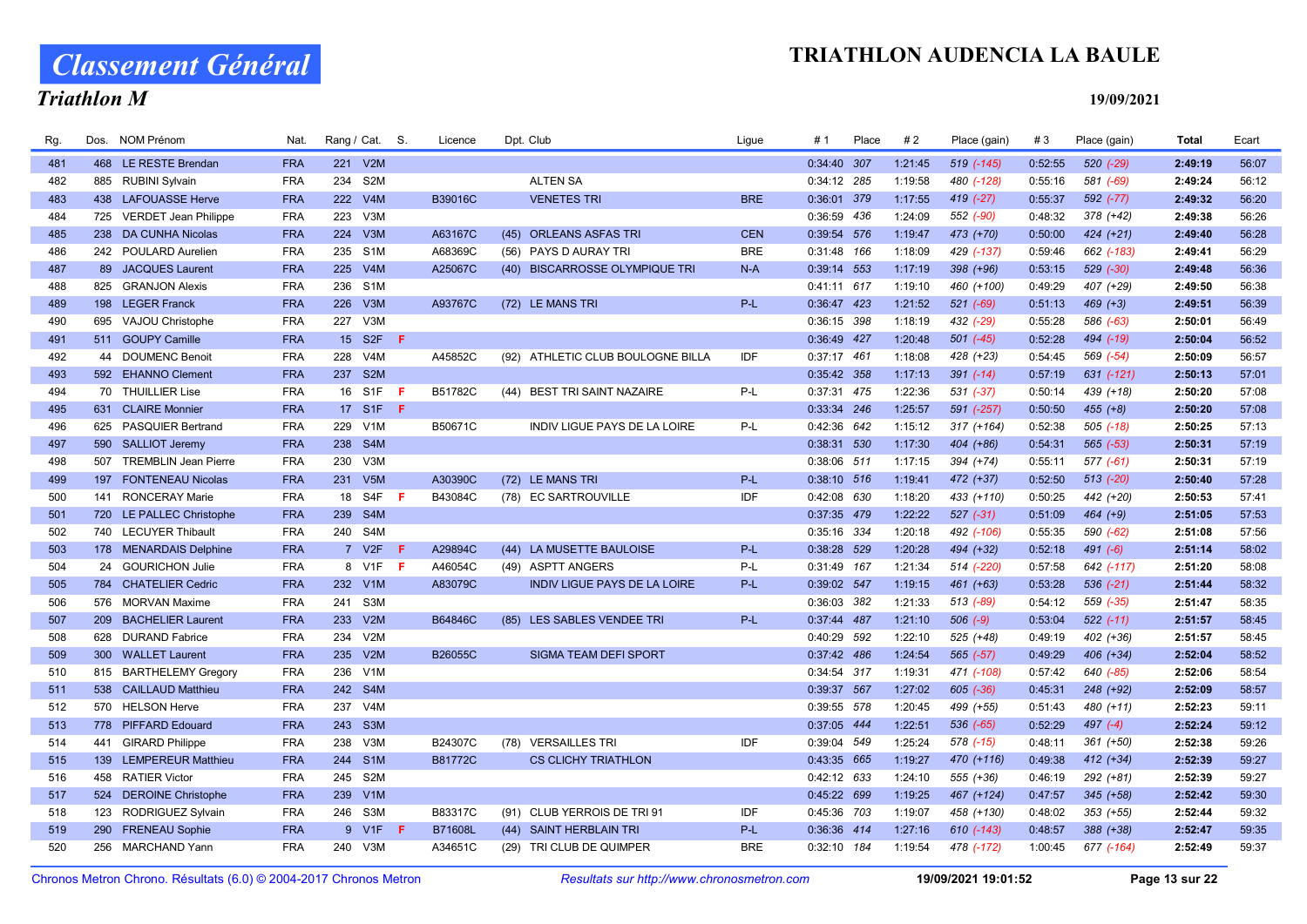# Classement Général

### Triathlon M

| Rg. | Dos. | <b>NOM Prénom</b>        | Nat.       |     | Rang / Cat. S.   |     | Licence        |      | Dpt. Club                           | Ligue      | # 1         | Place | #2      | Place (gain)  | #3      | Place (gain)  | <b>Total</b> | Ecart   |
|-----|------|--------------------------|------------|-----|------------------|-----|----------------|------|-------------------------------------|------------|-------------|-------|---------|---------------|---------|---------------|--------------|---------|
| 521 |      | 534 ROTUREAU Yoann       | <b>FRA</b> |     | 241 V1M          |     |                |      |                                     |            | 0:40:05 585 |       | 1:21:13 | $508 (+52)$   | 0:51:39 | 477 (+12)     | 2:52:56      | 59:44   |
| 522 |      | 5 GOULARD Olivier        | <b>FRA</b> |     | 242 V2M          |     | A50350C        |      | (49) ANJOU TRI TRELAZE              | P-L        | 0:40:39 602 |       | 1:16:38 | 369 (+135)    | 0:55:42 | 596 (-55)     | 2:52:58      | 59:46   |
| 523 |      | 788 BRANCHE Agathe       | <b>FRA</b> |     | 19 S2F           | -F  |                |      |                                     |            | 0:33:57 267 |       | 1:30:36 | 653 (-300)    | 0:48:30 | $372 (+44)$   | 2:53:02      | 59:50   |
| 524 |      | 754 LEGER Baptiste       | <b>FRA</b> | 247 | S4M              |     |                |      |                                     |            | 0:43:24 661 |       | 1:23:02 | 539 (+62)     | 0:46:40 | $307 (+75)$   | 2:53:05      | 59:53   |
| 525 |      | 117 MERIGEAULT Sebastien | <b>FRA</b> |     | 243 V1M          |     | <b>B31826C</b> | (49) | <b>CHOLET TRI</b>                   | $P-L$      | 0:48:36 729 |       | 1:18:02 | 425 (+127)    | 0:46:35 | $304 (+77)$   | 2:53:12      | 1:00:00 |
| 526 |      | 730 CHOBLET Pierre       | <b>FRA</b> |     | 248 S1M          |     | B93863C        |      | INDIV LIGUE PAYS DE LA LOIRE        | P-L        | 0:34:43 311 |       | 1:25:40 | 583 (-207)    | 0:52:52 | $516(-8)$     | 2:53:14      | 1:00:02 |
| 527 |      | 698 DAVID Yann           | <b>FRA</b> |     | 249 S1M          |     |                |      |                                     |            | 0:39:33 564 |       | 1:20:00 | 481 (+60)     | 0:53:51 | 550 (-23)     | 2:53:22      | 1:00:10 |
| 528 |      | 614 BLANDEAU Quentin     | <b>FRA</b> | 250 | S4M              |     |                |      |                                     |            | 0:41:03 611 |       | 1:23:31 | 543 (+41)     | 0:48:50 | 384 (+42)     | 2:53:24      | 1:00:12 |
| 529 |      | 633 BOULET Jean Charles  | <b>FRA</b> |     | 251 S3M          |     |                |      |                                     |            | 0:44:26 680 |       | 1:20:57 | $502 (+97)$   | 0:48:02 | $354 (+54)$   | 2:53:25      | 1:00:13 |
| 530 |      | 589 RIOLINO Jean Rene    | <b>FRA</b> |     | 244 V5M          |     |                |      |                                     |            | 0:37:03 440 |       | 1:24:05 | 551 (-88)     | 0:52:26 | $493 (-2)$    | 2:53:33      | 1:00:21 |
| 531 | 699  | <b>MIOCHE Gilles</b>     | <b>FRA</b> | 245 | V4M              |     |                |      |                                     |            | 0:37:51 493 |       | 1:18:38 | 442 (+38)     | 0:57:10 | 624 (-76)     | 2:53:38      | 1:00:26 |
| 532 |      | 103 LEDOUX Franck        | <b>FRA</b> | 246 | V2M              |     | B87953C        |      | (91) CA ORSAY TRI                   | IDF        | 0:40:38 600 |       | 1:18:00 | 423 (+109)    | 0:55:07 | 576 (-41)     | 2:53:44      | 1:00:32 |
| 533 |      | 328 PECHET Thierry       | <b>FRA</b> | 247 | V2M              |     | B83299C        |      | (44) TRI VELOCE SAINT SEBASTIEN     | P-L        | 0:43:33 663 |       | 1:22:22 | 528 (+70)     | 0:48:11 | $360 (+60)$   | 2:54:04      | 1:00:52 |
| 534 |      | 451 PICAUD Benjamin      | <b>FRA</b> | 252 | S <sub>3</sub> M |     |                |      |                                     |            | 0:39:56 579 |       | 1:23:43 | 546 (+24)     | 0:50:35 | 447 (+21)     | 2:54:14      | 1:01:02 |
| 535 |      | 807 DUMONT Raphael       | <b>FRA</b> |     | 253 S3M          |     |                |      |                                     |            | 0:35:26 343 |       | 1:23:42 | 545 (-156)    | 0:55:12 | 579 (-36)     | 2:54:19      | 1:01:07 |
| 536 |      | 46 KWAN FAN Stephan      | <b>FRA</b> |     | 248 V2M          |     | B82301C        |      | (92) ATHLETIC CLUB BOULOGNE BILLA   | IDF        | 0:37:58 504 |       | 1:22:39 | $532$ $(-18)$ | 0:53:47 | 546 (-14)     | 2:54:22      | 1:01:10 |
| 537 |      | 258 SOLDI Marina         | <b>FRA</b> |     | 20 S1F F         |     |                |      | <b>RAID ESSEC</b>                   |            | 0:36:05 383 |       | 1:25:11 | 574 (-149)    | 0:53:08 | $524 (-5)$    | 2:54:23      | 1:01:11 |
| 538 |      | 47 SUISSE DELIS Jerome   | <b>FRA</b> | 249 | V3M              |     | A04762C        |      | (92) ATHLETIC CLUB BOULOGNE BILLA   | IDF        | 0:34:03 270 |       | 1:16:45 | $371 (-54)$   | 1:04:00 | 698 (-214)    | 2:54:46      | 1:01:34 |
| 539 |      | 756 TREMOLIERES Pierre   | <b>FRA</b> |     | 254 S3M          |     | <b>B94108C</b> |      | <b>INDIV LIGUE PAYS DE LA LOIRE</b> | P-L        | 0:40:09 586 |       | 1:20:58 | $503 (+61)$   | 0:53:44 | $543$ (-14)   | 2:54:50      | 1:01:38 |
| 540 |      | 343 CLUIS Patrice        | <b>FRA</b> |     | 250 V3M          |     | A61296C        |      | (44) TRI ATLANTIQUE CARQUEFOU       | P-L        | 0:37:50 492 |       | 1:16:53 | 379 (+63)     | 1:00:22 | 669 (-111)    | 2:55:03      | 1:01:51 |
| 541 |      | 371 LOURDAIS Francois    | <b>FRA</b> | 255 | S <sub>4</sub> M |     | B39053C        |      | (44) TRI CLUB NANTAIS               | $P-L$      | 0:32:40 205 |       | 1:26:01 | 593 (-288)    | 0:56:27 | $613$ $(-48)$ | 2:55:07      | 1:01:55 |
| 542 |      | 608 FONTANILLE Remi      | <b>FRA</b> | 256 | S <sub>2</sub> M |     |                |      |                                     |            | 0:40:02 582 |       | 1:17:54 | 418 (+101)    | 0:57:18 | $630 (-61)$   | 2:55:14      | 1:02:02 |
| 543 |      | 241 LEROY Eric           | <b>FRA</b> | 251 | V2M              |     | B61903C        |      | (44) PAYS D ANCENIS CLUB TRI 44     | P-L        | 0:39:16 554 |       | 1:25:06 | $570(-9)$     | 0:50:55 | 461 (+20)     | 2:55:17      | 1:02:05 |
| 544 | 709  | RASCLE Jean Noel         | <b>FRA</b> | 257 | S4M              |     |                |      |                                     |            | 0:41:24 621 |       | 1:24:09 | 554 (+34)     | 0:49:48 | 415 (+43)     | 2:55:20      | 1:02:08 |
| 545 | 565  | <b>GONZALEZ Louis</b>    | <b>FRA</b> |     | 258 S1M          |     |                |      |                                     |            | 0:36:12 396 |       | 1:27:25 | 612 (-158)    | 0:51:52 | $485 (+9)$    | 2:55:28      | 1:02:16 |
| 546 |      | 344 SERON Arnaud         | <b>FRA</b> |     | 252 V1M          |     | B76232C        |      | (44) TRI ATLANTIQUE CARQUEFOU       | P-L        | 0:43:35 666 |       | 1:20:58 | 504 (+98)     | 0:51:05 | 463 (+22)     | 2:55:38      | 1:02:26 |
| 547 |      | 215 STAQUET Sebastien    | <b>FRA</b> | 253 | V2M              |     | B39893C        |      | (92) LEVALLOIS TRI                  | IDF        | 0:44:55 693 |       | 1:20:47 | 500 (+102)    | 0:50:04 | 429 (+44)     | 2:55:45      | 1:02:33 |
| 548 |      | 626 MEVELLEC Eric        | <b>FRA</b> | 259 | S4M              |     | 2100443        |      |                                     |            | 0:38:08 514 |       | 1:25:07 | 571 (-37)     | 0:52:41 | $509 (+3)$    | 2:55:56      | 1:02:44 |
| 549 |      | 425 SUIRE Stephane       | <b>FRA</b> |     | 254 V2M          |     | A31702C        |      | (44) TRI COTE D AMOUR               | P-L        | 0:30:52 120 |       | 1:21:50 | 520 (-247)    | 1:03:25 | 692 (-182)    | 2:56:05      | 1:02:53 |
| 550 |      | 394 ARNAUD Jacky         | <b>FRA</b> |     | 255 V6M          |     | A29979C        |      | (44) TRI CLUB NANTAIS               | P-L        | 0:40:48 604 |       | 1:19:48 | 475 (+83)     | 0:55:36 | 591 (-29)     | 2:56:11      | 1:02:59 |
| 551 |      | 603 GUERIN DECOOL Cecile | <b>FRA</b> |     | 10 V3F <b>F</b>  |     |                |      |                                     |            | 0:37:54 499 |       | 1:27:09 | 607 (-81)     | 0:51:12 | 466 (+29)     | 2:56:13      | 1:03:01 |
| 552 |      | 7 MAITREHEU Fabrice      | <b>FRA</b> | 260 | S4M              |     | B83770C        |      | (92) ANTONY NATATION SECTION TRI    | IDF        | 0:35:20 339 |       | 1:26:25 | 598 (-195)    | 0:54:40 | 567 (-18)     | 2:56:24      | 1:03:12 |
| 553 |      | 668 VILMONT Vicky        | <b>FRA</b> | 261 | S <sub>2M</sub>  |     |                |      |                                     |            | 0:40:28 591 |       | 1:22:30 | $530 (+45)$   | 0:53:30 | $538 (-7)$    | 2:56:27      | 1:03:15 |
| 554 |      | 454 RIFF Marine          | <b>FRA</b> |     | 21 S2F           | - F |                |      |                                     |            | 0:28:50     | 60    | 1:31:22 | 661 (-455)    | 0:56:23 | 610 (-39)     | 2:56:34      | 1:03:22 |
| 555 |      | 547 MANSOUR Enis         | <b>FRA</b> | 262 | S <sub>3</sub> M |     |                |      |                                     |            | 0:34:40 306 |       | 1:25:03 | 568 (-201)    | 0:57:11 | $625$ $(-48)$ | 2:56:53      | 1:03:41 |
| 556 |      | 742 NERRRIERE Philippe   | <b>FRA</b> | 256 | V5M              |     |                |      |                                     |            | 0:37:26 471 |       | 1:21:15 | $510(-24)$    | 0:58:30 | 650 (-61)     | 2:57:11      | 1:03:59 |
| 557 |      | 265 CADALEN Pierrick     | <b>FRA</b> | 263 | S <sub>4</sub> M |     | B82489C        | (35) | <b>RENNES TRI</b>                   | <b>BRE</b> | 0:43:19 658 |       | 1:21:28 | $512 (+84)$   | 0:52:37 | $504 (+17)$   | 2:57:22      | 1:04:10 |
| 558 |      | 73 SALIOU Christophe     | <b>FRA</b> | 257 | V <sub>5</sub> M |     | B29053C        |      | (44) BEST TRI SAINT NAZAIRE         | P-L        | 0:38:38 532 |       | 1:26:20 | 597 (-47)     | 0:53:02 | $521 (+21)$   | 2:57:58      | 1:04:46 |
| 559 |      | 476 MARTINEAU Antoine    | <b>FRA</b> | 258 | V4M              |     |                |      |                                     |            | 0:42:52 646 |       | 1:17:19 | 397 (+132)    | 0:57:53 | 641 (-45)     | 2:58:02      | 1:04:50 |
| 560 |      | 554 LE NAOUR Anthony     | <b>FRA</b> |     | 259 V2M          |     |                |      |                                     |            | 0:36:24 405 |       | 1:25:22 | 577 (-130)    | 0:56:23 | 609 (-25)     | 2:58:08      | 1:04:56 |
|     |      |                          |            |     |                  |     |                |      |                                     |            |             |       |         |               |         |               |              |         |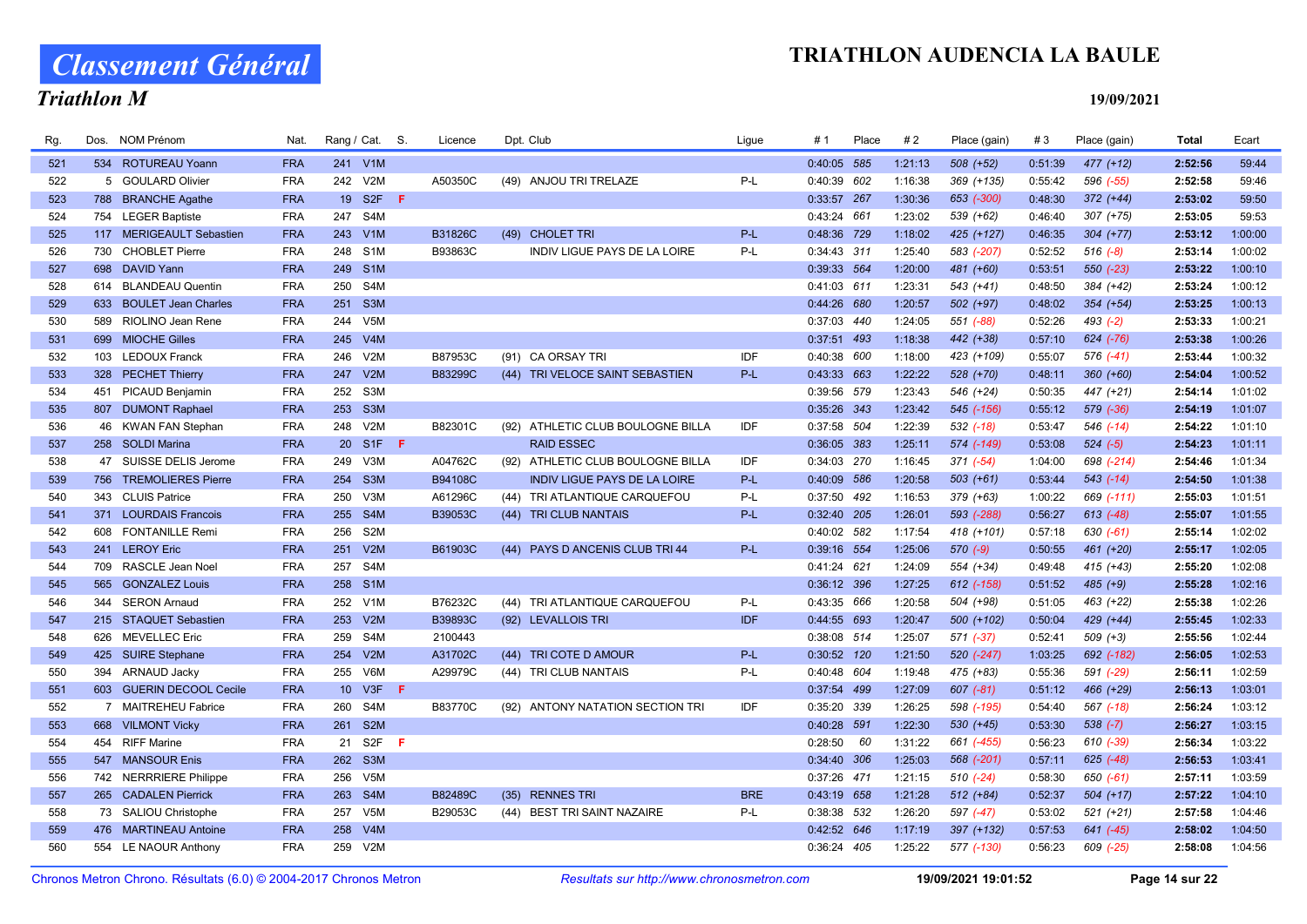Classement Général

## Triathlon M

| Rg. | Dos. | <b>NOM Prénom</b>            | Nat.       | Rang / Cat. S.             | Licence       | Dpt. Club                  | Ligue      | #1            | Place | #2      | Place (gain)  | #3      | Place (gain)  | <b>Total</b> | Ecart   |
|-----|------|------------------------------|------------|----------------------------|---------------|----------------------------|------------|---------------|-------|---------|---------------|---------|---------------|--------------|---------|
| 561 |      | 577 DE GROOT Simon           | <b>FRA</b> | 264 S1M                    |               |                            |            | 0:40:53 606   |       | 1:21:11 | $507 (+68)$   | 0:56:17 | $607$ $(-23)$ | 2:58:20      | 1:05:08 |
| 562 |      | 504 KARTEL Pierre Baptiste   | <b>FRA</b> | 265 S1M                    |               |                            |            | 0:43:03 650   |       | 1:22:48 | 535 (+58)     | 0:52:31 | 498 (+30)     | 2:58:22      | 1:05:10 |
| 563 |      | 575 PLACIER Guillaume        | <b>FRA</b> | 260<br>V1M                 |               |                            |            | 0:42:39 643   |       | 1:21:40 | $516 (+81)$   | 0:54:10 | $558(-1)$     | 2:58:27      | 1:05:15 |
| 564 |      | 724 ALBERTINI David          | <b>FRA</b> | S <sub>4</sub> M<br>266    |               |                            |            | 0:37:05 446   |       | 1:24:57 | 567 (-91)     | 0:56:30 | $615$ (-27)   | 2:58:31      | 1:05:19 |
| 565 |      | 610 BARRIER Maxime           | <b>FRA</b> | 267 S1M                    |               |                            |            | 0:35:47 364   |       | 1:30:56 | 657 (-240)    | 0:52:02 | 488 (+39)     | 2:58:44      | 1:05:32 |
| 566 |      | 675 GOUPIL Helene            | <b>FRA</b> | S2F<br>22<br>- F           |               |                            |            | 0:37:54 498   |       | 1:27:36 | 618 (-88)     | 0:53:18 | 531 (+20)     | 2:58:47      | 1:05:35 |
| 567 |      | 133 TRIBOUT Benoit           | <b>FRA</b> | 261 V6M                    | B79356C       | (44) CORMARIS TRI          | P-L        | 0:47:03 716   |       | 1:18:58 | 453 (+121)    | 0:52:51 | $515 (+28)$   | 2:58:50      | 1:05:38 |
| 568 |      | 571 LE BOT Julien            | <b>FRA</b> | V2M<br>262                 |               |                            |            | 0:41:06 613   |       | 1:23:08 | 540 (+53)     | 0:54:43 | $568 (-8)$    | 2:58:57      | 1:05:45 |
| 569 |      | 642 MOREAU Antoine           | <b>FRA</b> | 268<br>S <sub>3</sub> M    |               |                            |            | 0:39:53 575   |       | 1:29:08 | 638 (-55)     | 0:50:04 | $428 (+61)$   | 2:59:04      | 1:05:52 |
| 570 |      | 506 TREMBLIN Anthony         | <b>FRA</b> | 269 S4M                    |               |                            |            | 0:39:05 550   |       | 1:29:08 | $637$ $(-71)$ | 0:51:15 | 470 (+51)     | 2:59:27      | 1:06:15 |
| 571 |      | 421 SALUZZI Sabine           | <b>FRA</b> | 11 V1F<br>-F.              | B65439C       | TRI COTE D AMOUR<br>(44)   | P-L        | 0:37:29 474   |       | 1:28:08 | 625 (-114)    | 0:54:10 | $557 (+17)$   | 2:59:46      | 1:06:34 |
| 572 |      | 422 LORJOUX Christophe       | <b>FRA</b> | 263<br>V3M                 | A29902C       | (44) TRI COTE D AMOUR      | P-L        | 0:37:49 490   |       | 1:27:49 | 621 (-99)     | 0:54:10 | 556 (+17)     | 2:59:46      | 1:06:34 |
| 573 |      | 757 MALESIEUX Cedric         | <b>FRA</b> | 264<br>V1M                 | A88174C       | <b>INDIVIDUEL IDF</b>      | <b>IDF</b> | 0:36:14 397   |       | 1:20:13 | 489 (-56)     | 1:03:22 | 691 (-120)    | 2:59:48      | 1:06:36 |
| 574 |      | 484 CRABOT Antoine           | <b>FRA</b> | 270<br>S <sub>3</sub> M    |               |                            |            | 0:37:28 473   |       | 1:28:00 | 623 (-111)    | 0:54:34 | 566 (+10)     | 3:00:00      | 1:06:48 |
| 575 |      | 557 FERREIRA Alexandre       | <b>FRA</b> | 271 S3M                    |               |                            |            | 0:38:59 544   |       | 1:24:31 | $560 (-8)$    | 0:56:39 | $617$ $(-23)$ | 3:00:08      | 1:06:56 |
| 576 |      | 548 MOSSET Alain             | <b>FRA</b> | V3M<br>265                 |               |                            |            | 0:35:06 326   |       | 1:29:02 | 635 (-233)    | 0:56:01 | 602 (-17)     | 3:00:08      | 1:06:56 |
| 577 |      | 129 MOLON Samuel             | <b>FRA</b> | 266<br>V1M                 |               | (44) CORMARIS TRI          | P-L        | 0:44:35 685   |       | 1:20:29 | 496 (+104)    | 0:55:23 | $583 (+4)$    | 3:00:25      | 1:07:13 |
| 578 |      | 552 LOUZIER Emmanuel         | <b>FRA</b> | 267<br>V2M                 |               |                            |            | 0:41:00 608   |       | 1:25:26 | 579 (+10)     | 0:54:07 | 555 (+20)     | 3:00:32      | 1:07:20 |
| 579 |      | 822 HEBERT Nicolas           | <b>FRA</b> | 272 S2M                    |               |                            |            | $0:41:15$ 618 |       | 1:28:30 | $627$ $(-17)$ | 0:50:52 | 457 (+56)     | 3:00:37      | 1:07:25 |
| 580 |      | 440 MOREAU Marie Anne        | <b>FRA</b> | 23 S1F F                   |               |                            |            | 0:38:12 518   |       | 1:30:33 | 652 (-109)    | 0:51:56 | 486 (+47)     | 3:00:41      | 1:07:29 |
| 581 |      | 492 DENIS Sebastien          | <b>FRA</b> | 273 S2M                    |               |                            |            | 0:45:08 697   |       | 1:24:50 | 562 (+60)     | 0:50:45 | 453 (+56)     | 3:00:43      | 1:07:31 |
| 582 |      | 582 BOYTCHEV Christophe      | <b>FRA</b> | 268 V3M                    |               |                            |            | 0:36:50 428   |       | 1:27:44 | 619 (-141)    | 0:56:11 | 606 (-13)     | 3:00:44      | 1:07:32 |
| 583 |      | 766 GUESDON Charlotte        | <b>FRA</b> | 24<br>S <sub>2F</sub><br>F |               |                            |            | 0:40:01 581   |       | 1:29:51 | 646 (-55)     | 0:50:54 | $460 (+53)$   | 3:00:45      | 1:07:33 |
| 584 |      | 503 NICOLAS Rodolphe         | <b>FRA</b> | 269<br>V1M                 |               |                            |            | 0:37:38 482   |       | 1:22:43 | 534 (-34)     | 1:00:41 | 675 (-68)     | 3:01:01      | 1:07:49 |
| 585 |      | 275 TETEDOUX Aurore          | <b>FRA</b> | 12 V1F<br>-F.              | A76319C       | (72) SABLE TRI             | P-L        | 0:37:52 495   |       | 1:25:45 | 584 (-58)     | 0:57:30 | $633 (-32)$   | 3:01:06      | 1:07:54 |
| 586 | 121  | <b>VIANT Martin</b>          | <b>FRA</b> | 270<br>V1M                 | B07960C       | (44) CJAC TRI PORNIC       | P-L        | 0:37:07 447   |       | 1:29:28 | 642 (-154)    | 0:54:47 | 570 (+15)     | 3:01:20      | 1:08:08 |
| 587 |      | 196 GOHIER Serge             | <b>FRA</b> | 271 V5M                    | A30420L       | (72) LE MANS TRI           | P-L        | $0:37:18$ 463 |       | 1:22:26 | 529 (-45)     | 1:01:38 | 684 (-79)     | 3:01:21      | 1:08:09 |
| 588 | 840  | RASQUIN Antoine              | <b>FRA</b> | 272 V3M                    |               |                            |            | 0:42:21 637   |       | 1:25:51 | 586 (+17)     | 0:53:23 | 534 (+32)     | 3:01:34      | 1:08:22 |
| 589 |      | 292 CHINO Frederic           | <b>FRA</b> | 273 V1M                    | B82495C       | (44) SAINT HERBLAIN TRI    | P-L        | 0:42:25 639   |       | 1:27:35 | $617 (+1)$    | 0:51:40 | 478 (+49)     | 3:01:40      | 1:08:28 |
| 590 | 490  | <b>BOQUET Jean Roch</b>      | <b>FRA</b> | 274 V2M                    |               |                            |            | 0:34:22 293   |       | 1:38:05 | 705 (-362)    | 0:49:15 | 397 (+65)     | 3:01:41      | 1:08:29 |
| 591 |      | 512 DURAND Gregory           | <b>FRA</b> | 274 S4M                    |               |                            |            | 0:36:50 429   |       | 1:33:44 | 682 (-211)    | 0:51:09 | 465 (+49)     | 3:01:42      | 1:08:30 |
| 592 |      | 768 GOUPY Alexandre          | <b>FRA</b> | 275 S3M                    |               |                            |            | 0:44:34 684   |       | 1:28:42 | 630 (+25)     | 0:48:34 | 380 (+67)     | 3:01:49      | 1:08:37 |
| 593 |      | 213 BLEUNVEN Marie Charlotte | <b>FRA</b> | 25 S2F<br>F.               | B69668C       | <b>LESNEVEN TRIATHLON</b>  |            | 0:44:11 676   |       | 1:23:25 | $542 (+61)$   | 0:54:16 | $560 (+22)$   | 3:01:51      | 1:08:39 |
| 594 |      | 643 ORHAND Matthieu          | <b>FRA</b> | 276<br>S3M                 |               |                            |            | 0:43:52 671   |       | 1:25:29 | 581 (+39)     | 0:52:38 | 506 (+38)     | 3:01:59      | 1:08:47 |
| 595 |      | 157 TURAN Eric Erhan         | <b>FRA</b> | 275 V6M                    | $34 - 40 - 0$ | <b>FERDI</b>               |            | 0:32:37 203   |       | 1:31:54 | 667 (-363)    | 0:57:39 | 636 (-29)     | 3:02:10      | 1:08:58 |
| 596 | 291  | <b>JOLIDON Marc</b>          | <b>FRA</b> | V3M<br>276                 | A58845C       | SAINT HERBLAIN TRI<br>(44) | P-L        | 0:32:30 197   |       | 1:25:52 | 587 (-288)    | 1:03:56 | 696 (-111)    | 3:02:17      | 1:09:05 |
| 597 |      | 16 BLAISE Denis              | <b>FRA</b> | 277 V5M                    | A06983C       | (91) AS ENERGY 91 TRI      | <b>IDF</b> | 0:40:12 588   |       | 1:24:31 | 559 (+16)     | 0:57:40 | 637 (-25)     | 3:02:22      | 1:09:10 |
| 598 |      | 521 TIMPERMAN Frederic       | <b>FRA</b> | 278 V4M                    |               |                            |            | 0:40:03 584   |       | 1:28:54 | 632 (-45)     | 0:53:34 | $540 (+31)$   | 3:02:30      | 1:09:18 |
| 599 |      | 453 MERCERON Marine          | <b>FRA</b> | 26 S1F<br>-F.              |               |                            |            | 0:40:12 587   |       | 1:29:18 | $641$ $(-47)$ | 0:53:15 | $528 (+35)$   | 3:02:44      | 1:09:32 |
| 600 |      | 605 GIUSEPONNE Raphael       | <b>FRA</b> | 277 S2M                    |               |                            |            | 0:39:40 569   |       | 1:29:29 | 644 (-62)     | 0:53:51 | 551 (+31)     | 3:02:59      | 1:09:47 |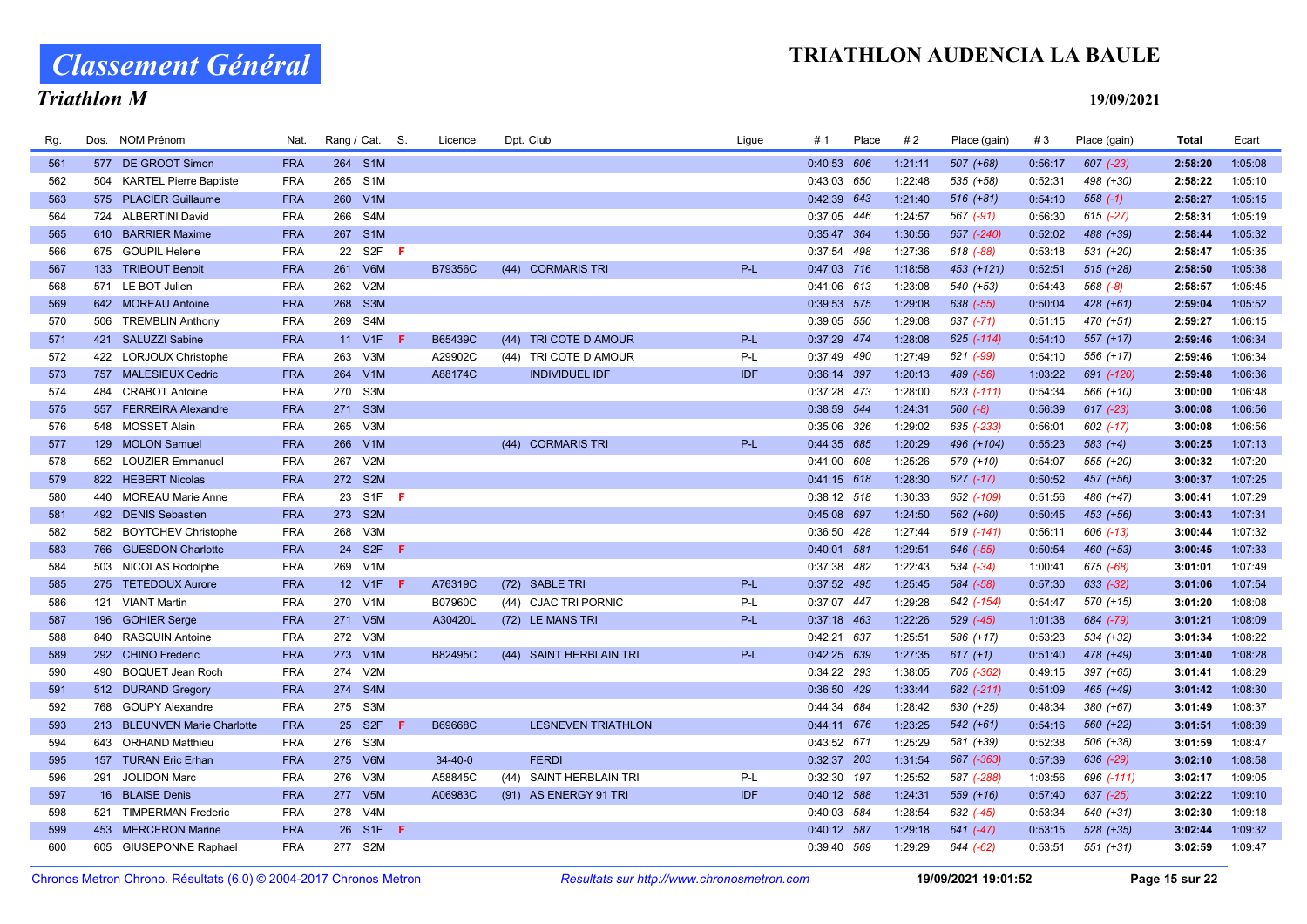# Classement Général

### Triathlon M

| Rg. | Dos. | NOM Prénom                   | Nat.       |     | Rang / Cat. S.   |     | Licence | Dpt. Club                           | Ligue      | # 1         | Place | #2      | Place (gain)  | #3      | Place (gain)  | Total   | Ecart   |
|-----|------|------------------------------|------------|-----|------------------|-----|---------|-------------------------------------|------------|-------------|-------|---------|---------------|---------|---------------|---------|---------|
| 601 |      | 734 VANHILLE Mathis          | <b>FRA</b> |     | 278 S1M          |     |         |                                     |            | 0:39:35 566 |       | 1:27:59 | 622 (-48)     | 0:55:32 | $587 (+13)$   | 3:03:05 | 1:09:53 |
| 602 |      | 305 AVERTY Marcel            | <b>FRA</b> | 279 | V6M              |     | A31371C | ST JEAN DE MONTS VENDEE TRI<br>(85) | P-L        | 0:38:42 533 |       | 1:28:38 | 629 (-79)     | 0:55:55 | 601 (+10)     | 3:03:14 | 1:10:02 |
| 603 |      | 186 MONTFORT Jean Philippe   | <b>FRA</b> | 280 | V4M              |     |         | <b>LA RASANTE</b>                   |            | 0:44:16 678 |       | 1:22:41 | $533 (+69)$   | 0:56:18 | $608 (+6)$    | 3:03:15 | 1:10:03 |
| 604 | 494  | <b>CARROT Remi</b>           | <b>FRA</b> |     | 279 S1M          |     |         |                                     |            | 0:37:14 458 |       | 1:30:25 | 651 (-158)    | 0:55:41 | $595 (+12)$   | 3:03:19 | 1:10:07 |
| 605 |      | 656 FRADETAL Denis           | <b>FRA</b> | 281 | V4M              |     |         |                                     |            | 0:41:02 609 |       | 1:25:53 | $589 (+2)$    | 0:57:02 | $622 (+2)$    | 3:03:56 | 1:10:44 |
| 606 |      | 517 DOMAIGNE Olivier         | <b>FRA</b> | 282 | V <sub>5</sub> M |     |         |                                     |            | 0:39:20 559 |       | 1:25:09 | $572(-6)$     | 0:59:31 | 658 (-41)     | 3:03:58 | 1:10:46 |
| 607 |      | 463 CERUTTI Guillaume        | <b>FRA</b> |     | 283 V4M          |     |         |                                     |            | 0:41:02 610 |       | 1:24:09 | $553 (+28)$   | 0:58:51 | 652 (-25)     | 3:04:01 | 1:10:49 |
| 608 | 669  | <b>BOLO JOLLY Julie</b>      | <b>FRA</b> | 27  | S <sub>2F</sub>  | -F  |         |                                     |            | 0:46:56 715 |       | 1:32:05 | 671 (+26)     | 0:45:05 | $225 (+81)$   | 3:04:04 | 1:10:52 |
| 609 |      | 683 LE METAYER Yann          | <b>FRA</b> |     | 280 S4M          |     |         |                                     |            | 0:37:12 456 |       | 1:27:04 | 606 (-105)    | 0:59:57 | 664 (-48)     | 3:04:12 | 1:11:00 |
| 610 |      | 708 ZYANI Kerman             | <b>FRA</b> | 281 | S1M              |     |         |                                     |            | 0:46:20 707 |       | 1:20:28 | 495 (+102)    | 0:57:41 | $638 (-5)$    | 3:04:28 | 1:11:16 |
| 611 | 585  | <b>GADOWSKI Yannick</b>      | <b>FRA</b> | 284 | V3M              |     |         |                                     |            | 0:41:48 624 |       | 1:30:39 | 655 (-32)     | 0:52:14 | 490 (+45)     | 3:04:40 | 1:11:28 |
| 612 |      | 53 ROLAND Guillaume          | <b>FRA</b> | 285 | V3M              |     | A75515C | (92) ATHLETIC CLUB BOULOGNE BILLA   | IDF        | 0:43:52 670 |       | 1:27:22 | $611 (+23)$   | 0:53:30 | 539 (+35)     | 3:04:43 | 1:11:31 |
| 613 |      | 308 DUMONT Vianney           | <b>FRA</b> | 286 | V <sub>5</sub> M |     | A59716C | (79) STADE NIORTAIS TRI             | $N-A$      | 0:37:49 491 |       | 1:26:01 | 592 (-65)     | 1:01:03 | 680 (-57)     | 3:04:52 | 1:11:40 |
| 614 | 639  | <b>CHEBRET Laurent</b>       | <b>FRA</b> | 287 | V3M              |     |         |                                     |            | 0:40:35 597 |       | 1:24:54 | 564 (+12)     | 0:59:33 | 659 (-29)     | 3:05:01 | 1:11:49 |
| 615 |      | 126 PHAM MINH Chuong         | <b>FRA</b> |     | 288 V3M          |     | A32499C | (44) CORMARIS TRI                   | P-L        | 0:41:07 614 |       | 1:27:29 | $615$ $(-10)$ | 0:56:50 | $618 (+9)$    | 3:05:25 | 1:12:13 |
| 616 |      | 419 CHERRUAU Armand Philippe | <b>FRA</b> |     | 289 V4M          |     | B91175C | (44) TRI COTE D AMOUR               | P-L        | 0:49:34 734 |       | 1:23:42 | 544 (+74)     | 0:52:12 | 489 (+44)     | 3:05:27 | 1:12:15 |
| 617 |      | 677 BONHOMMET Elise          | <b>FRA</b> |     | 13 V1F <b>F</b>  |     |         |                                     |            | 0:45:28 702 |       | 1:30:01 | 647 (+32)     | 0:50:00 | $423 (+53)$   | 3:05:28 | 1:12:16 |
| 618 | 560  | <b>DORANGE Christophe</b>    | <b>FRA</b> | 290 | V2M              |     |         |                                     |            | 0:37:55 501 |       | 1:30:38 | 654 (-122)    | 0:56:58 | $620 (+5)$    | 3:05:30 | 1:12:18 |
| 619 |      | 493 BOUVIER Alexandre        | <b>FRA</b> |     | 282 S1M          |     |         |                                     |            | 0:49:18 733 |       | 1:19:01 | 455 (+111)    | 0:57:16 | $629 (+3)$    | 3:05:34 | 1:12:22 |
| 620 |      | 311 HAMIDOVIC David          | <b>FRA</b> | 291 | V2M              |     | 19581   | <b>SWISS TRIATHLON</b>              |            | 0:40:34 594 |       | 1:27:11 | 609 (-23)     | 0:57:58 | $643$ (-3)    | 3:05:41 | 1:12:29 |
| 621 |      | 748 LEBRET Lucas             | <b>FRA</b> | 283 | S <sub>1</sub> M |     |         |                                     |            | 0:30:26 101 |       | 1:38:24 | 707 (-527)    | 0:56:58 | $619 (+7)$    | 3:05:47 | 1:12:35 |
| 622 |      | 481 MOREAU Stephane          | <b>FRA</b> |     | 292 V4M          |     |         |                                     |            | 0:40:34 596 |       | 1:25:45 | 585 (0)       | 0:59:34 | 660 (-26)     | 3:05:53 | 1:12:41 |
| 623 |      | 535 HOUSSIN Christian        | <b>FRA</b> | 293 | V5M              |     |         |                                     |            | 0:39:24 562 |       | 1:28:31 | 628 (-57)     | 0:57:59 | $644 (-4)$    | 3:05:53 | 1:12:41 |
| 624 | 286  | JOUANICOU Loic               | <b>FRA</b> | 294 | V <sub>1</sub> M |     | B84396C | (44) SAINT HERBLAIN TRI             | $P-L$      | 0:44:54 692 |       | 1:26:05 | 595 (+48)     | 0:54:59 | 574 (+20)     | 3:05:57 | 1:12:45 |
| 625 |      | 231 LE BERRE Xavier          | <b>FRA</b> | 295 | V4M              |     | A90401C | (44) NANTES TRI                     | P-L        | 0:44:38 686 |       | 1:27:34 | $616 (+33)$   | 0:53:49 | 548 (+28)     | 3:06:00 | 1:12:48 |
| 626 |      | 293 HERAULT Antoine          | <b>FRA</b> | 296 | V1M              |     | B86903L | (44) SAINT HERBLAIN TRI             | P-L        | 0:42:22 638 |       | 1:31:50 | 666 (-27)     | 0:51:51 | 484 (+39)     | 3:06:02 | 1:12:50 |
| 627 |      | 537 LETT Simon               | <b>FRA</b> | 284 | S <sub>2M</sub>  |     |         |                                     |            | 0:42:10 631 |       | 1:29:04 | 636 (-15)     | 0:54:50 | $572 (+19)$   | 3:06:03 | 1:12:51 |
| 628 | 690  | <b>FOURNET Xavier</b>        | <b>FRA</b> | 297 | V4M              |     | A31839C | (44) SAINT HERBLAIN TRI             | P-L        | 0:42:57 648 |       | 1:27:45 | $620 (+6)$    | 0:55:26 | 585 (+14)     | 3:06:07 | 1:12:55 |
| 629 | 583  | <b>BOIGUES Jean Charles</b>  | <b>FRA</b> | 298 | V2M              |     |         |                                     |            | 0:41:48 623 |       | 1:25:15 | $575 (+13)$   | 0:59:18 | 656 (-19)     | 3:06:19 | 1:13:07 |
| 630 | 336  | <b>CHAIGNEAUD Karine</b>     | <b>FRA</b> |     | 14 V2F           | -F. | B75341C | (44) TRI VELOCE SAINT SEBASTIEN     | P-L        | 0:42:26 640 |       | 1:29:29 | 643 (-10)     | 0:54:28 | 564 (+20)     | 3:06:22 | 1:13:10 |
| 631 |      | 456 MONTAGNON Camille        | <b>FRA</b> |     | 28 S1F F         |     |         |                                     |            | 0:38:58 543 |       | 1:36:38 | 701 (-130)    | 0:50:52 | 458 (+42)     | 3:06:27 | 1:13:15 |
| 632 |      | 478 PASCAL Manuel            | <b>FRA</b> | 299 | V4M              |     |         |                                     |            | 0:40:30 593 |       | 1:26:25 | 600 (-15)     | 0:59:40 | 661 (-24)     | 3:06:34 | 1:13:22 |
| 633 |      | 713 FOUILLET Maxime          | <b>FRA</b> |     | 285 S3M          |     |         |                                     |            | 0:50:56 741 |       | 1:32:01 | 670 (+40)     | 0:43:43 | $173 (+68)$   | 3:06:39 | 1:13:27 |
| 634 |      | 752 LOUERAT Colette          | <b>FRA</b> |     | 15 V4F           | -F  |         |                                     |            | 0:40:17 590 |       | 1:33:07 | 680 (-72)     | 0:53:19 | 532 (+28)     | 3:06:42 | 1:13:30 |
| 635 |      | 627 FILLIOL Pierre Yves      | <b>FRA</b> | 300 | V2M              |     |         |                                     |            | 0:43:10 654 |       | 1:27:26 | $614 (+13)$   | 0:56:09 | $605 (+6)$    | 3:06:44 | 1:13:32 |
| 636 | 496  | LEBLANC MESSAGER Remi        | <b>FRA</b> | 286 | S <sub>3</sub> M |     |         |                                     |            | 0:38:56 541 |       | 1:32:38 | 675 (-108)    | 0:55:43 | 597 (+13)     | 3:07:16 | 1:14:04 |
| 637 |      | 597 FRICAULT Patrice         | <b>FRA</b> |     | 301 V4M          |     |         |                                     |            | 0:43:12 655 |       | 1:28:58 | $633 (+3)$    | 0:55:12 | 578 (+15)     | 3:07:21 | 1:14:09 |
| 638 |      | 803 CORNET Severine          | <b>FRA</b> |     | 29 S3F           | -F  |         |                                     |            | 0:39:22 561 |       | 1:38:02 | 704 (-122)    | 0:50:00 | 422 (+45)     | 3:07:23 | 1:14:11 |
| 639 |      | 93 MEHAULT Samuel            | <b>FRA</b> |     | 302 V2M          |     | B65484C | (35) BROCELIANDE TRI                | <b>BRE</b> | 0:39:52 574 |       | 1:28:46 | $631 (-51)$   | 0:58:51 | $651$ $(-14)$ | 3:07:28 | 1:14:16 |
| 640 |      | 696 PLESTAN DURAND Karine    | <b>FRA</b> |     | 16 V2F           | - F | B20307C |                                     |            | 0:43:28 662 |       | 1:26:47 | $603 (+23)$   | 0:57:20 | $632(-1)$     | 3:07:34 | 1:14:22 |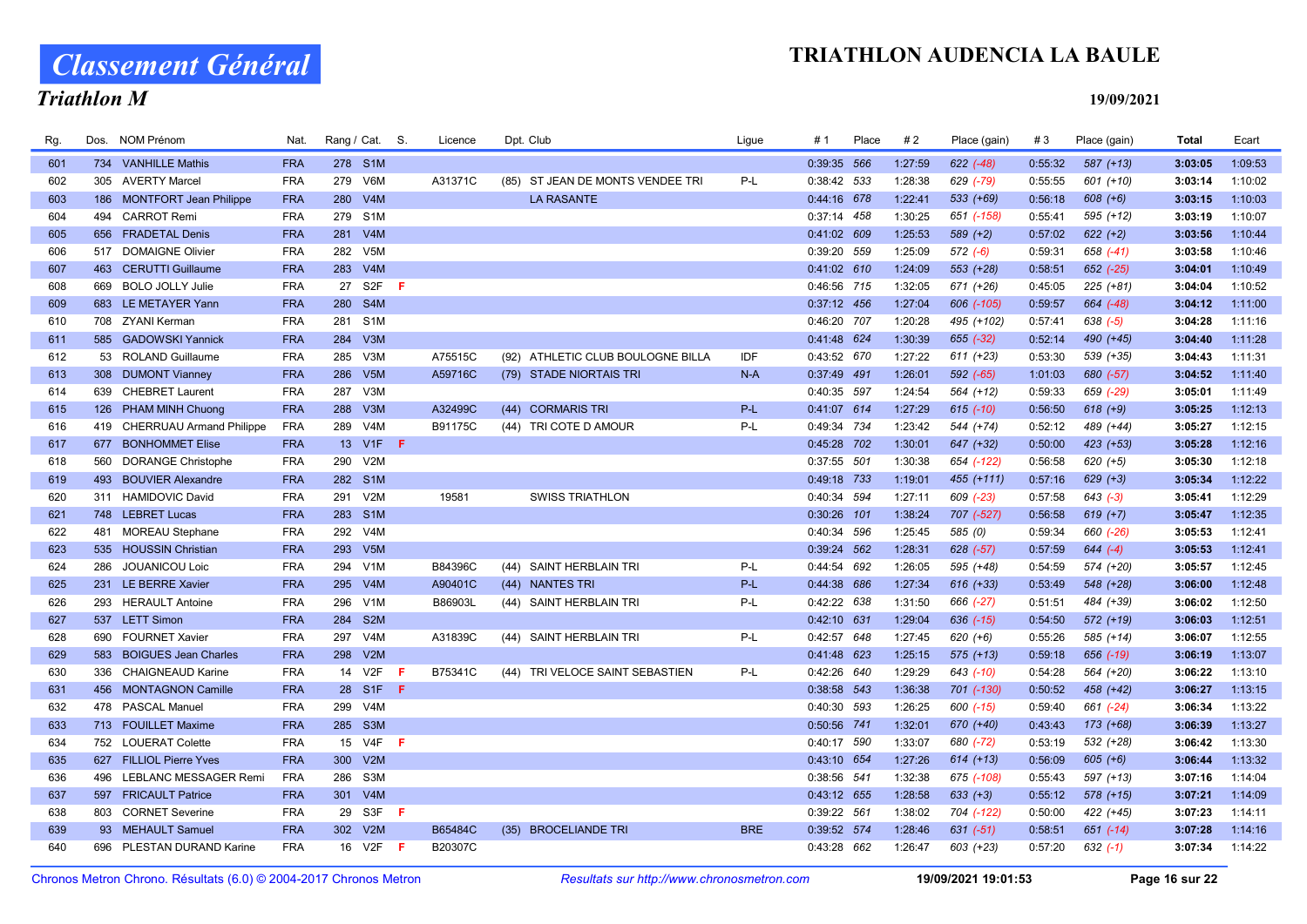# Classement Général

### Triathlon M

| Rg. | Dos. | <b>NOM Prénom</b>             | Nat.       |                 | Rang / Cat. S.   |     | Licence | Dpt. Club                         | Lique      | # 1           | Place | #2      | Place (gain)   | #3      | Place (gain)   | Total   | Ecart   |
|-----|------|-------------------------------|------------|-----------------|------------------|-----|---------|-----------------------------------|------------|---------------|-------|---------|----------------|---------|----------------|---------|---------|
| 641 |      | 865 VICTOR Yann               | <b>FRA</b> |                 | 303 V3M          |     | A32290C | (85) LA ROCHE VENDEE TRI          | P-L        | 0:36:46 422   |       | 1:24:26 | 558 (-108)     | 1:06:40 | $709$ $(-111)$ | 3:07:51 | 1:14:39 |
| 642 |      | 58 BARRE Thomas               | <b>FRA</b> | 287             | S <sub>2</sub> M |     | B27783C | (44) BEST TRI SAINT NAZAIRE       | P-L        | 0:38:09 515   |       | 1:26:33 | 601 (-56)      | 1:03:15 | $690 (-71)$    | 3:07:56 | 1:14:44 |
| 643 | 60   | <b>BARRE Philippe</b>         | <b>FRA</b> |                 | 304 V5M          |     | B28923C | (44) BEST TRI SAINT NAZAIRE       | $P-L$      | 0:37:39 483   |       | 1:27:09 | 608 (-94)      | 1:03:09 | 688 (-66)      | 3:07:56 | 1:14:44 |
| 644 |      | 658 ASPREAS Spyridon          | <b>FRA</b> |                 | 288 S1M          |     |         |                                   |            | 0:31:39 158   |       | 1:31:21 | 660 (-389)     | 1:04:58 | 704 (-97)      | 3:07:57 | 1:14:45 |
| 645 |      | 562 BRANCHEREAU Audrey        | <b>FRA</b> |                 | 17 V1F <b>F</b>  |     |         |                                   |            | 0:43:05 652   |       | 1:31:47 | $665$ $(-15)$  | 0:53:49 | 547 (+22)      | 3:08:40 | 1:15:28 |
| 646 |      | 192 BUCHOT Regis              | <b>FRA</b> | 305             | V2M              |     | B35016C | (72) LE MANS TRI                  | P-L        | 0:45:23 700   |       | 1:26:57 | 604 (+46)      | 0:56:24 | $611 (+8)$     | 3:08:43 | 1:15:31 |
| 647 |      | 826 JULIO Loic                | <b>FRA</b> |                 | 289 S2M          |     |         |                                   |            | 0:37:10 455   |       | 1:29:44 | $645$ $(-151)$ | 1:02:08 | $687 (-41)$    | 3:09:02 | 1:15:50 |
| 648 | 480  | <b>BEVILLON Francois</b>      | <b>FRA</b> | 306             | V <sub>4</sub> M |     |         |                                   |            | 0:42:07 629   |       | 1:26:37 | $602 (+3)$     | 1:00:42 | 676 (-22)      | 3:09:25 | 1:16:13 |
| 649 |      | 551 HERVIO Damien             | <b>FRA</b> |                 | 290 S3M          |     |         |                                   |            | 0:42:12 634   |       | 1:25:38 | $582 (+16)$    | 1:01:58 | 685 (-31)      | 3:09:47 | 1:16:35 |
| 650 |      | 662 THOUZEAU Paul Hugo        | <b>FRA</b> |                 | 291 S1M          |     | B91348C | INDIV LIGUE PAYS DE LA LOIRE      | P-L        | 0:46:37 710   |       | 1:30:07 | 648 (+32)      | 0:53:27 | 535 (+28)      | 3:10:11 | 1:16:59 |
| 651 |      | 529 SKOWRONSKI Pawel          | <b>FRA</b> |                 | 307 V4M          |     |         |                                   |            | 0:45:00 695   |       | 1:29:11 | $639 (+31)$    | 0:56:33 | $616 (+13)$    | 3:10:43 | 1:17:31 |
| 652 |      | 693 KALININE Dimitri          | <b>FRA</b> | 308             | V2M              |     |         |                                   |            | 0:36:25 408   |       | 1:24:51 | 563 (-123)     | 1:09:36 | 723 (-121)     | 3:10:51 | 1:17:39 |
| 653 |      | 522 SAULNIER Renald           | <b>FRA</b> | 309             | V1M              |     |         |                                   |            | 0:37:19 464   |       | 1:32:05 | 672 (-169)     | 1:01:34 | 682 (-20)      | 3:10:57 | 1:17:45 |
| 654 |      | 339 FORET Romain              | <b>FRA</b> | 292             | S2M              |     | B16673C | <b>TRIATHLE VANNES</b><br>(56)    | <b>BRE</b> | 0:48:19 725   |       | 1:25:05 | 569 (+62)      | 0:57:34 | $634 (+9)$     | 3:10:58 | 1:17:46 |
| 655 |      | 722 LECOQ Fulbert             | <b>FRA</b> | 293             | S4M              |     |         |                                   |            | 0:42:11 632   |       | 1:35:06 | 690 (-49)      | 0:54:02 | 552 (+26)      | 3:11:18 | 1:18:06 |
| 656 |      | 804 FALLAH Yahya              | <b>FRA</b> |                 | 294 S4M          |     |         |                                   |            | 0:41:08 615   |       | 1:36:08 | 697 (-67)      | 0:54:03 | 553 (+26)      | 3:11:18 | 1:18:06 |
| 657 |      | 762 NICOLLE Laurent           | <b>FRA</b> |                 | 310 V2M          |     |         |                                   |            | 0:42:45 644   |       | 1:31:44 | 664 (-22)      | 0:56:58 | $621 (+9)$     | 3:11:26 | 1:18:14 |
| 658 | 728  | <b>MONTEL Alexis</b>          | <b>FRA</b> | 295             | S3M              |     |         |                                   |            | 0:47:16 718   |       | 1:24:03 | 550 (+70)      | 1:00:13 | 665 (-10)      | 3:11:31 | 1:18:19 |
| 659 |      | 808 MONGELOUS Xavier          | <b>FRA</b> |                 | 311 V3M          |     | B91158L | (64) URKIROLAK TRI                | $N-A$      | 0:49:49 735   |       | 1:31:56 | 668 (+35)      | 0:50:01 | $425 (+41)$    | 3:11:45 | 1:18:33 |
| 660 |      | 457 RATIER Jules              | <b>FRA</b> |                 | 296 S2M          |     |         |                                   |            | 0:44:49 690   |       | 1:31:24 | 662 (+15)      | 0:55:50 | 600 (+15)      | 3:12:02 | 1:18:50 |
| 661 |      | 594 L APPARTIEN Alexis        | <b>FRA</b> |                 | 312 V1M          |     |         |                                   |            | 0:44:42 688   |       | 1:34:53 | $689 (-3)$     | 0:52:29 | 495 (+30)      | 3:12:03 | 1:18:51 |
| 662 |      | 187 PERROCHEAU Sylvie         | <b>FRA</b> |                 | 18 V3F           | -F  | A32327C | (85) LA ROCHE VENDEE TRI          | P-L        | 0:39:13 552   |       | 1:28:01 | 624 (-59)      | 1:05:04 | $705 (-51)$    | 3:12:18 | 1:19:06 |
| 663 | 520  | <b>DELANNOY Loic</b>          | <b>FRA</b> | 297             | S <sub>4</sub> M |     |         |                                   |            | 0:47:45 720   |       | 1:29:00 | $634 (+41)$    | 0:55:38 | 593 (+16)      | 3:12:22 | 1:19:10 |
| 664 | 518  | <b>BOUCHAUD Franck</b>        | <b>FRA</b> | 298             | S <sub>1</sub> M |     |         |                                   |            | 0:37:23 470   |       | 1:27:26 | 613 (-108)     | 1:07:38 | 716 (-86)      | 3:12:26 | 1:19:14 |
| 665 |      | 341 PAGNAC Laurent            | <b>FRA</b> |                 | 313 V4M          |     | A30954C | TRI ATLANTIQUE CARQUEFOU<br>(44)  | $P-L$      | 0:40:34 595   |       | 1:25:55 | $590 (-5)$     | 1:06:09 | 708 (-65)      | 3:12:37 | 1:19:25 |
| 666 |      | 295 JOYCE Eimear              | <b>FRA</b> |                 | 19 V2F           | -F  | B37057C | (91) SAINTE GENEVIEVE TRI         | IDF        | 0:46:08 705   |       | 1:31:19 | 659 (+21)      | 0:55:24 | 584 (+18)      | 3:12:49 | 1:19:37 |
| 667 |      | 28 COLOMBIE Sarah             | <b>FRA</b> | 20 <sup>°</sup> | V2F              | -F. | A45470C | (49) ASPTT ANGERS                 | $P-L$      | 0:45:00 694   |       | 1:28:21 | 626 (+33)      | 0:59:55 | $663 (-6)$     | 3:13:15 | 1:20:03 |
| 668 |      | 670 MIDA Antoine              | <b>FRA</b> | 299             | S4M              |     |         |                                   |            | 0:38:27 525   |       | 1:34:14 | 685 (-133)     | 1:00:40 | 673 (-10)      | 3:13:20 | 1:20:08 |
| 669 |      | 671 MIDA Alexandre            | <b>FRA</b> |                 | 300 S3M          |     |         |                                   |            | 0:38:28 528   |       | 1:34:12 | 684 (-129)     | 1:00:41 | $674$ $(-12)$  | 3:13:20 | 1:20:08 |
| 670 |      | 127 PHAM MINH Karine          | <b>FRA</b> |                 | 21 V2F           | -F. | A32496C | (44) CORMARIS TRI                 | P-L        | 0:43:33 664   |       | 1:31:29 | $663$ $(-4)$   | 0:58:22 | $649$ $(-2)$   | 3:13:23 | 1:20:11 |
| 671 |      | 664 LEBRETON Celia            | <b>FRA</b> |                 | 30 S1F F         |     |         |                                   |            | 0:43:19 659   |       | 1:32:10 | 673 (-12)      | 0:58:01 | 645(0)         | 3:13:30 | 1:20:18 |
| 672 |      | 823 GUERRERO Maxime           | <b>FRA</b> | 301             | S <sub>1</sub> M |     |         |                                   |            | 0:43:17 657   |       | 1:33:00 | 677 (-19)      | 0:57:14 | $627 (+4)$     | 3:13:31 | 1:20:19 |
| 673 |      | 819 GUERIN Jean Christophe    | <b>FRA</b> |                 | 314 V3M          |     |         |                                   |            | 0:46:05 704   |       | 1:30:14 | 649 (+27)      | 0:57:15 | $628 (+4)$     | 3:13:33 | 1:20:21 |
| 674 | 526  | <b>TROLONGE Baptiste</b>      | <b>FRA</b> |                 | 302 S3M          |     |         |                                   |            | 0:39:21 560   |       | 1:25:27 | 580 (-16)      | 1:09:19 | 721 (-98)      | 3:14:05 | 1:20:53 |
| 675 |      | 797 VINCENT Paul              | <b>FRA</b> | 303             | S <sub>2M</sub>  |     |         |                                   |            | 0:45:23 701   |       | 1:30:49 | 656 (+27)      | 0:58:12 | $647$ $(-1)$   | 3:14:22 | 1:21:10 |
| 676 |      | 519 BELLET Romain             | <b>FRA</b> |                 | 304 S2M          |     |         |                                   |            | 0:39:49 571   |       | 1:25:52 | 588 (-19)      | 1:09:14 | 720 (-86)      | 3:14:54 | 1:21:42 |
| 677 |      | 599 L APPARTIEN Jean Baptiste | <b>FRA</b> |                 | 305 S3M          |     |         |                                   |            | 0:42:49 645   |       | 1:35:25 | $692 (-41)$    | 0:57:12 | $626 (+9)$     | 3:15:25 | 1:22:13 |
| 678 |      | 509 DELCOURT Natacha          | <b>FRA</b> | 22              | V2F              | - F |         |                                   |            | 0:46:39 712   |       | 1:38:58 | $710 (+7)$     | 0:50:04 | 430 (+27)      | 3:15:40 | 1:22:28 |
| 679 |      | 3 SHORROCK Thomas             | <b>FRA</b> |                 | 315 V1M          |     | 001193  | <b>ABU DHABI TRIATHLON</b>        |            | $0:36:28$ 410 |       | 1:34:19 | 687 (-233)     | 1:05:29 | 707 (-36)      | 3:16:16 | 1:23:04 |
| 680 |      | 49 JELASSI Oussama            | <b>FRA</b> |                 | 306 S4M          |     | B65595C | (92) ATHLETIC CLUB BOULOGNE BILLA | <b>IDF</b> |               |       |         |                |         |                | 3:18:12 | 1:25:00 |
|     |      |                               |            |                 |                  |     |         |                                   |            |               |       |         |                |         |                |         |         |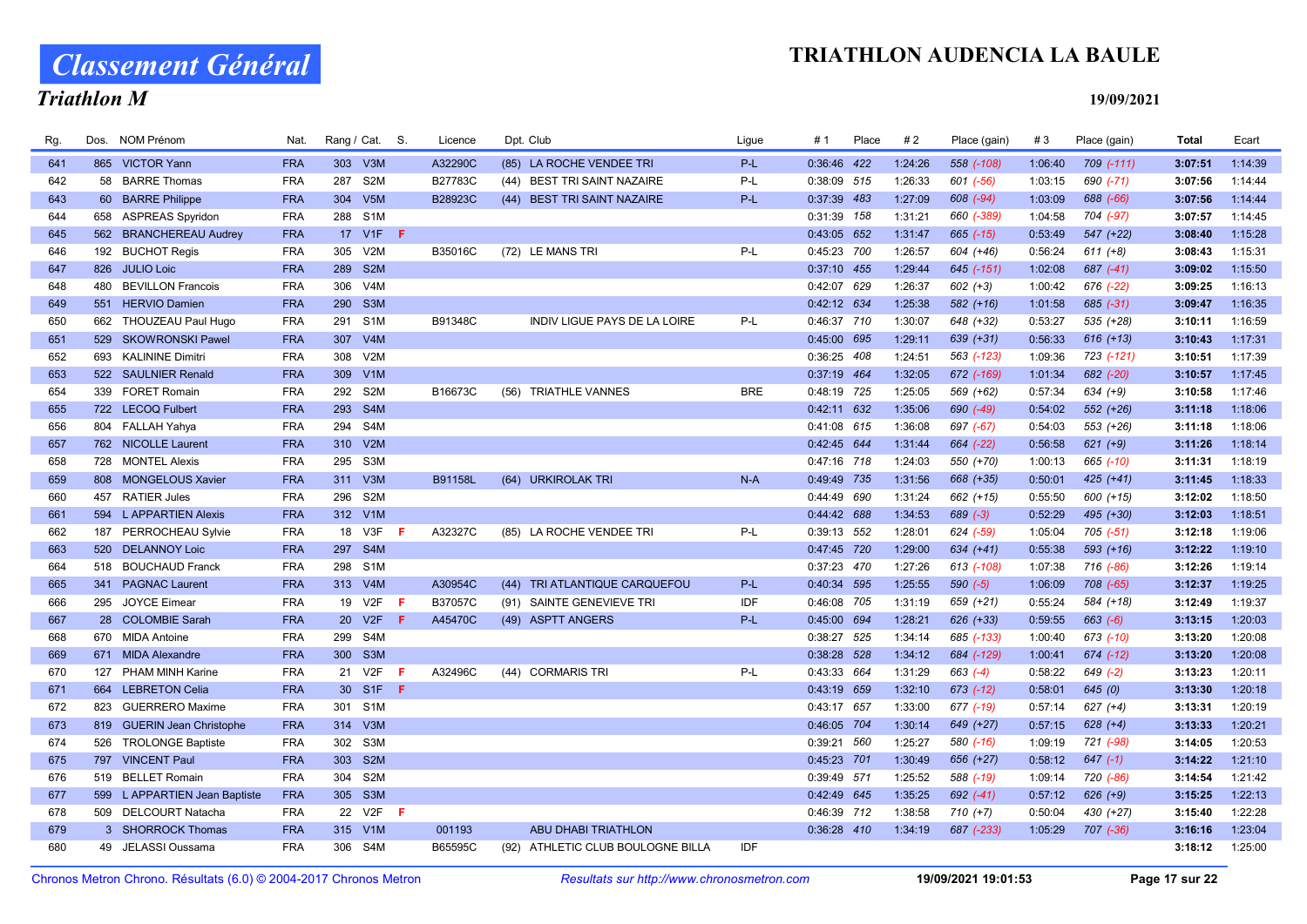Classement Général

### Triathlon M

| Rg. | Dos.    | NOM Prénom                 | Nat.       | Rang / Cat. S.          |     | Licence | Dpt. Club                           | Ligue      | #1            | Place | #2      | Place (gain)  | #3      | Place (gain)  | <b>Total</b> | Ecart   |
|-----|---------|----------------------------|------------|-------------------------|-----|---------|-------------------------------------|------------|---------------|-------|---------|---------------|---------|---------------|--------------|---------|
| 681 |         | 707 PICARD Catherine       | <b>FRA</b> | 31 S3F F                |     |         |                                     |            | $0:42:14$ 635 |       | 1:35:47 | 696 (-50)     | 1:00:15 | $667 (+4)$    | 3:18:15      | 1:25:03 |
| 682 | 758     | <b>BOUSSEAU Olivier</b>    | <b>FRA</b> | S <sub>3</sub> M<br>307 |     |         |                                     |            | 0:44:27 681   |       | 1:41:32 | 714 (-26)     | 0:52:36 | $503 (+25)$   | 3:18:35      | 1:25:23 |
| 683 | 411     | <b>ZAFFRAN Arnaud</b>      | <b>FRA</b> | V2M<br>316              |     | B36247C | TRI CLUB ST QUENTIN EN YVEL<br>(78) | <b>IDF</b> | 0:44:14 677   |       | 1:31:18 | $658 (+5)$    | 1:03:55 | $694$ $(-11)$ | 3:19:26      | 1:26:14 |
| 684 | 680     | <b>BAUJON Vincent</b>      | <b>FRA</b> | V2M<br>317              |     |         |                                     |            | 0:46:31 709   |       | 1:31:58 | 669 (+21)     | 1:01:05 | $681 (+4)$    | 3:19:33      | 1:26:21 |
| 685 |         | 820 ADELE Jordan           | <b>FRA</b> | 308<br>S <sub>1</sub> M |     |         |                                     |            | 0:38:01 508   |       | 1:48:11 | 724 (-201)    | 0:53:28 | 537 (+24)     | 3:19:40      | 1:26:28 |
| 686 | 460     | <b>GERMAIN Christophe</b>  | <b>FRA</b> | 318 V4M                 |     |         |                                     |            | 0:47:49 721   |       | 1:38:07 | 706 (+15)     | 0:53:50 | 549 (+20)     | 3:19:45      | 1:26:33 |
| 687 |         | 673 LE MEN Barbara         | <b>FRA</b> | 23<br>V2F               | -F. |         |                                     |            | 0:46:54 714   |       | 1:32:49 | 676 (+19)     | 1:00:52 | $678 (+8)$    | 3:20:34      | 1:27:22 |
| 688 |         | 674 PARC Pierre            | <b>FRA</b> | 319<br>V2N              |     | A29356C | (45) ORLEANAIS TRI CLUB 45          | <b>CEN</b> | 0:46:40 713   |       | 1:33:01 | 678 (+19)     | 1:00:55 | $679 (+6)$    | 3:20:35      | 1:27:23 |
| 689 |         | 601 IMBODEN Thomas         | <b>FRA</b> | 309 S3M                 |     |         |                                     |            | 0:46:15 706   |       | 1:34:16 | 686 (+10)     | 1:00:15 | $666 (+7)$    | 3:20:45      | 1:27:33 |
| 690 |         | 77 SANTERRE Patrick        | <b>FRA</b> | 320<br>V6M              |     | A29800C | (44) BEST TRI SAINT NAZAIRE         | P-L        | 0:40:37 599   |       | 1:30:23 | 650 (-46)     | 1:10:02 | 725 (-45)     | 3:21:00      | 1:27:48 |
| 691 | 447     | <b>GORRY Clement</b>       | <b>FRA</b> | 310 S3M                 |     |         |                                     |            | 0:43:15 656   |       | 1:37:31 | $703$ $(-41)$ | 1:00:34 | $672 (+6)$    | 3:21:19      | 1:28:07 |
| 692 | 491     | <b>DEGOIX Edouard</b>      | <b>FRA</b> | 311<br>S3M              |     |         |                                     |            | 0:45:02 696   |       | 1:36:36 | $699 (-3)$    | 1:00:30 | $670 (+7)$    | 3:22:07      | 1:28:55 |
| 693 | 1 0 0 0 | <b>BOUCHET Nicolas</b>     | <b>FRA</b> | 312 S4M                 |     | A98475C | (44)<br><b>TRI CLUB NANTAIS</b>     | $P-L$      | 0:44:47 689   |       | 1:34:30 | $688(-1)$     | 1:03:11 | $689 (-3)$    | 3:22:27      | 1:29:15 |
| 694 | 477     | <b>BEVILLON Marie</b>      | <b>FRA</b> | 24 V3F <b>F</b>         |     |         |                                     |            | 0:41:22 620   |       | 1:37:01 | 702 (-67)     | 1:04:24 | $699 (-7)$    | 3:22:45      | 1:29:33 |
| 695 |         | 811 ROUSSET Thierry        | <b>FRA</b> | 321<br>V1M              |     |         |                                     |            | 0:48:38 730   |       | 1:35:12 | 691 (+28)     | 0:59:30 | $657 (+7)$    | 3:23:19      | 1:30:07 |
| 696 |         | 735 GUERMEUR Christophe    | <b>FRA</b> | 322 V2M                 |     | B47647C | INDIV LIGUE PAYS DE LA LOIRE        | P-L        | 0:44:09 673   |       | 1:35:27 | 693 (-19)     | 1:03:56 | 695 $(-4)$    | 3:23:31      | 1:30:19 |
| 697 |         | 736 AUFORT Sebastien       | <b>FRA</b> | 313<br>S <sub>4</sub> M |     | B94325C | <b>INDIVIDUEL IDF</b>               | <b>IDF</b> | 0:44:06 672   |       | 1:35:31 | 694 (-21)     | 1:03:56 | $697 (-4)$    | 3:23:32      | 1:30:20 |
| 698 | 558     | <b>MOREIRA Emmanuel</b>    | <b>FRA</b> | S <sub>3</sub> M<br>314 |     |         |                                     |            | 0:48:31 728   |       | 1:35:34 | 695 (+25)     | 1:00:31 | $671 (+5)$    | 3:24:35      | 1:31:23 |
| 699 |         | 604 RICHARD Quentin        | <b>FRA</b> | 315 S3M                 |     |         |                                     |            | 0:47:15 717   |       | 1:24:54 | 566 (+66)     | 1:12:58 | $727 (-48)$   | 3:25:07      | 1:31:55 |
| 700 | 128     | <b>CHAT Guillaume</b>      | <b>FRA</b> | V1M<br>323              |     |         | <b>CORMARIS TRI</b><br>(44)         | P-L        | 0:39:58 580   |       | 1:46:37 | 721 (-131)    | 0:59:01 | $653 (+11)$   | 3:25:35      | 1:32:23 |
| 701 |         | 225 DESPRETZ Laurent       | <b>FRA</b> | 324<br>V3M              |     |         | MS CHANTENAY NANTES ATHLETI         |            | 0:49:54 736   |       | 1:36:36 | 700 (+26)     | 0:59:15 | $655 (+9)$    | 3:25:45      | 1:32:33 |
| 702 |         | 816 LACROSNIERE Axel       | <b>FRA</b> | S <sub>2</sub> M<br>316 |     |         |                                     |            | 0:43:05 651   |       | 1:45:48 | $718$ $(-63)$ | 0:57:35 | $635 (+12)$   | 3:26:27      | 1:33:15 |
| 703 |         | 650 DUMORA Laurent         | <b>FRA</b> | V2M<br>325              |     |         |                                     |            | 0:42:07 628   |       | 1:33:02 | 679 (-41)     | 1:11:55 | $726 (-34)$   | 3:27:02      | 1:33:50 |
| 704 |         | 131 AUDRAIN Remy           | <b>FRA</b> | S <sub>2</sub> M<br>317 |     | B74173C | <b>CORMARIS TRI</b><br>(44)         | P-L        | 1:00:18 757   |       | 0:44:38 | $1(+572)$     | 1:43:42 | 735 (-519)    | 3:28:38      | 1:35:26 |
| 705 | 561     | <b>COUHAULT Philippe</b>   | <b>FRA</b> | V4M<br>326              |     |         |                                     |            | 0:44:39 687   |       | 1:36:30 | 698 (-11)     | 1:07:45 | $718(-7)$     | 3:28:53      | 1:35:41 |
| 706 |         | 666 LEBRETON Jean Francois | <b>FRA</b> | 327 V3M                 |     |         |                                     |            | 0:51:27 742   |       | 1:33:43 | 681 (+38)     | 1:03:52 | $693 (-2)$    | 3:29:01      | 1:35:49 |
| 707 | 586     | <b>DUPIN Magali</b>        | <b>FRA</b> | V <sub>1F</sub><br>25   | F   |         |                                     |            | 0:39:05 551   |       | 1:54:09 | 737 (-168)    | 0:56:02 | $603 (+12)$   | 3:29:15      | 1:36:03 |
| 708 | 479     | <b>TRANCHANT Marc</b>      | <b>FRA</b> | V3N<br>328              |     |         |                                     |            | 0:48:49 731   |       | 1:39:21 | $711 (+18)$   | 1:01:38 | 683 (+5)      | 3:29:47      | 1:36:35 |
| 709 |         | 774 MORIZOT Sixtine        | <b>FRA</b> | 32 S3F                  | F.  |         |                                     |            | 0:44:10 675   |       | 1:50:27 | 729 (-45)     | 0:56:29 | $614 (+11)$   | 3:31:05      | 1:37:53 |
| 710 | 684     | <b>GUERIZEC Antoine</b>    | <b>FRA</b> | 318 S4M                 |     |         |                                     |            | 0:52:16 744   |       | 1:33:51 | 683 (+36)     | 1:05:07 | $706$ $(-2)$  | 3:31:13      | 1:38:01 |
| 711 |         | 747 ALIX Antoine           | <b>FRA</b> | 329 V1M                 |     |         |                                     |            | 0:50:43 739   |       | 1:45:31 | $716 (+16)$   | 0:58:17 | 648 (+12)     | 3:34:30      | 1:41:18 |
| 712 | 817     | <b>REUZE Regis</b>         | <b>FRA</b> | S4M<br>319              |     |         |                                     |            | 0:53:54 747   |       | 1:38:40 | 709 (+29)     | 1:02:00 | 686 (+6)      | 3:34:34      | 1:41:22 |
| 713 | 298     | <b>TIRFOIN Anne Sophie</b> | <b>FRA</b> | 26 V2F                  | F.  | B90794C | (89) SENS TRI                       | <b>BFC</b> | 0:48:31 727   |       | 1:50:12 | $728 (+1)$    | 0:57:41 | $639 (+13)$   | 3:36:23      | 1:43:11 |
| 714 |         | 719 NAUD Julien            | <b>FRA</b> | S <sub>3</sub> M<br>320 |     |         |                                     |            | 0:47:29 719   |       | 1:42:50 | $715 (+2)$    | 1:06:45 | $710 (+3)$    | 3:37:03      | 1:43:51 |
| 715 |         | 705 HUET Jean Marie        | <b>FRA</b> | 330<br>V6M              |     |         |                                     |            | 0:55:44 755   |       | 1:41:13 | $712 (+30)$   | 1:00:16 | 668 (+10)     | 3:37:13      | 1:44:01 |
| 716 |         | 715 LEMERRE Jean           | <b>FRA</b> | V4N<br>331              |     |         |                                     |            | 0:50:19 737   |       | 1:38:38 | 708 (+22)     | 1:08:43 | $719(-1)$     | 3:37:40      | 1:44:28 |
| 717 |         | 223 GOARDON Soaziq         | <b>FRA</b> | S <sub>3F</sub><br>33   | F   |         | <b>METASPORT (SINGAPOUR)</b>        |            | 0:47:56 722   |       | 1:41:29 | $713 (+6)$    | 1:09:47 | $724 (-1)$    | 3:39:11      | 1:45:59 |
| 718 |         | 502 DESSALINS Stephanie    | <b>FRA</b> | 27 V2F                  | −Ē. |         |                                     |            | 0:46:39 711   |       | 1:49:08 | 726 (-10)     | 1:04:47 | $703 (+3)$    | 3:40:32      | 1:47:20 |
| 719 | 550     | <b>PERON Francois</b>      | <b>FRA</b> | 332 V2M                 |     |         |                                     |            | 0:43:51 669   |       |         |               |         |               | 3:40:35      | 1:47:23 |
| 720 |         | 158 THOMAS Delphine        | <b>FRA</b> | 28 V3F F                |     |         | <b>FOREST RUNNING 59</b>            |            | 0:50:48 740   |       | 1:49:33 | 727 (+10)     | 1:04:25 | 700 (+10)     | 3:44:45      | 1:51:33 |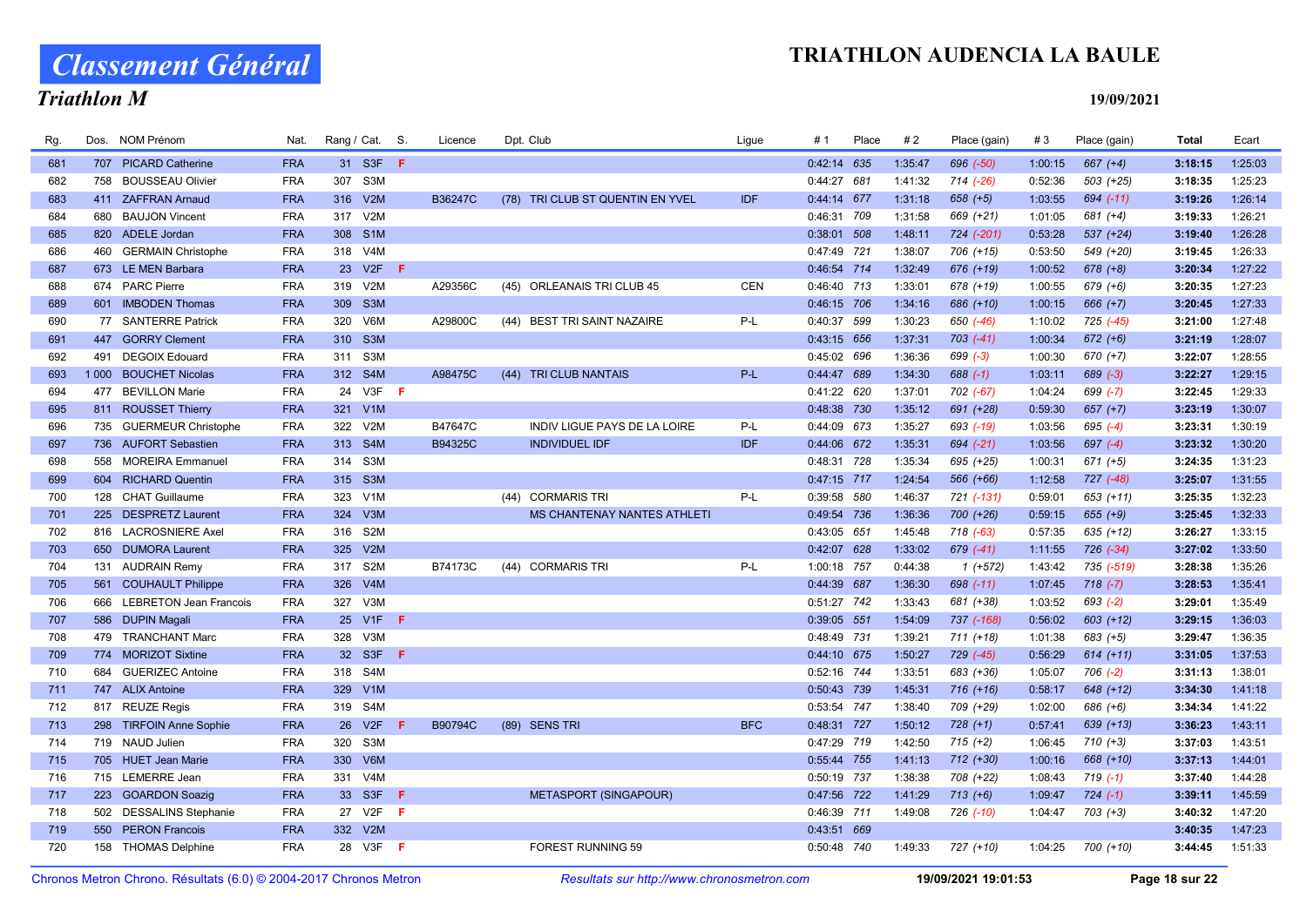# Classement Général

### Triathlon M

| Rg.        | Dos. NOM Prénom           | Nat.       | Rang / Cat. S. |                 |      | Licence        | Dpt. Club                           | Ligue      | # 1           | Place | #2      | Place (gain)  | #3      | Place (gain) | <b>Total</b> | Ecart   |
|------------|---------------------------|------------|----------------|-----------------|------|----------------|-------------------------------------|------------|---------------|-------|---------|---------------|---------|--------------|--------------|---------|
| 721        | 306 LE GAC Malika         | <b>FRA</b> |                | 34 S3F          | - F  | <b>B73788C</b> | (75) STADE FRANCAIS                 | IDF        | 0:59:10 756   |       | 1:47:33 | 723 (+17)     | 0:58:05 | 646 (+18)    | 3:44:48      | 1:51:36 |
| 722        | 745 LADEIRA Edouard       | <b>FRA</b> | 321 S1M        |                 |      |                |                                     |            | 0:41:59 626   |       | 1:54:39 | 738 (-98)     | 1:09:36 | 722 (+2)     | 3:46:13      | 1:53:01 |
| 723        | 15 SERRANO Alexandre      | <b>FRA</b> | 333 V6M        |                 |      | A06989C        | (91) AS ENERGY 91 TRI               | <b>IDF</b> | 0:48:26 726   |       | 1:53:42 | $736 (-6)$    | 1:04:40 | $702 (+9)$   | 3:46:47      | 1:53:35 |
| 724        | 227 VARENNE Emilien       | <b>FRA</b> | 334 V1M        |                 |      | A46608C        | (83) MYTRIBE                        | <b>PCA</b> | 0:40:45 603   |       | 1:47:00 | 722 (-109)    | 1:19:59 | 732 (-12)    | 3:47:43      | 1:54:31 |
| 725        | 659 BRELET Jacques        | <b>FRA</b> | 335 V2M        |                 |      |                |                                     |            | 0:50:22 738   |       | 1:45:40 | $717 (+16)$   | 1:13:30 | $728 (-3)$   | 3:49:31      | 1:56:19 |
| 726        | 98 LEROY Astrid           | <b>FRA</b> |                | 29 V3F          | - F  | A90165C        | (91) CA ORSAY TRI                   | <b>IDF</b> | 0:55:15 753   |       | 1:51:22 | 731 (+19)     | 1:07:38 | $713 (+8)$   | 3:54:14      | 2:01:02 |
| 727        | 102 LEDOUX Christelle     | <b>FRA</b> |                | 30 V2F F        |      | B85729C        | (91) CA ORSAY TRI                   | <b>IDF</b> | 0:55:16 754   |       | 1:51:21 | $730 (+18)$   | 1:07:37 | $711 (+9)$   | 3:54:14      | 2:01:02 |
| 728        | 100 LEFEVRE Amelie        | <b>FRA</b> |                | 31 V1F          | - F  | A02354C        | (91) CA ORSAY TRI                   | IDF        | 0:55:08 751   |       | 1:51:29 | $733 (+16)$   | 1:07:38 | $714 (+7)$   | 3:54:14      | 2:01:02 |
| 729        | 99 BOURGOIN Sandy         | <b>FRA</b> |                | 32 V1F          | - F  | A91585C        | (91) CA ORSAY TRI                   | IDF        | 0:55:04 750   |       | 1:51:32 | 734 (+17)     | 1:07:39 | $717 (+4)$   | 3:54:14      | 2:01:02 |
| 730        | 95 DAVID Katell           | <b>FRA</b> |                | 33 V1F          | $-F$ | B79668C        | (91) CA ORSAY TRI                   | IDF        | 0:55:03 749   |       | 1:51:35 | $735 (+11)$   | 1:07:38 | $712 (+8)$   | 3:54:15      | 2:01:03 |
| 731        | 96 COQUARD POREZ Violaine | <b>FRA</b> |                | 34 V1F <b>F</b> |      | A88416C        | (91) CA ORSAY TRI                   | IDF        | 0:55:10 752   |       | 1:51:28 | 732 (+15)     | 1:07:38 | $715 (+6)$   | 3:54:15      | 2:01:03 |
| 732        | 689 CAPELLE Olivier       | <b>FRA</b> | 336 V2M        |                 |      | B48519C        | INDIV LIGUE PAYS DE LA LOIRE        | P-L        | 0:52:07 743   |       | 1:48:50 | 725 (+12)     | 1:14:08 | $729(-1)$    | 3:55:05      | 2:01:53 |
| 733        | 249 CRIBIER Philippe      | <b>FRA</b> | 337 V4M        |                 |      | B71022C        | <b>INDIV LIGUE PAYS DE LA LOIRE</b> | $P-L$      | 0:53:06 745   |       | 1:46:25 | $720 (+17)$   | 1:18:29 | $730 (-5)$   | 3:57:58      | 2:04:46 |
| 734        | 159 LE GARJAN Frederic    | <b>FRA</b> | 338 V5M        |                 |      |                | FREE IRON TEAM                      |            | 0:53:07 746   |       | 1:46:23 | 719 (+19)     | 1:18:31 | 731 (-7)     | 3:58:00      | 2:04:48 |
| 735        | 999 BARON Romane          | <b>FRA</b> |                | 35 S1F F        |      |                |                                     |            | 0:46:29 708   |       | 2:10:03 | $742$ $(-33)$ | 1:04:36 | $701 (+6)$   | 4:01:07      | 2:07:55 |
| 736        | 660 STROTZIK Auxana       | <b>FRA</b> |                | 36 S2F <b>F</b> |      |                |                                     |            | 0:40:03 583   |       | 1:59:42 | 740 (-146)    | 1:22:00 | 734 (-7)     | 4:01:44      | 2:08:32 |
| 737        | 314 DESCHAMPS Bruno       | <b>FRA</b> | 339 V2M        |                 |      | A99410C        | (50) TC VAL                         | <b>NOR</b> | 0:54:46 748   |       | 1:55:41 | $739 (+8)$    | 1:20:09 | $733 (+3)$   | 4:10:35      | 2:17:23 |
| <b>DNF</b> | 63 MOREAU Quentin         | <b>FRA</b> |                | 0 S3M           |      | B02147C        | (44) BEST TRI SAINT NAZAIRE         | P-L        | 0:36:22 403   |       | 1:11:49 | 199 (+148)    |         |              |              |         |
| <b>DNF</b> | 108 HAQUIN Simon          | <b>FRA</b> |                | 0 S1M           |      | B19091C        | OLYMPIQUE CLUB CESSONNAIS D         | <b>BRE</b> | $0:29:01$ 66  |       |         |               |         |              |              |         |
| <b>DNF</b> | 168 GYSELINCK Herve       | <b>FRA</b> |                | 0 V4M           |      | B30644C        | (92) ISSY TRI                       | IDF        | 0:43:40 667   |       |         |               |         |              |              |         |
| <b>DNF</b> | 214 VRIGNAUD Charlotte    | <b>FRA</b> |                | $0$ S3F         | -F   | <b>B07788C</b> | (92) LEVALLOIS TRI                  | <b>IDF</b> | 0:44:51 691   |       |         |               |         |              |              |         |
| <b>DNF</b> | 260 POUSSIER Hugo         | <b>FRA</b> |                | 0 S3M           |      | B82208C        | (35) RENNES TRI                     | <b>BRE</b> | $0:28:29$ 53  |       |         |               |         |              |              |         |
| <b>DNF</b> | 281 QUERE Julien          | <b>FRA</b> |                | 0 S3M           |      | A72938C        | (35) SAINT GREGOIRE TRI             | <b>BRE</b> | $0:30:06$ 88  |       |         |               |         |              |              |         |
| <b>DNF</b> | 345 BAUTHAMY Anthony      | <b>FRA</b> |                | 0 V2M           |      | A76511C        | (44) TRI ATLANTIQUE CARQUEFOU       | P-L        | 0:48:55 732   |       | 2:09:49 | 741 (-10)     |         |              |              |         |
| <b>DNF</b> | 387 FLOCHLAY Stephane     | <b>FRA</b> |                | 0 S4M           |      | B04801C        | (44) TRI CLUB NANTAIS               | P-L        | 0:34:59 321   |       |         |               |         |              |              |         |
| <b>DNF</b> | 417 PERRIGAULT Thierry    | <b>FRA</b> |                | 0 S4M           |      | A70567C        | (44) TRI COTE D AMOUR               | P-L        | $0:30:27$ 102 |       |         |               |         |              |              |         |
| <b>DNF</b> | 418 DENECHERE Gael        | <b>FRA</b> |                | 0 V2M           |      | B08091C        | (44) TRI COTE D AMOUR               | P-L        | $0:29:10$ 68  |       |         |               |         |              |              |         |
| <b>DNF</b> | 527 COUSIN Benoit         | <b>FRA</b> |                | 0 S4M           |      |                |                                     |            | 0:37:34 477   |       |         |               |         |              |              |         |
| <b>DNF</b> | 634 VRIGNAUD Arthur       | <b>FRA</b> |                | 0 S2M           |      |                |                                     |            | 0:44:33 682   |       | 1:32:18 | $674 (+2)$    |         |              |              |         |
| <b>DNF</b> | 640 COCHELIN Pierre       | <b>FRA</b> |                | 0 S1M           |      |                |                                     |            | 0:30:44 115   |       | 1:17:50 | 415 (-152)    |         |              |              |         |
| <b>DNF</b> | 645 DAVID Vincent         | <b>FRA</b> |                | 0 V2M           |      |                |                                     |            | $0:37:16$ 460 |       |         |               |         |              |              |         |
| <b>DNF</b> | 648 DUSSOURD Benjamin     | <b>FRA</b> |                | 0 S4M           |      |                |                                     |            | 0:48:07 723   |       |         |               |         |              |              |         |
| <b>DNF</b> | 702 MAISONNIER Arthur     | <b>FRA</b> |                | 0 S3M           |      |                |                                     |            | 0:36:11 395   |       | 1:17:46 | $413$ $(-12)$ |         |              |              |         |
| <b>DNF</b> | 733 HOUSSIN Florent       | <b>FRA</b> |                | 0 S3M           |      | B94030C        | <b>INDIV LIGUE PAYS DE LA LOIRE</b> | P-L        | 0:33:35 247   |       |         |               |         |              |              |         |
| <b>DNF</b> | 753 REMONTE Eric          | <b>FRA</b> |                | 0 V3M           |      |                |                                     |            | 0:44:34 683   |       | 1:22:59 | 538 (+70)     |         |              |              |         |
| <b>DNF</b> | 769 MELL Ludovic          | <b>FRA</b> |                | 0 S2M           |      |                |                                     |            | 0:35:52 369   |       |         |               |         |              |              |         |
| <b>DNF</b> | 776 IZARD Victor          | <b>FRA</b> |                | 0 S1M           |      |                |                                     |            | 0:35:01 323   |       |         |               |         |              |              |         |
| <b>DNF</b> | 844 LEGOUT Antoine        | <b>FRA</b> |                | 0 S1M           |      | A73268C        | (62) TRI CLUB DE LIEVIN             | H-F        | $0:21:25$ 11  |       | 1:07:55 | $63$ $(-3)$   |         |              |              |         |
| <b>DNS</b> | 4 MONGODIN Laurent        | <b>FRA</b> |                | 0 V2M           |      | A31257C        | (49) ANJOU TRI TRELAZE              | P-L        |               |       |         |               |         |              |              |         |
| <b>DNS</b> | 13 LE GALL Francois       | <b>FRA</b> |                | 0 V3M           |      | B74234C        | (91) AS ENERGY 91 TRI               | <b>IDF</b> |               |       |         |               |         |              |              |         |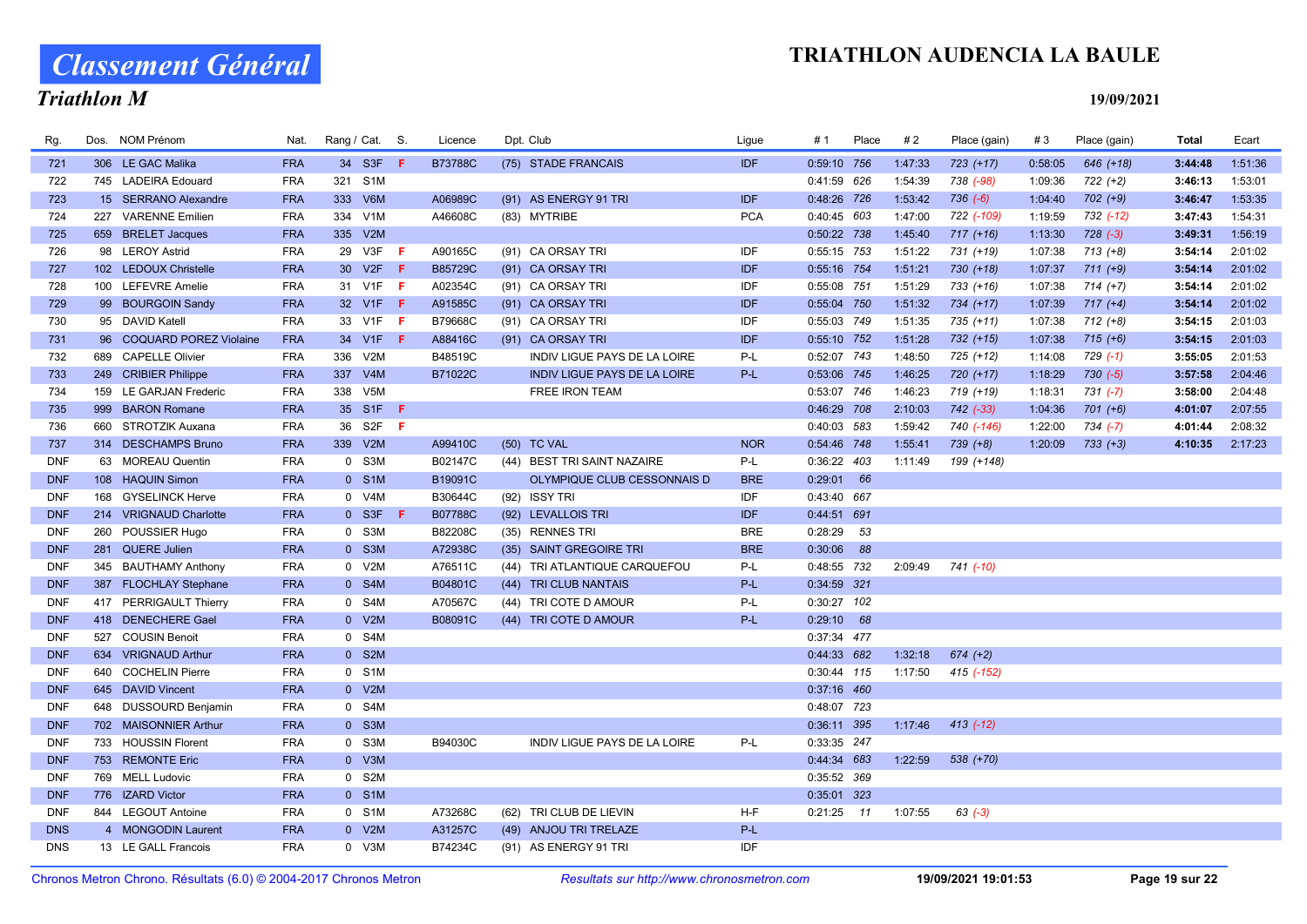# Classement Général

### Triathlon M

### TRIATHLON AUDENCIA LA BAULE

| Rg.        | Dos. NOM Prénom                    | Nat.       | Rang / Cat. S. |                  |     | Licence        | Dpt. Club                         | Ligue      | #1 | Place | # 2 | Place (gain) | #3 | Place (gain) | Total | Ecart |
|------------|------------------------------------|------------|----------------|------------------|-----|----------------|-----------------------------------|------------|----|-------|-----|--------------|----|--------------|-------|-------|
| <b>DNS</b> | 14 PAMMACHIUS Cyrille              | <b>FRA</b> |                | 0 V2M            |     | A96670C        | (91) AS ENERGY 91 TRI             | <b>IDF</b> |    |       |     |              |    |              |       |       |
| <b>DNS</b> | 23 POTTIER Guillaume Alexandre FRA |            |                | 0 S4M            |     | B85722C        | (49) ASPTT ANGERS                 | P-L        |    |       |     |              |    |              |       |       |
| <b>DNS</b> | 31 MOUNIER Thierry                 | <b>FRA</b> |                | 0 V4M            |     | B16577C        | (49) ASPTT ANGERS                 | P-L        |    |       |     |              |    |              |       |       |
| <b>DNS</b> | 33 GAROT Mathilde                  | <b>FRA</b> |                | $0$ S2F F        |     | B85725C        | (49) ASPTT ANGERS                 | P-L        |    |       |     |              |    |              |       |       |
| <b>DNS</b> | 35 GUITTON Nicolas                 | <b>FRA</b> |                | 0 S4M            |     | B58996C        | (49) ASPTT ANGERS                 | $P-L$      |    |       |     |              |    |              |       |       |
| <b>DNS</b> | 39 DANTOING Benoit                 | <b>FRA</b> |                | 0 V4M            |     | A13045C        | <b>ASPTT MULHOUSE TRI</b>         |            |    |       |     |              |    |              |       |       |
| <b>DNS</b> | 45 BULOURDE Denis                  | <b>FRA</b> |                | 0 V5M            |     |                | (92) ATHLETIC CLUB BOULOGNE BILLA | <b>IDF</b> |    |       |     |              |    |              |       |       |
| <b>DNS</b> | 48 PIQUIAUD Jerome                 | <b>FRA</b> |                | 0 V1M            |     | B05272C        | (92) ATHLETIC CLUB BOULOGNE BILLA | IDF        |    |       |     |              |    |              |       |       |
| <b>DNS</b> | 83 MARC Mathilde                   | <b>FRA</b> |                | 0 V2F            | - F | B26275C        | (44) BEST TRI SAINT NAZAIRE       | P-L        |    |       |     |              |    |              |       |       |
| <b>DNS</b> | 84 MENOURY Kelly                   | <b>FRA</b> |                | $0$ S3F F        |     | A31172C        | (44) BEST TRI SAINT NAZAIRE       | P-L        |    |       |     |              |    |              |       |       |
| <b>DNS</b> | 104 ESNEE Pierre                   | <b>FRA</b> |                | 0 V4M            |     | A34159C        | (14) CAEN TRI                     | <b>NOR</b> |    |       |     |              |    |              |       |       |
| <b>DNS</b> | 109 AUFFRAY Benjamin               | <b>FRA</b> |                | 0 S2M            |     | A52375C        | (35) CESSON SEVIGNE TRI           | <b>BRE</b> |    |       |     |              |    |              |       |       |
| <b>DNS</b> | 111 THIERY Alain                   | <b>FRA</b> |                | 0 V2M            |     | A95746C        | (53) CHATEAU GONTIER TRI          | P-L        |    |       |     |              |    |              |       |       |
| <b>DNS</b> | 112 MORIARTY Alexander             | <b>FRA</b> |                | 0 V3M            |     | B62162C        | (53) CHATEAU GONTIER TRI          | P-L        |    |       |     |              |    |              |       |       |
| <b>DNS</b> | 115 KERBELLEC Ronan                | <b>FRA</b> |                | 0 V2M            |     | B11632C        | <b>CHATEAUGIRON TRI</b>           | <b>BRE</b> |    |       |     |              |    |              |       |       |
| <b>DNS</b> | 116 RAOUX Philippe                 | <b>FRA</b> |                | 0 V3M            |     | A61087C        | (49) CHOLET TRI                   | P-L        |    |       |     |              |    |              |       |       |
| <b>DNS</b> | 134 BRIAND Arnaud                  | <b>FRA</b> |                | 0 V2M            |     | A32492C        | (44) CORMARIS TRI                 | P-L        |    |       |     |              |    |              |       |       |
| <b>DNS</b> | 154 PAPAIL Yves                    | <b>FRA</b> |                | 0 V4M            |     | A35547C        | (35) ESPERANCE CHARTRES DE BRET   | <b>BRE</b> |    |       |     |              |    |              |       |       |
| <b>DNS</b> | 160 GUEVEL Rudy                    | <b>FRA</b> |                | $0$ V1M          |     | A33012C        | <b>HELLS RIDERS CYCLING</b>       |            |    |       |     |              |    |              |       |       |
| <b>DNS</b> | 176 RICHARD Arnaud                 | <b>FRA</b> |                | 0 S3M            |     | B13742C        | (44) LA MUSETTE BAULOISE          | P-L        |    |       |     |              |    |              |       |       |
| <b>DNS</b> | 182 FOUCRET Alexandra              | <b>FRA</b> |                | $0$ V1F <b>F</b> |     | A50239C        | (44) LA MUSETTE BAULOISE          | P-L        |    |       |     |              |    |              |       |       |
| <b>DNS</b> | 188 PENISSON Cyrille               | <b>FRA</b> |                | 0 V1M            |     | A47476C        | (85) LA ROCHE VENDEE TRI          | P-L        |    |       |     |              |    |              |       |       |
| <b>DNS</b> | 190 GOUPIL Nicolas                 | <b>FRA</b> |                | 0 V1M            |     | A89358C        | (53) LAVAL TRI CLUB               | P-L        |    |       |     |              |    |              |       |       |
| <b>DNS</b> | 203 BAUDIER Maude                  | <b>FRA</b> |                | 0 S3F            | - F | B44187C        | <b>LES BORNEES</b>                |            |    |       |     |              |    |              |       |       |
| <b>DNS</b> | 205 POTIER Franck                  | <b>FRA</b> |                | 0 V4M            |     | A24947C        | (33) LES GIRONDINS DE BORDEAUX T  | $N-A$      |    |       |     |              |    |              |       |       |
| <b>DNS</b> | 212 ARNAUD Dominique               | <b>FRA</b> |                | 0 V5M            |     | B86362C        | (85) LES SABLES VENDEE TRI        | P-L        |    |       |     |              |    |              |       |       |
| <b>DNS</b> | 224 SAUTRAU Romain                 | <b>FRA</b> |                | 0 S4M            |     | B23430C        | <b>MONTMARTRE TRIATHLON</b>       |            |    |       |     |              |    |              |       |       |
| <b>DNS</b> | 229 DELANOS Erwan                  | <b>FRA</b> |                | 0 S3M            |     |                | NANTES RUNNING CREW               |            |    |       |     |              |    |              |       |       |
| <b>DNS</b> | 248 AUDOUIN Carine                 | <b>FRA</b> |                | 0 V1F            | - F | B18068C        | (56) PAYS D AURAY TRI             | <b>BRE</b> |    |       |     |              |    |              |       |       |
| <b>DNS</b> | 251 D ARCO Aurelien                | <b>FRA</b> |                | 0 S3M            |     | A98856C        | (56) PLOEMEUR TRI                 | <b>BRE</b> |    |       |     |              |    |              |       |       |
| <b>DNS</b> | 252 ROCABOY David                  | <b>FRA</b> |                | 0 V3M            |     | <b>B76737C</b> | (56) PLOEMEUR TRI                 | <b>BRE</b> |    |       |     |              |    |              |       |       |
| <b>DNS</b> | 262 LEFAIX Enzo                    | <b>FRA</b> |                | 0 S1M            |     | A51736C        | (35) RENNES TRI                   | <b>BRE</b> |    |       |     |              |    |              |       |       |
| <b>DNS</b> | 263 GERARD Marc Alexandre          | <b>FRA</b> |                | 0 S2M            |     | <b>B35047C</b> | (35) RENNES TRI                   | <b>BRE</b> |    |       |     |              |    |              |       |       |
| <b>DNS</b> | 277 GUIGNON Cedric                 | <b>FRA</b> |                | 0 S4M            |     | B54757C        | (37) SAINT AVERTIN SPORTS TRI 37  | CEN        |    |       |     |              |    |              |       |       |
| <b>DNS</b> | 296 BILBAUD Jerome                 | <b>FRA</b> |                | 0 V2M            |     | A54025C        | (17) SAINTES TRI                  | $N-A$      |    |       |     |              |    |              |       |       |
| <b>DNS</b> | 325 DUQUESNE Juliette              | <b>FRA</b> |                | $0$ S1F F        |     | A18563C        | (70) TRI VAL DE GRAY              | <b>BFC</b> |    |       |     |              |    |              |       |       |
| <b>DNS</b> | 329 DEVINEAU Arnaud                | <b>FRA</b> |                | 0 S2M            |     | <b>B77252C</b> | (44) TRI VELOCE SAINT SEBASTIEN   | P-L        |    |       |     |              |    |              |       |       |
| <b>DNS</b> | 333 LECOMTE Pierre                 | <b>FRA</b> |                | 0 V2M            |     | B44725C        | (44) TRI VELOCE SAINT SEBASTIEN   | P-L        |    |       |     |              |    |              |       |       |
| <b>DNS</b> | 334 BABONNEAU Pascal               | <b>FRA</b> |                | 0 V3M            |     | A43301C        | (44) TRI VELOCE SAINT SEBASTIEN   | P-L        |    |       |     |              |    |              |       |       |
| <b>DNS</b> | 346 LETRILLARD Patrice             | <b>FRA</b> |                | 0 V3M            |     | B27803C        | (44) TRI ATLANTIQUE CARQUEFOU     | P-L        |    |       |     |              |    |              |       |       |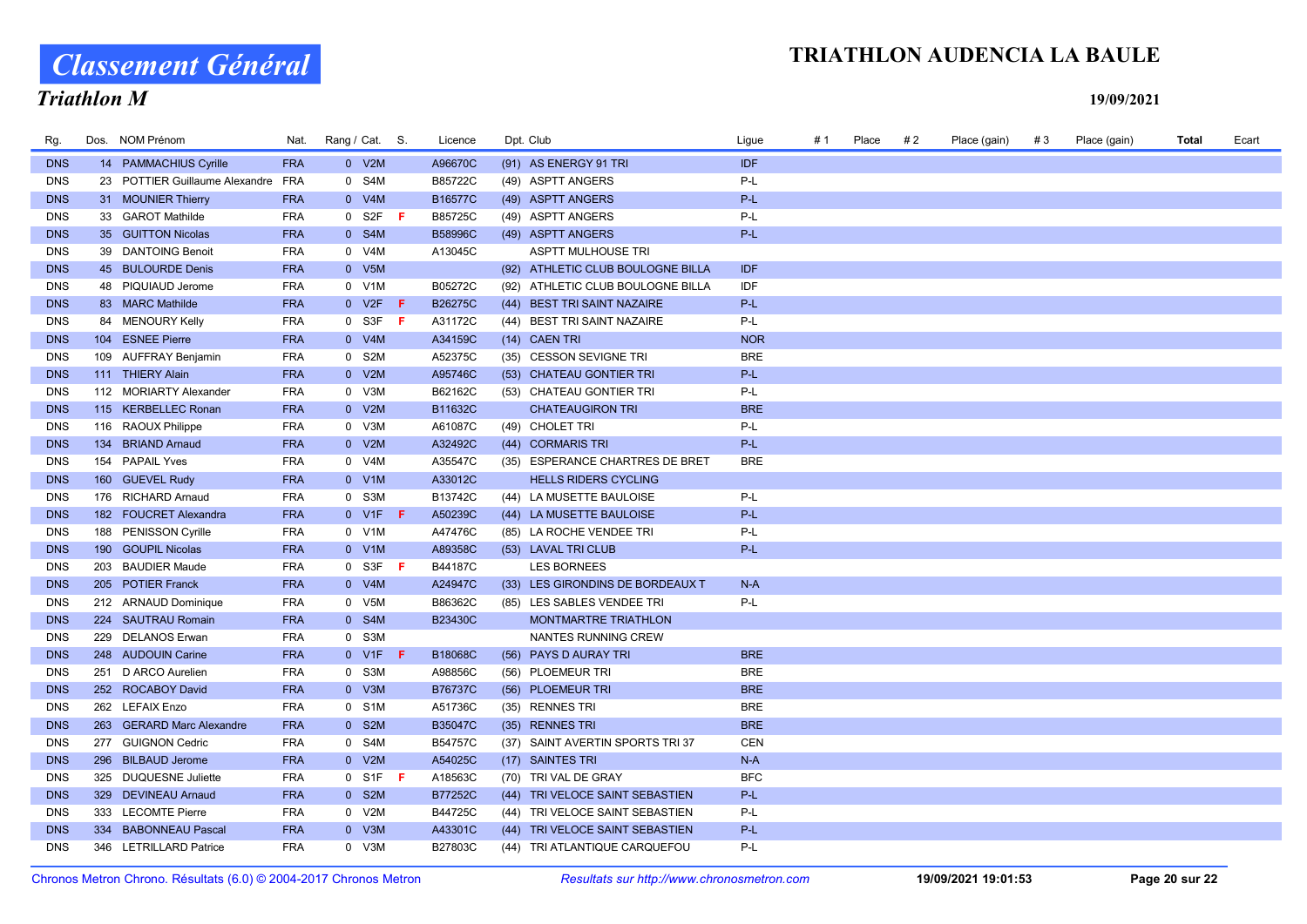# Classement Général

### TRIATHLON AUDENCIA LA BAULE

### Triathlon M

| Rg.        | Dos. NOM Prénom                  | Nat.       | Rang / Cat. S. |           | Licence | Dpt. Club                      | Ligue      | #1 | Place | # 2 | Place (gain) | #3 | Place (gain) | Total | Ecart |
|------------|----------------------------------|------------|----------------|-----------|---------|--------------------------------|------------|----|-------|-----|--------------|----|--------------|-------|-------|
| <b>DNS</b> | 361 ALBINO Jean Paul             | <b>FRA</b> |                | 0 V3M     | B63553C | (77) TRI CLUB DE VILLEPARISIS  | <b>IDF</b> |    |       |     |              |    |              |       |       |
| <b>DNS</b> | 362 BOURGEOIS Didier             | <b>FRA</b> |                | 0 V3M     | A02988C | (77) TRI CLUB DE VILLEPARISIS  | IDF        |    |       |     |              |    |              |       |       |
| <b>DNS</b> | 377 HERVY Jeremy                 | <b>FRA</b> |                | 0 S3M     | A82352C | (44) TRI CLUB NANTAIS          | P-L        |    |       |     |              |    |              |       |       |
| <b>DNS</b> | 378 THARREAU MECHINEAU Aurel FRA |            |                | $0$ V1F F | A30008C | (44) TRI CLUB NANTAIS          | P-L        |    |       |     |              |    |              |       |       |
| <b>DNS</b> | 395 MAZODIER Marc                | <b>FRA</b> |                | 0 V2M     | A50546C | (44) TRI CLUB NANTAIS          | P-L        |    |       |     |              |    |              |       |       |
| <b>DNS</b> | 397 GUELOU Brieuc                | <b>FRA</b> |                | 0 V1M     | A89673C | (44) TRI CLUB NANTAIS          | P-L        |    |       |     |              |    |              |       |       |
| <b>DNS</b> | 415 PHILIPPON Anthony            | <b>FRA</b> |                | 0 V2M     | B18228C | (44) TRI COTE D AMOUR          | P-L        |    |       |     |              |    |              |       |       |
| <b>DNS</b> | 431 LESSMANN Nathan              | <b>FRA</b> |                | 0 S1M     | B04161C | (31) TRI TOULOUSE METROPOLE    | OCC        |    |       |     |              |    |              |       |       |
| <b>DNS</b> | 436 LAGNEAU Jacques              | <b>FRA</b> |                | 0 V9M     | A04863C | (95) VALLEE DE MONTMORENCY TRI | <b>IDF</b> |    |       |     |              |    |              |       |       |
| <b>DNS</b> | 475 PENFORNIS Jeanne             | <b>FRA</b> |                | $0$ S1F F |         |                                |            |    |       |     |              |    |              |       |       |
| <b>DNS</b> | 483 DUCRO Vincent                | <b>FRA</b> |                | 0 S4M     |         |                                |            |    |       |     |              |    |              |       |       |
| <b>DNS</b> | 486 CAVELLEC Christophe          | <b>FRA</b> |                | 0 V1M     |         |                                |            |    |       |     |              |    |              |       |       |
| <b>DNS</b> | 515 DESERT Bastien               | <b>FRA</b> |                | 0 S1M     |         |                                |            |    |       |     |              |    |              |       |       |
| <b>DNS</b> | 516 COULON Arnaud                | <b>FRA</b> |                | 0 V3M     |         |                                |            |    |       |     |              |    |              |       |       |
| <b>DNS</b> | 541 JAUDEAU Augustin             | <b>FRA</b> |                | 0 S4M     |         |                                |            |    |       |     |              |    |              |       |       |
| <b>DNS</b> | 543 JULIEN Antonin               | <b>FRA</b> |                | 0 S1M     |         |                                |            |    |       |     |              |    |              |       |       |
| <b>DNS</b> | 545 WAPLER Abraham               | <b>FRA</b> |                | 0 S1M     |         |                                |            |    |       |     |              |    |              |       |       |
| <b>DNS</b> | 553 PERELLA Clement              | <b>FRA</b> |                | 0 S2M     |         |                                |            |    |       |     |              |    |              |       |       |
| <b>DNS</b> | 555 BOVET Vincent                | <b>FRA</b> |                | 0 S4M     |         |                                |            |    |       |     |              |    |              |       |       |
| <b>DNS</b> | 574 THIBERT Romain               | <b>FRA</b> |                | 0 V1M     |         |                                |            |    |       |     |              |    |              |       |       |
| <b>DNS</b> | 596 JIGUET JIGLAIRE Christophe   | <b>FRA</b> |                | $0$ V1M   |         |                                |            |    |       |     |              |    |              |       |       |
| <b>DNS</b> | 609 LENOEL Guillaume             | <b>FRA</b> |                | 0 V2M     | A72467C | (20) TOBESPORT CORSICA         | COR        |    |       |     |              |    |              |       |       |
| <b>DNS</b> | 620 BONHOMME Florent             | <b>FRA</b> |                | 0 V2M     |         |                                |            |    |       |     |              |    |              |       |       |
| <b>DNS</b> | 621 BAUDART Christophe           | <b>FRA</b> |                | 0 V3M     | B02593C | INDIV LIGUE PAYS DE LA LOIRE   | $P-L$      |    |       |     |              |    |              |       |       |
| <b>DNS</b> | 641 CIEROCKI Alexandre           | <b>FRA</b> |                | 0 S1M     |         |                                |            |    |       |     |              |    |              |       |       |
| <b>DNS</b> | 727 SIMON Benjamin               | <b>FRA</b> |                | 0 S4M     |         |                                |            |    |       |     |              |    |              |       |       |
| <b>DNS</b> | 759 FRANCHOT Christophe          | <b>FRA</b> |                | 0 V3M     |         |                                |            |    |       |     |              |    |              |       |       |
| <b>DNS</b> | 761 HARDOU Nicolas               | <b>FRA</b> |                | 0 S4M     |         |                                |            |    |       |     |              |    |              |       |       |
| <b>DNS</b> | 763 CADUDAL Perrick              | <b>FRA</b> |                | 0 V2M     |         |                                |            |    |       |     |              |    |              |       |       |
| <b>DNS</b> | 765 MONFOLLET Mikael             | <b>FRA</b> |                | 0 S1M     |         |                                |            |    |       |     |              |    |              |       |       |
| <b>DNS</b> | 767 SACCHETTINI Stephane         | <b>FRA</b> |                | 0 V1M     |         |                                |            |    |       |     |              |    |              |       |       |
| <b>DNS</b> | 770 NEDELEC Thomas               | <b>FRA</b> |                | 0 S2M     |         |                                |            |    |       |     |              |    |              |       |       |
| <b>DNS</b> | 775 FOUCHER Christophe           | <b>FRA</b> |                | 0 V4M     |         |                                |            |    |       |     |              |    |              |       |       |
| <b>DNS</b> | 781 LE MAO Yves                  | <b>FRA</b> |                | 0 V4M     |         |                                |            |    |       |     |              |    |              |       |       |
| <b>DNS</b> | 783 CHATELIER Benoit             | <b>FRA</b> |                | 0 V1M     |         |                                |            |    |       |     |              |    |              |       |       |
| <b>DNS</b> | 787 TICHET Gaetan                | <b>FRA</b> |                | 0 S2M     |         |                                |            |    |       |     |              |    |              |       |       |
| <b>DNS</b> | 789 SCHMUTZ Gauthier             | <b>FRA</b> |                | 0 S3M     |         |                                |            |    |       |     |              |    |              |       |       |
| <b>DNS</b> | 792 DE THORE Marion              | <b>FRA</b> |                | $0$ S4F F |         |                                |            |    |       |     |              |    |              |       |       |
| <b>DNS</b> | 793 PINON Pierre Hubert          | <b>FRA</b> |                | 0 S4M     |         |                                |            |    |       |     |              |    |              |       |       |
| <b>DNS</b> | 795 BREGEON Anthony              | <b>FRA</b> |                | 0 S2M     |         |                                |            |    |       |     |              |    |              |       |       |